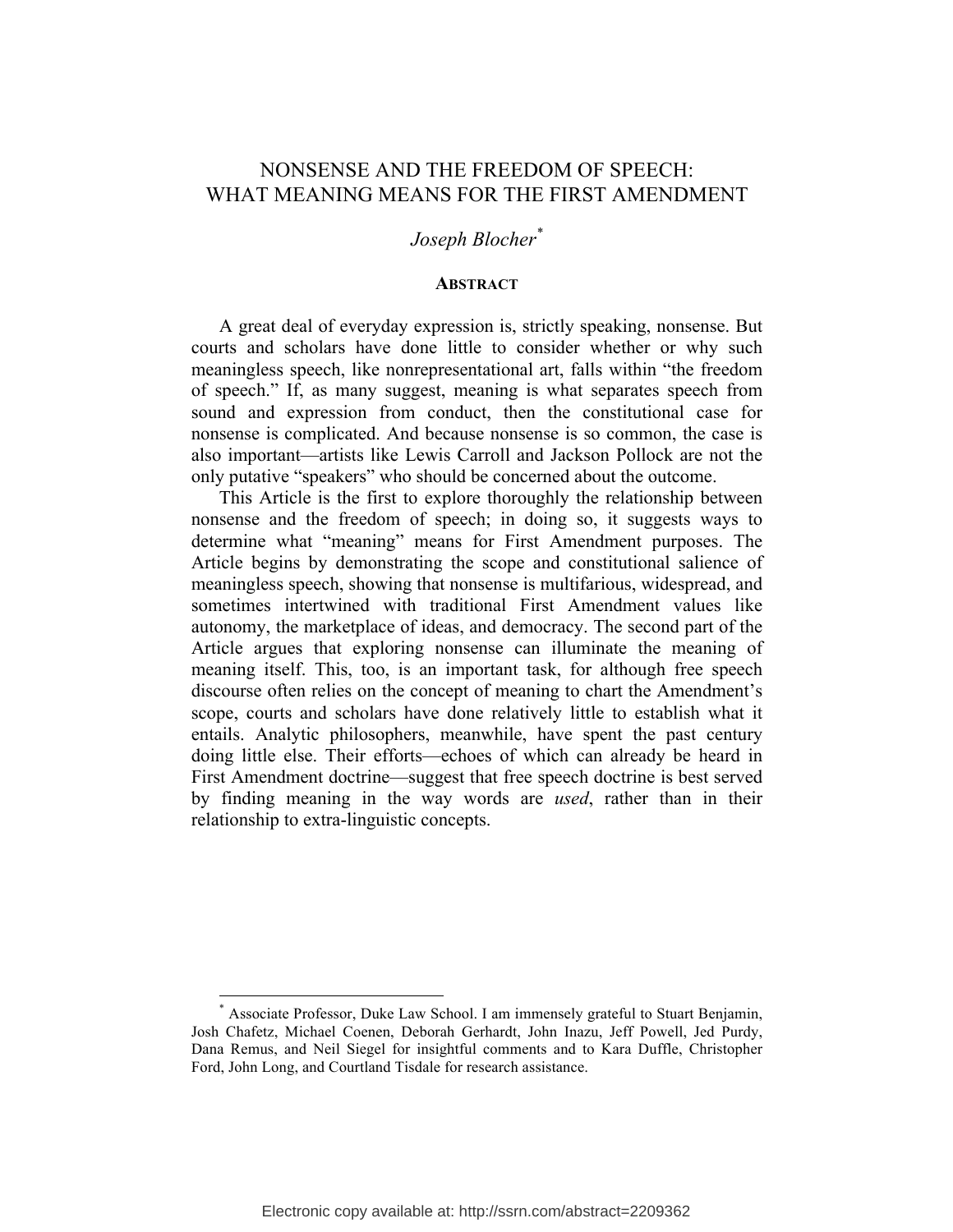# **Table of Contents**

| C. Making the Most of the First Amendment's Linguistic Turn49 |  |
|---------------------------------------------------------------|--|
|                                                               |  |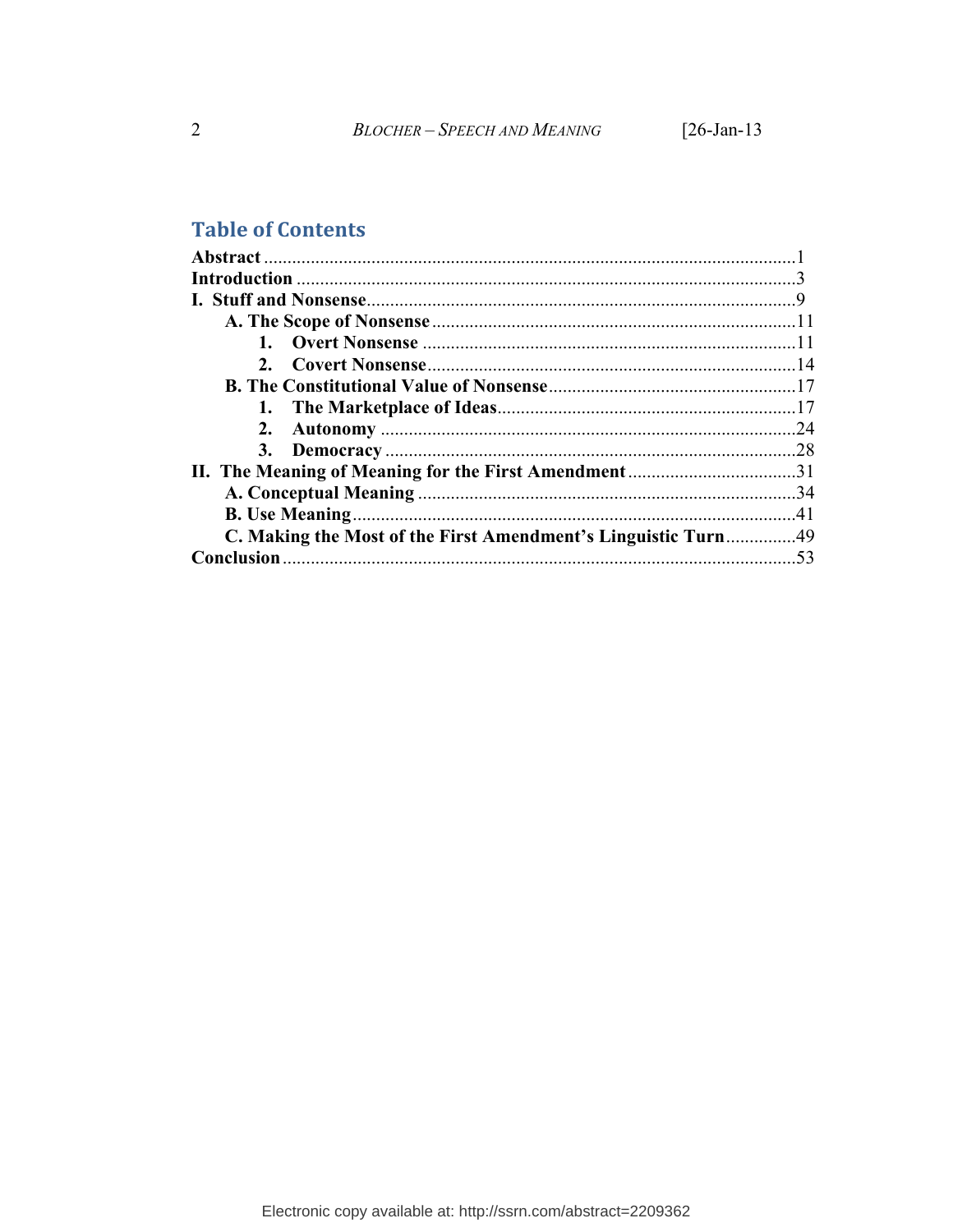#### **INTRODUCTION**

Ludwig Wittgenstein, whose approach to meaning and language changed the course of modern philosophy, $\frac{1}{2}$  once wrote: "Don't, for heavens sake, be afraid of talking nonsense! But you must pay attention to your nonsense."<sup>2</sup> His exhortation is especially salient for those interested in the scope of the First Amendment, because courts and scholars have often suggested that the Amendment's terrain is defined by meaning, $3$  without doing much to show what meaning (or its absence, nonsense) actually *means*. As a result, the concept of meaning operates like a rogue boundary surveyor, erratically charting the First Amendment's territory without judicial or scholarly accountability.

This raises a variety of interesting and difficult questions. If meaning establishes the boundaries of the First Amendment, then what are we to make of nonsense—"words or language having no meaning or conveying no intelligible ideas"<sup>4</sup>? If the Supreme Court is right that the Amendment's "constitutional safeguard . . . 'was fashioned to assure unfettered interchange of *ideas* for the bringing about of political and social changes desired by the people,'"5 then speech lacking such ideas—assuming that it

 <sup>1</sup> *See* Dennis M. Patterson, *Law's Pragmatism: Law As Practice & Narrative*, 76 VA. L. REV. 937, 938 (1990) (hereinafter *Law's Pragmatism*) ("It is the thought of Ludwig Wittgenstein which is central to modern philosophy's turn to language. For Wittgenstein, all philosophical problems are ultimately problems of language."). <sup>2</sup> LUDWIG WITTGENSTEIN, CULTURE AND VALUE 56 (1980); *see also* WITTGENSTEIN

AND HIS INTERPRETERS 32 n.22 (Guy Kahan et al. eds., 2007) ("Saul Liberman . . . reportedly once introduced a 1940s lecture by the famous Kabbalah scholar Gershom Scholem with the words 'Nonsense is nonsense—but the history of nonsense is scholarship.'" (internal citations omitted)). <sup>3</sup> *See, e.g.*, John Greenman, *On Communication*, 106 MICH. L. REV. 1337, 1347 (2008)

<sup>(&</sup>quot;Frequently, behavior is said to be covered by the First Amendment if it conveys 'ideas' or 'information.'"); Melville Nimmer, *The Meaning of Symbolic Speech under the First Amendment*, 21 UCLA L. REV. 29, 61 (1973) [hereinafter Nimmer, *Symbolic Speech*] ("The crucial question under the first amendment is simply whether meaningful symbols of any type are being employed by one who wishes to communicate to others."); Peter Meijes Tiersma, *Nonverbal Communication and the Freedom of "Speech"*, 1993 WISC. L. REV. 1525, 1559 ("[T]he first requirement for communication by conduct is that the conduct be meaningful, most often as a matter of convention. This is simply an extension of a basic principle of language: a speaker normally cannot use sounds to communicate unless the sounds have some meaning attached to them."). <sup>4</sup> *Nonsense Definition*, MERRIAM-WEBSTER ONLINE, http://www.merriam-

webster.com/dictionary/nonsense (last visited July 4, 2012). *See also* William Charlton, *Nonsense*, 17(4) BRITISH J. OF AESTHETICS 346, 346 (1977) ("The notion of nonsense has been freely used by philosophers of this century, but no full or satisfactory account has been given of it. … The English word 'nonsense' seems to apply most appropriately to something which purports to have a sense of meaning, but does not in fact have one.")<br><sup>5</sup> New York Times v. Sullivan, 376 U.S. 254, 269 (1964) (citing Roth v. United States,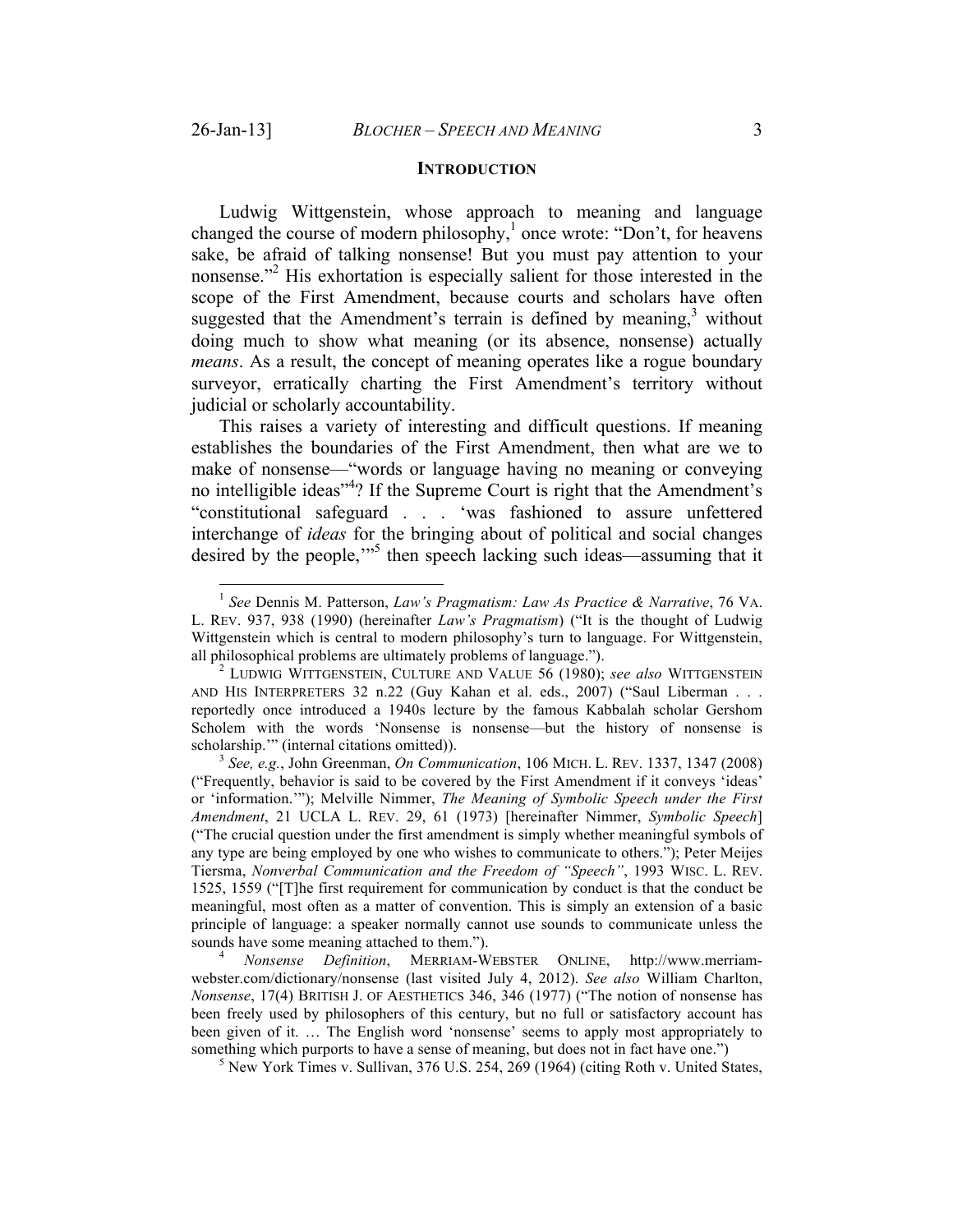is actually "speech"<sup>6</sup>—would not seem to merit constitutional coverage at all. <sup>7</sup> That would be a jarring conclusion indeed, which might explain why even those who treat meaning as an essential ingredient of speech tend to avoid or assume it away. This is perhaps most noticeable in the context of nonrepresentational art such as Jackson Pollock's drip paintings and Lewis Carroll's nonsense verse. The Supreme Court has reassuringly declared these to be "unquestionably shielded" by the First Amendment.<sup>8</sup> But far from being *un*questionable, their shielding in fact raises questions that are, as Mark Tushnet generously puts it, "quite difficult to answer satisfactorily."<sup>9</sup>

Part I of this Article demonstrates that the difficulty of these questions is not the only cause for concern, and that artists—though they seem to have a special relationship with nonsense $10$ —are not the only would-be speakers who should be keenly interested in the answer. A large portion of everyday

question of coverage—not to establish the level of protection it should receive*.* Frederick Schauer, *The Boundaries of the First Amendment: A Preliminary Exploration of Constitutional Salience*, 117 HARV. L. REV. 1765, 1767 (2004) ("[Q]uestions about the involvement of the First Amendment in the first instance are often far more consequential than are the issues surrounding the strength of protection that the First Amendment affords the speech to which it applies.").<br><sup>8</sup> Hurley v. Irish-American Gay, Lesbian and Bisexual Group of Boston, 515 U.S. 557,

569 (1995) ("As some of these examples show, a narrow, succinctly articulable message is not a condition of constitutional protection, which if confined to expressions conveying a 'particularized message' would never reach the unquestionably shielded painting of Jackson Pollock, music of Arnold Schöenberg, or Jabberwocky verse of Lewis Carroll." (internal citation omitted)). <sup>9</sup> Mark Tushnet, *Art and the First Amendment*, 35 COLUM. J.L. & ARTS 169, 170

 $(2012)$ .<br><sup>10</sup> *Id.* at 169 (providing examples of artists denying the necessity of traditional

meaning in their work, including Archibald MacLeish's claim that "[a] poem should not mean but be," "Ars Poetica" (1926), and William Carlos Williams's refrain, "No ideas but in things," "A Sort of a Song", in *The Wedge* (1944)). *See also* Amy M. Adler, Note, *Post-Modern Art and the Death of Obscenity Law*, 99 YALE L.J. 1359, 1364 (1990) (stating that post-modern art "not only rejected the Modernist demand that art be 'serious,' it rejected the idea that art must have any traditional 'value' at all."); *id.* at 1367 ("[T]he 80's has been the decade in which art that denies the value of art has become the most valuable art around." (quoting Elizabeth Frank, *Art's Off-the-Wall Critic*, N.Y. TIMES, Nov. 19, 1989, § 6 (Magazine), at 78)).

 $\overline{a}$ 

<sup>354</sup> U.S. 476, 484 (1957)) (emphasis added); *see also* Mosley v. Police Dep't, 408 U.S. 92, 95–96 (1972) ("[O]ur people are guaranteed the right to express any thought, free from government censorship." (quoting *Sullivan*, 376 U.S. at 270) (citations omitted)).

<sup>&</sup>lt;sup>6</sup> Frederick Schauer, *Categories and The First Amendment: A Play in Three Acts*, 34 VAND. L. REV. 265, 273 (1981) [hereinafter Schauer, *Categories*] ("[T]he constitutional definition of the word 'speech' carves out a category that is not coextensive with the ordinary language meaning of the word 'speech.'"). I revisit this assumption below at notes 264-272 and accompanying text.<br><sup>7</sup> My goal is to investigate whether nonsense falls within the First Amendment—a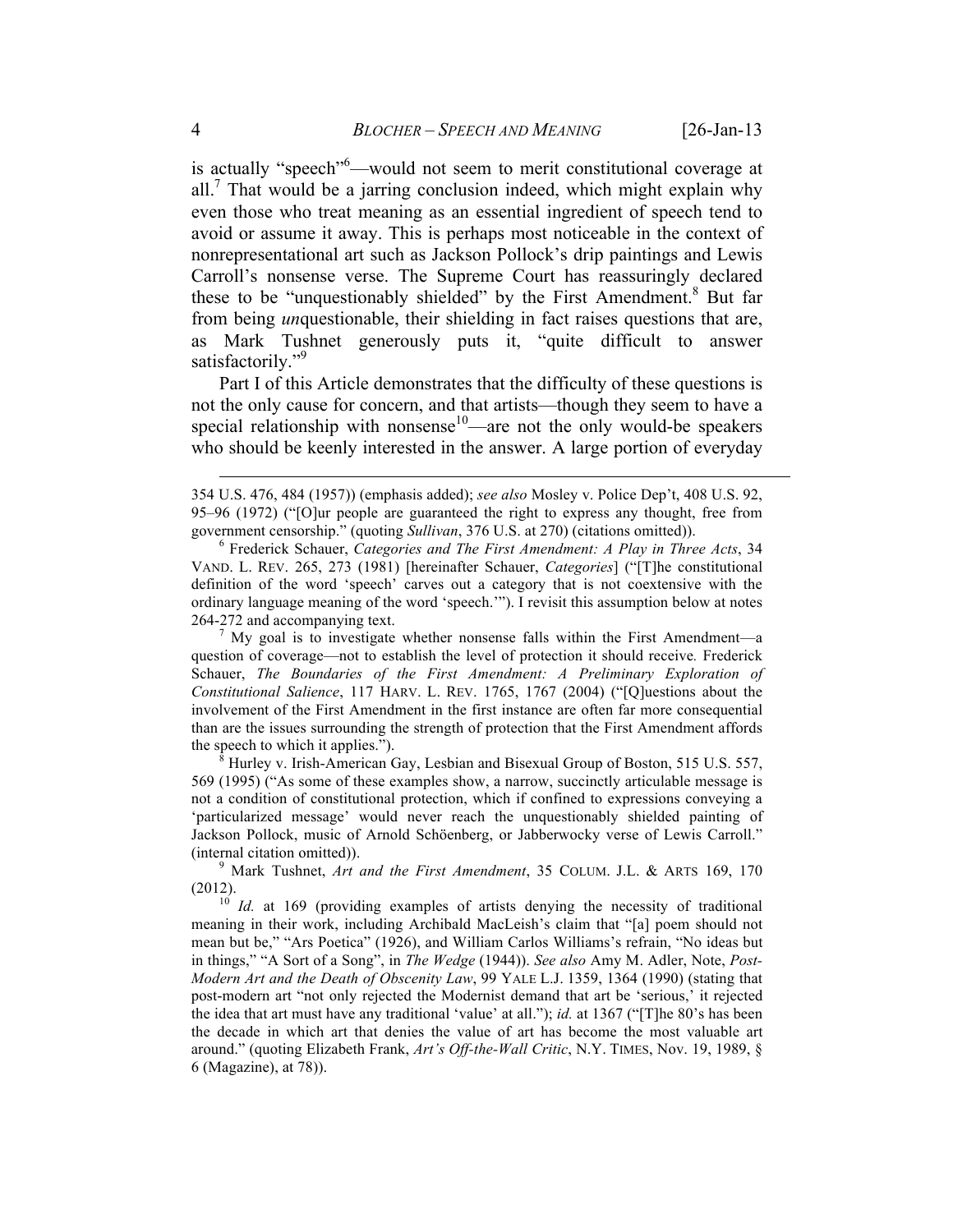speech is, strictly speaking, nonsense.<sup>11</sup> Sometimes we speak without intending to "mean" anything at all—exclamations, jokes, doggerel verse, and even philosophical illustrations may all be nonsensical. <sup>12</sup> As Wittgenstein himself wrote in the *Tractatus Logico-Philosophicus*: "My propositions are elucidatory in this way: he who understands me finally recognizes them as senseless, when he has climbed out through them, on them, over them."<sup>13</sup> Other times, we are unaware of our own nonsense, either because we wrongly believe our propositions to be meaningful or because we are simply misunderstood.<sup>14</sup> If meaning is a prerequisite for constitutional coverage, and much of what we say is meaningless without our ever knowing it, then the boundaries of the First Amendment are not only narrow but unknown.

Simply to describe the broad scope of nonsense both demonstrates its importance and suggests that meaning is at best an unreliable guide to the First Amendment's hinterlands.<sup>15</sup> Moreover, its guidance would not necessarily be welcome even if it were accurate, because much nonsensical speech rests solidly on the normative foundations of the First Amendment—the values that doctrine is created to protect.<sup>16</sup> Primary

<sup>&</sup>lt;sup>11</sup> *See generally Section I.A. (discussing covert nonsense). <i>See also Charlton, supra note* <sup>12</sup> *See infra Section I.A.1. (discussing covert nonsense). <i>See also Charlton, supra note* 4, at 346 ("It would normally be thought fairly damning to say of an utterance or a piece of writing 'That is nonsense.' Yet men of undoubted intelligence, like Edward Lear and Lewis Carroll, have devoted time and pains to writing what they admit is nonsense, and talking nonsense has been regarded as a conversational art.").<br><sup>13</sup> LUDWIG WITTGENSTEIN, TRACTATUS LOGICO-PHILOSOPHICUS § 6.54 (C.K. Ogden

trans) [hereinafter WITTGENSTEIN, TRACTATUS]. Whether this is really what he intended (and whether he succeeded) is of course another matter. The "meaning" of the *Tractatus*' avowed lack of sense has been an elusive and perhaps ephemeral grail for analytic philosophers. *See generally infra* notes 93-108 (describing debate over "ineffable" and "resolute" readings); *see also* Leo K.C. Cheung, *The Disenchantments of Nonsense: Understanding Wittgenstein's Tractatus*, 31(3) PHILOSOPHICAL INVESTIGATIONS 197, 201–

<sup>03 (</sup>July 2008).<br><sup>14</sup> *See infra* Section I.A.2. (discussing covert nonsense).<br><sup>15</sup> I follow Robert Post's lead by attempting to tell a story in which doctrine and normative commitments are mutually interdependent. ROBERT C. POST, DEMOCRACY, EXPERTISE, AND ACADEMIC FREEDOM (2012) [hereinafter POST, DEMOCRACY] ("To determine the purposes of the First Amendment, therefore, we must consult the actual shape of entrenched First Amendment jurisprudence."); Robert Post, *Participatory Democracy as a Theory of Free Speech: A Reply*, 97 VA. L. REV. 617, 618 (2011) ("Because law typically acquires authority from the commitments and principles of those whom it seeks to govern, I have sought to identify this fundamental purpose by inquiring into our historical commitments and principles.") (citing Robert C. Post & Neil S. Siegel, *Theorizing the Law/Politics Distinction: Neutral Principles, Affirmative Action, and the Enduring Legacy of Paul Mishkin*, 95 CALIF. L. REV. 1473, 1474 (2007)). <sup>16</sup> *See* Stuart Minor Benjamin, *Transmitting, Editing, and Communicating:* 

*Determining What "The Freedom of Speech" Encompasses*, 60 DUKE L.J. 1673, 1676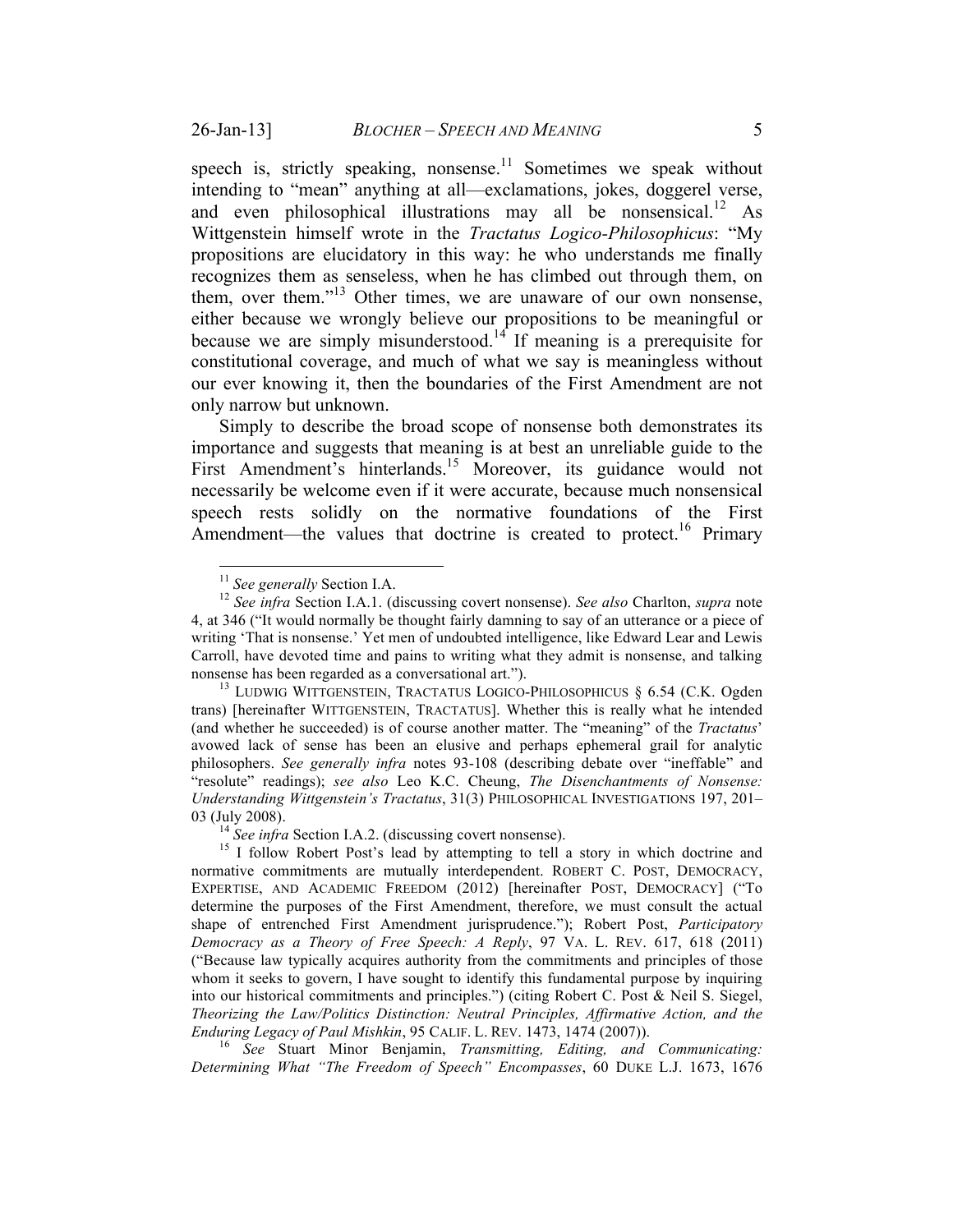among these are the marketplace of ideas, individual autonomy, and democratic participation. Nonsense can and often does further each of them. 17

Part I thus sketches the terrain of nonsensical speech, and makes a preliminary case for its protection. In doing so, it uncovers a uniquely convenient entrance to the very depths of the First Amendment, shining light on the idea of meaning itself. Spelunking in this area is difficult and hazardous business, and Part II proceeds with caution. But the exploration is increasingly unavoidable, for First Amendment theory and doctrine often suggest that meaning is an essential part of constitutionally salient speech without defining what meaning is or where it comes from. In other words, courts and free speech scholars have not explained what meaning *means*.

Analytic philosophers, meanwhile, have been doing little else.<sup>18</sup> Throughout the past century (paralleling almost exactly the lifespan of the modern First Amendment)<sup>19</sup> they have developed two primary methods for charting the boundaries of what can meaningfully be said. Of course, their goal in doing so has been to find the limits of language, thought, and the world,<sup>20</sup> not to generate constitutional doctrine. And yet the tools they have created—which with egregious but necessary oversimplification can be called conceptual meaning and use meaning—have been wielded, sometimes awkwardly and perhaps unknowingly, by the Justices themselves.

The "conceptual" approach finds meaning in the relationship between expression and underlying concepts. $21$  Some version of this basic idea

<sup>18</sup> *See* B.R. Tilghman, *Literature, Philosophy, and Nonsense*, 30(3) BRITISH J. OF AESTHETICS 256, 256 (July 1990) ("[A] good case can be made that the notion of meaning and all it implies for the distinction between sense and nonsense has been the primary concern of twentieth-century philosophy, at least Anglo-American philosophy."). <sup>19</sup> Frederick Schauer, *Towards an Institutional First Amendment*, 89 MINN. L. REV.

1256, 1278 n.97 (2005) (suggesting that the popular, albeit "crude," view is that "the First Amendment started in 1919" when Justice Holmes wrote his dissent in *Abrams v. United States*, 250 U.S. 616 (1919)).

<sup>20</sup> WITTGENSTEIN, TRACTATUS, *supra* note 13, § 5.6 ("The limits of my language mean the limits of my world."). 21 *See infra* II.A. The label itself is a necessary but regrettable simplification. *See infra*

 $\overline{a}$ 

<sup>(2011) (&</sup>quot;The answer to the question of what constitutes the freedom of speech depends on the conception one adopts, and one's choice of conception is more analogous to a purely subjective preference than to a conclusion reached by a series of falsifiable steps."). <sup>17</sup> *Infra* Section I.B. *See also* Pierre J. Schlag, *An Attack on Categorical Approaches to* 

*Freedom of Speech*, 671 UCLA L. REV. 671, 722 (1983) ("Expression that is not intended to communicate anything may clearly promote the four values identified by Emerson as underlying the first amendment."). Emerson's fourth value focuses on "whether, although the conduct may not in itself qualify for protection, such protection is necessary to safeguard other, qualified conduct." *Id.* at 722. I discuss this argument below at notes 154- 159 and accompanying text.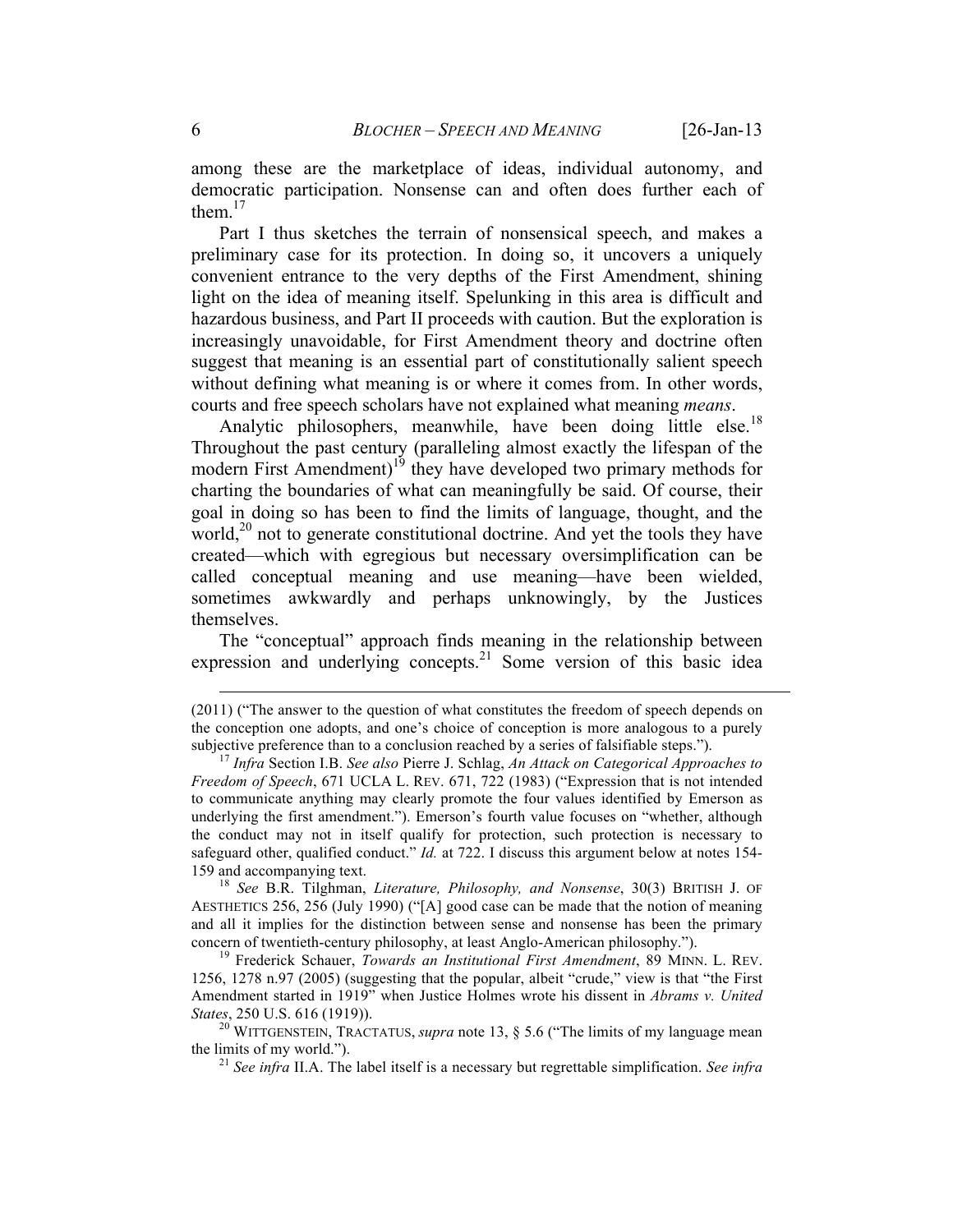underlies the logical-positivist approach associated with Bertrand Russell and the early Wittgenstein, among many others. As Russell once put it, "[a]bsorption in language sometimes leads to a neglect of the connexion of language with non-linguistic facts, although it is this connexion that gives meaning to words and significance to sentences."<sup>22</sup> Under the conceptual approach, speech that fails to represent extra-linguistic ideas is simply nonsense and, if meaning is an essential ingredient of constitutionally salient speech, therefore falls outside the realm of the First Amendment.

A conceptual approach to meaning apparently animates many of the Supreme Court's efforts to chart the boundaries of the freedom of speech, from the oft-repeated aphorism that "[t]he First Amendment . . . embodies our profound national commitment to the free exchange of ideas $^{22}$  to the *Spence* test, which asks whether "an intent to convey a particularized message was present, and whether the likelihood was great that the message would be understood by those who viewed it."<sup>24</sup> The conceptual approach is also implicitly employed by those who fret about the constitutional protection of nonrepresentational art. <sup>25</sup> Nonrepresentationalism, after all, is only problematic for the First Amendment if representativeness itself is constitutionally relevant.

Despite its intuitive appeal, the conceptual approach is defective as a constitutional principle. Requiring speech acts to represent ideas would exclude nearly all of the potentially valuable nonsense described in Part I. Indeed, the conceptual approach would effectively deny constitutional coverage to vast stretches of discourse, including ethics, aesthetics, and religion, all of which—according to the conceptualist philosophers—lie beyond language's power to represent. On the conceptual account, they simply "cannot be expressed,"<sup>26</sup> and thus "the tendency of all men who ever tried to write or talk Ethics or Religion was to run against the boundaries of language. This running against the walls of our cage is perfectly, absolutely hopeless."<sup>27</sup> Fortunately, the First Amendment is not so limited; the

note 164. <sup>22</sup> HERBERT HOCHBERG, INTRODUCING ANALYTIC PHILOSOPHY, Preface (2003). <sup>23</sup> Ashcroft v. ACLU, 535 U.S. 564, 573 (2002) (internal citation omitted). *See also*  Miller v. California, 413 U.S. 15, 20 (1973) ("All ideas having even the slightest redeeming social importance—unorthodox ideas, controversial ideas, even ideas hateful to the prevailing climate of opinion—have the full protection of the [First Amendment's] guarantees.") (internal citation omitted).<br><sup>24</sup> Spence v. Washington, 418 U.S. 405, 410–11 (1974).<br><sup>25</sup> *See, e.g.*, Nimmer, *Symbolic Speech*, *supra* note 3, at 35 ("It would be shocking to

conclude that symphonic compositions or nonrepresentational art could be the subject of governmental censorship. Both are fully within the ambit of the first amendment notwithstanding their lack of both verbal and cognitive content.").<br><sup>26</sup> WITTGENSTEIN, TRACTATUS, *supra* note 13, § 6.421.<br><sup>27</sup> LUDWIG WITTGENSTEIN, THE WITTGENSTEIN READER 296 (Anthony Kenny ed.,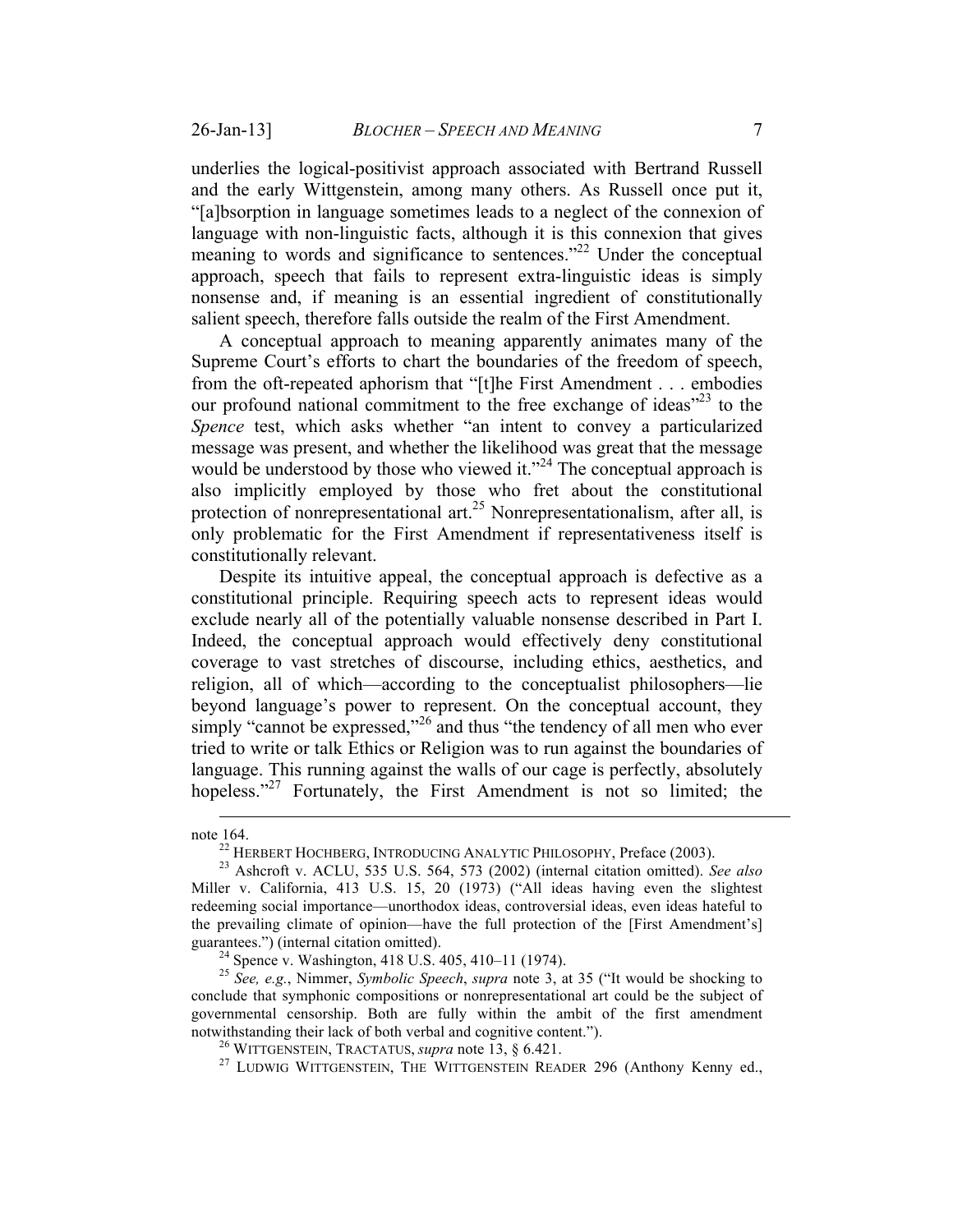boundaries of the freedom of speech are not coextensive with the "walls of our cage."

In part to escape that cage, analytic philosophy long ago took what is known as the linguistic turn.<sup>28</sup> That development, which is closely associated with Wittgenstein's later work, speech act theory, and ordinary language philosophy, generally holds that "[t]he bounds of sense, as it were, are all within language, and meaning is nowhere other than in the many activities in which human beings use their various languages."<sup>29</sup> As Wittgenstein explained, "[f]or a *large* class of cases—though not for all—in which we employ the word 'meaning' it can be defined thus: the meaning of a word is its use in the language.<sup> $30$ </sup> Finding the boundaries of meaning, then, depends on identifying the "language games" that "consist[] of language and the actions into which it is woven."<sup>31</sup>

Echoes of a use meaning approach can already be found in First Amendment discourse and doctrine. It explains the Court's conclusion that constitutional coverage extends to practices that form a "significant medium for the communication of ideas,<sup>332</sup> and is not "confined to expressions" conveying a 'particularized message.'<sup>33</sup> One can also find the influence of such an approach in First Amendment scholarship, perhaps most prominently and thoughtfully in Robert Post's argument that First Amendment values "do not attach to abstract acts of communication as such, but rather to the social contexts that envelop and give constitutional

 <sup>1994)</sup> (quoted in James Boyle, *Anachronism of the Moral Sentiments? Integrity, Postmodernism, and Justice,* 51 STAN. L. REV. 493, 519 (1999)).<br><sup>28</sup> Dennis Patterson, *Wittgenstein and Constitutional Theory*, 72 TEX. L. REV. 1837,

<sup>1854–55 (1994) (&</sup>quot;The legacy of philosophy from the middle of this century to the present has been the systematic replacement of foundationalist epistemology with holism, the substitution of referential theories of language with an emphasis on speech as action, and a general movement away from the individual as the foundation of empirical, linguistic, and moral judgment.").<br><sup>29</sup> Dennis Patterson, *Conscience and the Constitution*, 93 COLUM. L. REV. 270, 303–04

<sup>(1993) (</sup>internal citation omitted); *see also* Owen M. Fiss, *Conventionalism*, 58 S. CAL. L. REV. 177, 177 (1985) ("Conventionalism is a viewpoint, most closely associated with the later writings of Wittgenstein, that emphasizes practice and context. It holds, for example, that we understand a concept not when we grasp some fact, but when we can successfully use that concept within a language game or a defined context, and that truth is a function of the agreement of those participating within a practice rather than the other way around.") (internal citation omitted). <sup>30</sup> LUDWIG WITTGENSTEIN, PHILOSOPHICAL INVESTIGATIONS 43 (G.E.M. Anscombe

trans., 3d ed 1958) [hereinafter WITTGENSTEIN, PHILOSOPHICAL INVESTIGATIONS].<br><sup>31</sup> *Id.* at 7.<br><sup>32</sup> Joseph Burstyn, Inc. v. Wilson, 343 U.S. 495, 501 (1952).<br><sup>33</sup> Hurley v. Irish-American Gay, Lesbian and Bisexual Group o

<sup>557, 569 (1995)</sup> (internal citations omitted).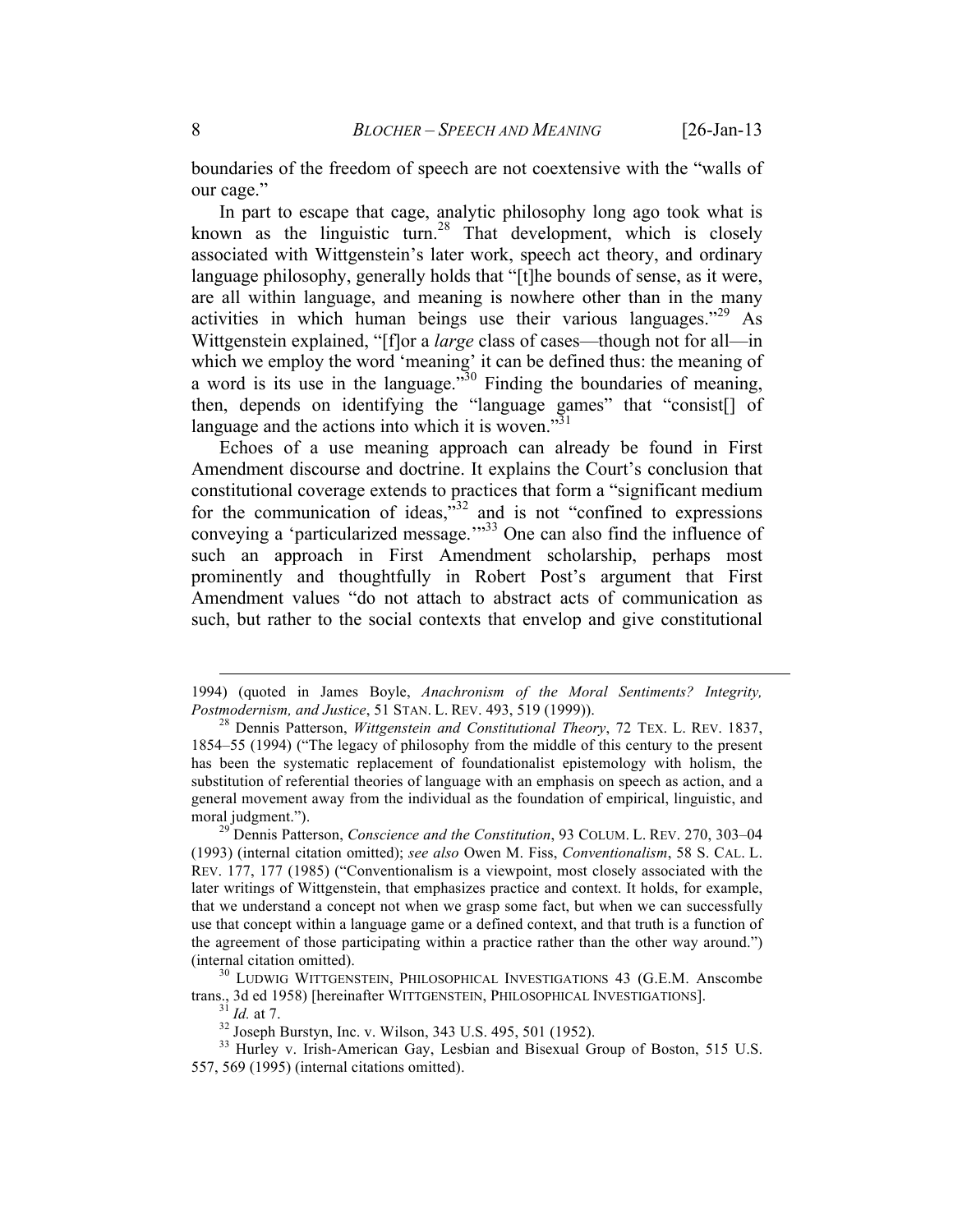significance to acts of communication."<sup>34</sup>

The use meaning approach improves on the conceptual approach both descriptively and normatively. It accounts for the constitutional value in various forms of nonsense, captures the contextual and socially embedded nature of language, and provides better answers to thorny problems like the constitutional status of art. Under the use meaning approach, "Jabberwocky" is protected by the First Amendment not because its words represent concepts, but because it is recognizable as a poem. By contrast, those acts and utterances that violate the rules of our "language games" simply do not count as meaningful speech, even if they represent facts or concepts and would therefore be meaningful under the conceptual approach. 35

The Article thus concludes by endorsing the First Amendment's linguistic turn and its effort to find meaning in *use*, rather than in the relationship of language to concepts. Making the most of such an approach, however, is no simple task.<sup>36</sup> As Jack Balkin and Sandy Levinson put it, language games "refuse clear-cut boundaries, they borrow and steal from other sources, they overlap with other language games, and their governing rules are always in a state of flux and disputation. Lived language games are unruly and unkempt, untamed and untidy, much as life itself is.<sup>337</sup> But if the First Amendment's boundaries depend on them, then such games *must* be tamed. Doctrine must provide guidance; it must be able to identify the First Amendment language games that create the kind of meaning the constitution requires. The use meaning approach does not provide easy answers to these problems, but it does provide a better set of questions with which to address them.

#### **I. STUFF AND NONSENSE**

Making sense of nonsense for First Amendment purposes involves at

 <sup>34</sup> Robert Post, *Recuperating First Amendment Doctrine*, 47 STAN. L. REV. 1249, 1255 (1995) [hereinafter Post, *Recuperating*]; *see also id.* at 1276–77 ("Instead of aspiring to articulate abstract characteristics of speech, doctrine out to identify discrete forms of social order that are imbued with constitutional value, and it ought to clarify and safeguard the ways in which speech facilitates that constitutional value."). My goal here is, in part, to show that one potential "abstract characteristic[] of speech"—meaning—is in fact derived from "discrete forms of social order." <sup>35</sup> *Cf*. Jed Rubenfeld, *The First Amendment's Purpose*, 53 STAN. L. REV. 767, 771-75

<sup>(2001) (</sup>considering the First Amendment claims of a person who protests speed limits by violating them).<br><sup>36</sup> *See infra* Section III.C.<br><sup>37</sup> Jack Balkin & Sanford Levinson, *Constitutional Grammar*, 72 TEX. L. REV. 1771,

<sup>1802 (1994) [</sup>hereinafter Balkin & Levinson, *Grammar*]; *see also* WITTGENSTEIN, PHILOSOPHICAL INVESTIGATIONS, *supra* note 30, at 65.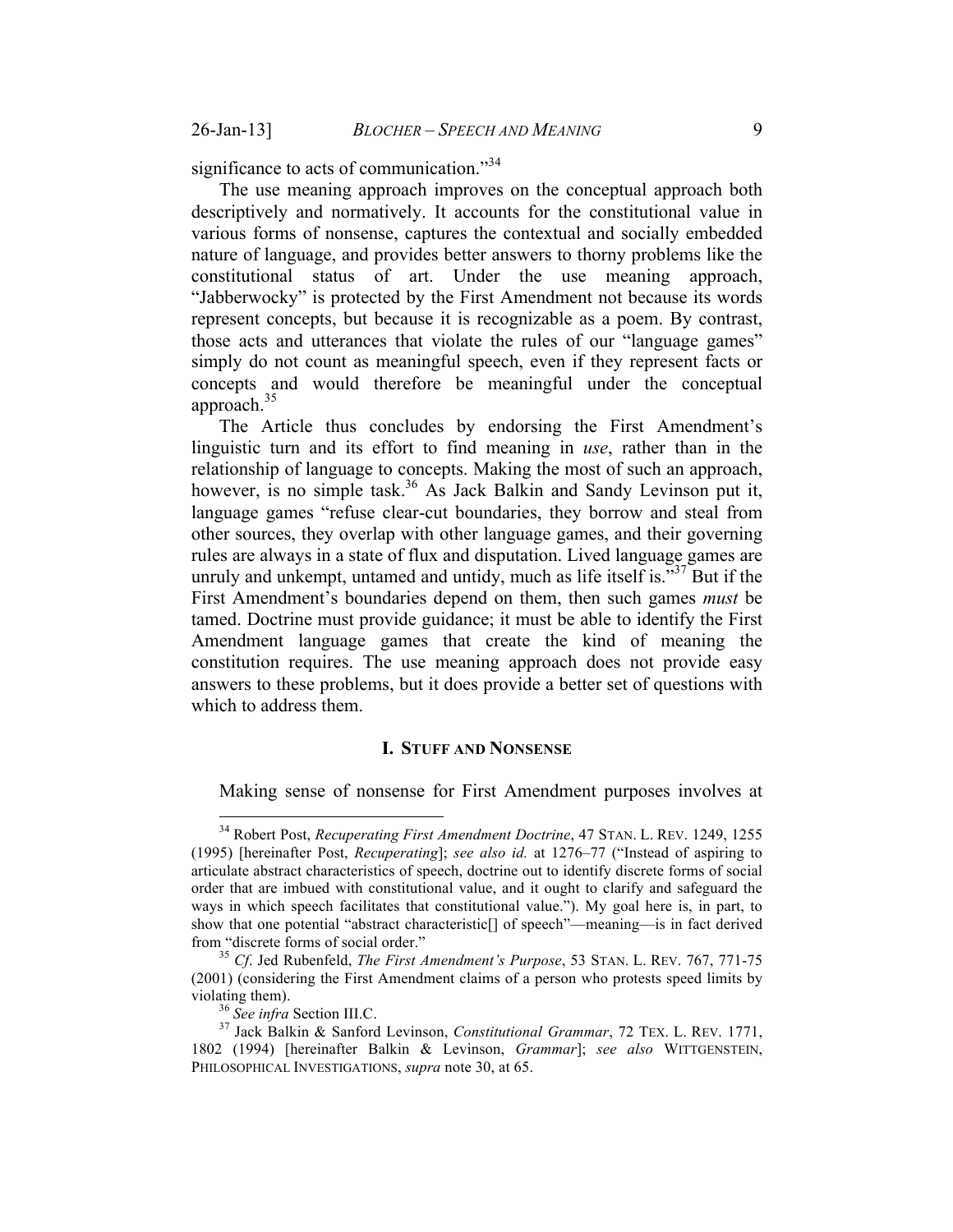least two tasks: establishing what nonsense is, and determining whether it has constitutional value.<sup>38</sup> This Part attempts to accomplish both, first sketching the landscape of meaningless speech and then showing how that nonsense relates to the basic values traditionally associated with the First Amendment. The discussion therefore not only describes the scope and value of nonsense, but also delivers a preliminary case for its constitutional protection and opens the door for Part II's exploration of the concept of meaning itself.

Because the goal is to have constitutional reasoning drive conceptual analysis rather than the other way around, the discussion here evaluates the scope and constitutional value of nonsense in somewhat general terms—as the absence of meaning<sup>39</sup>—before elaborating a more rigorous definition of meaning in Part II. The downside of this approach is that it is, as an initial matter, over-expansive: Jackson Pollock's work, for example, lacks a certain kind of meaning (propositional content), and therefore qualifies as a certain kind of nonsense, despite its undoubted value and First Amendment protection. Indeed, that is precisely the *point* of the following discussion to develop an appropriate definition of meaning based on an understanding of what it would exclude. And at least as an initial matter, it is not enough to simply posit that meaning is not to be equated with propositional content, for much First Amendment scholarship and doctrine makes precisely that connection.<sup>40</sup>

Section I.A begins by describing nonsense's broad domain. Traditionally, it has been thought that boundary disputes between meaning and nonsense are only really relevant to the First Amendment in the context of art, and that a capacious view of that category can more or less solve the problem. But nonsense contains multitudes, and not all of its forms are easily recognizable as such. The very scope of nonsense demonstrates the importance of explaining it, and also suggests that unless the First Amendment has been radically misunderstood, the constitution covers at least some of this meaningless speech.

As a matter of doctrine, however, it is not particularly satisfying to say that nonsense must be protected by the constitution because there is so much of it. In order to merit coverage, nonsense must presumably further the values traditionally associated with the First Amendment,<sup>41</sup> such as

<sup>&</sup>lt;sup>38</sup> One might also ask whether nonsense can be "speech," but I will assume an affirmative answer for now and return to that issue below. *See infra* 268-272 and accompanying text.<br><sup>39</sup> See supra note 4 and sources cited therein.<br><sup>40</sup> See infra notes 160-162 and 195-206 and accompanying text.<br><sup>41</sup> POST, DEMOCRACY, *supra* note 15, at 4 ("The actual contours of First Amendment

doctrine cannot be explained merely by facts in the world; they must instead reflect the law's efforts to achieve constitutional values.").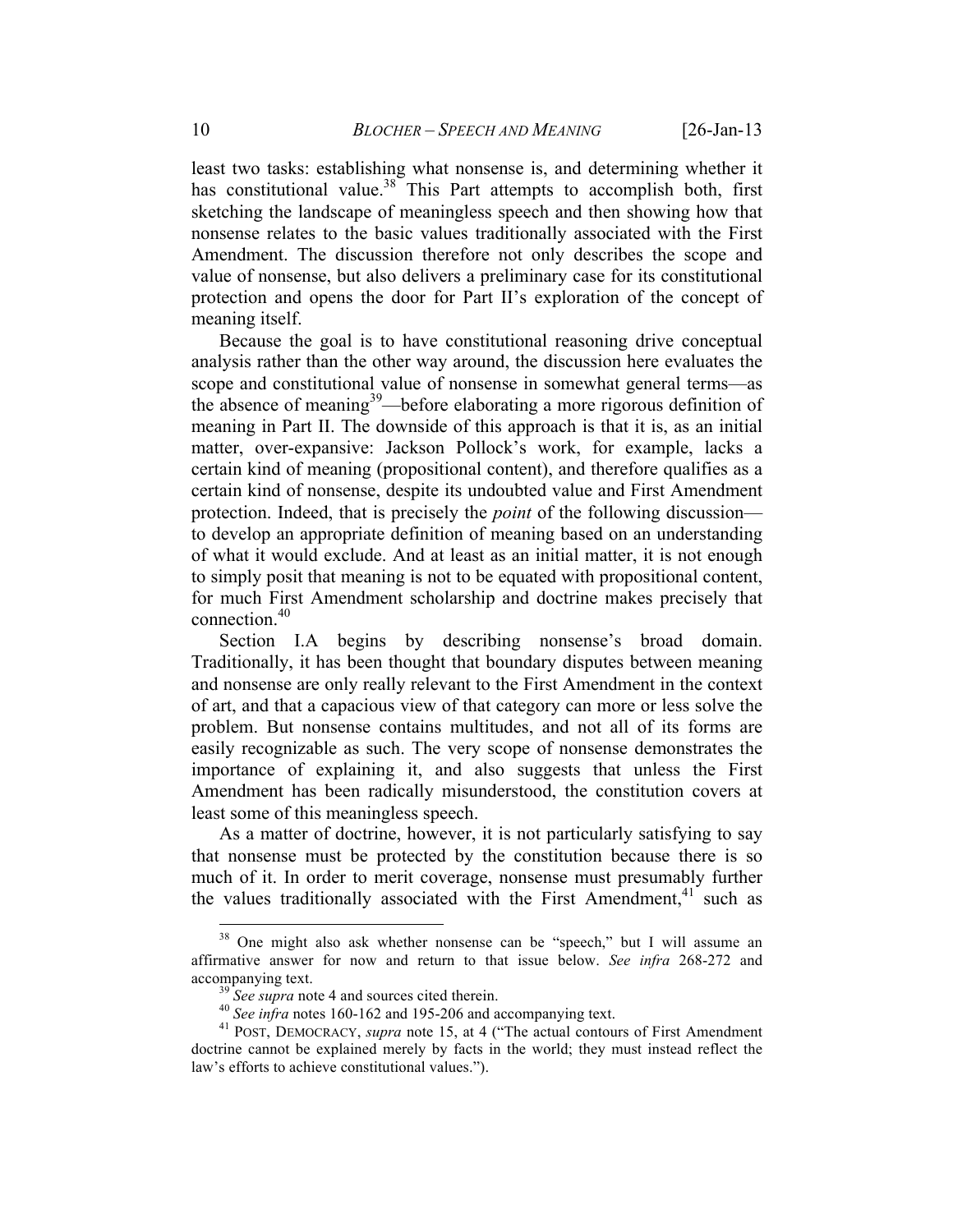autonomy, the marketplace of ideas, and democracy. Section I.B argues that nonsense does exactly that, advancing the autonomous search for unsayable truths, contributing to cognitive advancement despite lacking "meaning" of its own, and even providing valuable outlets for political dissent. It follows that the First Amendment must make room for nonsense, as Part II argues in more detail.

#### *A. The Scope of Nonsense*

Whatever else it suggests, Wittgenstein's admonition to "pay attention to your nonsense" was at the very least a call to recognize nonsense where it arises. As this Section shows, that is a difficult but rewarding task, for nonsense takes many forms. $42$  In an effort to impose some order, the following discussion divides nonsense—"[w]ords or signs having no intelligible meaning"<sup>43</sup>—into two major categories: overt and covert.<sup>44</sup>

#### **1. Overt Nonsense**

At almost the same time as Russell and Wittgenstein were busy in Cambridge trying to pin down nonsense, Lewis Carroll was busy in Oxford releasing more of it. "Jabberwocky," perhaps his most famous piece of nonsense verse (and a cameo performer in First Amendment doctrine), <sup>45</sup>

 <sup>42</sup> Charlton, *supra* note 4, at 346 ("In general philosophers have gone wrong in supposing that whatever is nonsensical is nonsensical in the same way.").<br><sup>43</sup> "Nonsense," The Free Dictionary, http://www.thefreedictionary.com/nonsense (last

visited July 11, 2012); *see also* "Nonsense," The Oxford Dictionary, http://oxforddictionaries.com/definition/english/nonsense (last visited July 11, 2012) ("spoken or written words that have no meaning or make no sense").<br> $^{44}$  It would be perfectly plausible to slice nonsense in other ways, however—between

purposeful and accidental, substantial and mere, illuminating and misleading, and so on. Oskari Kuusela, *Nonsense and Clarification in the* Tractatus—*Resolute and Ineffability Readings and the* Tractatus' *Failure*, *in* WITTGENSTEIN AND THE METHOD OF PHILOSOPHY: ACTA PHILOSOPHICA FENNICA, 35, 37 (Sami Pihlström ed., 2006), *available at*  http://philosophy.uchicago.edu/faculty/files/conant/Readings%20of%

<sup>20</sup>TLP%20and%20its%20failure[1].pdf (distinguishing "between misleading and illuminating nonsense. The former is unself-conscious nonsense attempting to say what can only be shown. The latter is self-conscious nonsense intended to reveal its own nonsensicalness.").

The two approaches to meaning discussed in Part II also suggest their own definitions of nonsense; indeed, the Article concludes by arguing that "conceptual" nonsense is constitutionally protected, while "use" nonsense is not. Because that argument is dependent in part on the fact that the former would include—and therefore *ex*clude from constitutional coverage—so much everyday nonsense, it is better to start with a more general definition of nonsense. <sup>45</sup> Hurley v. Irish-American Gay, Lesbian and Bisexual Group of Boston, 515 U.S.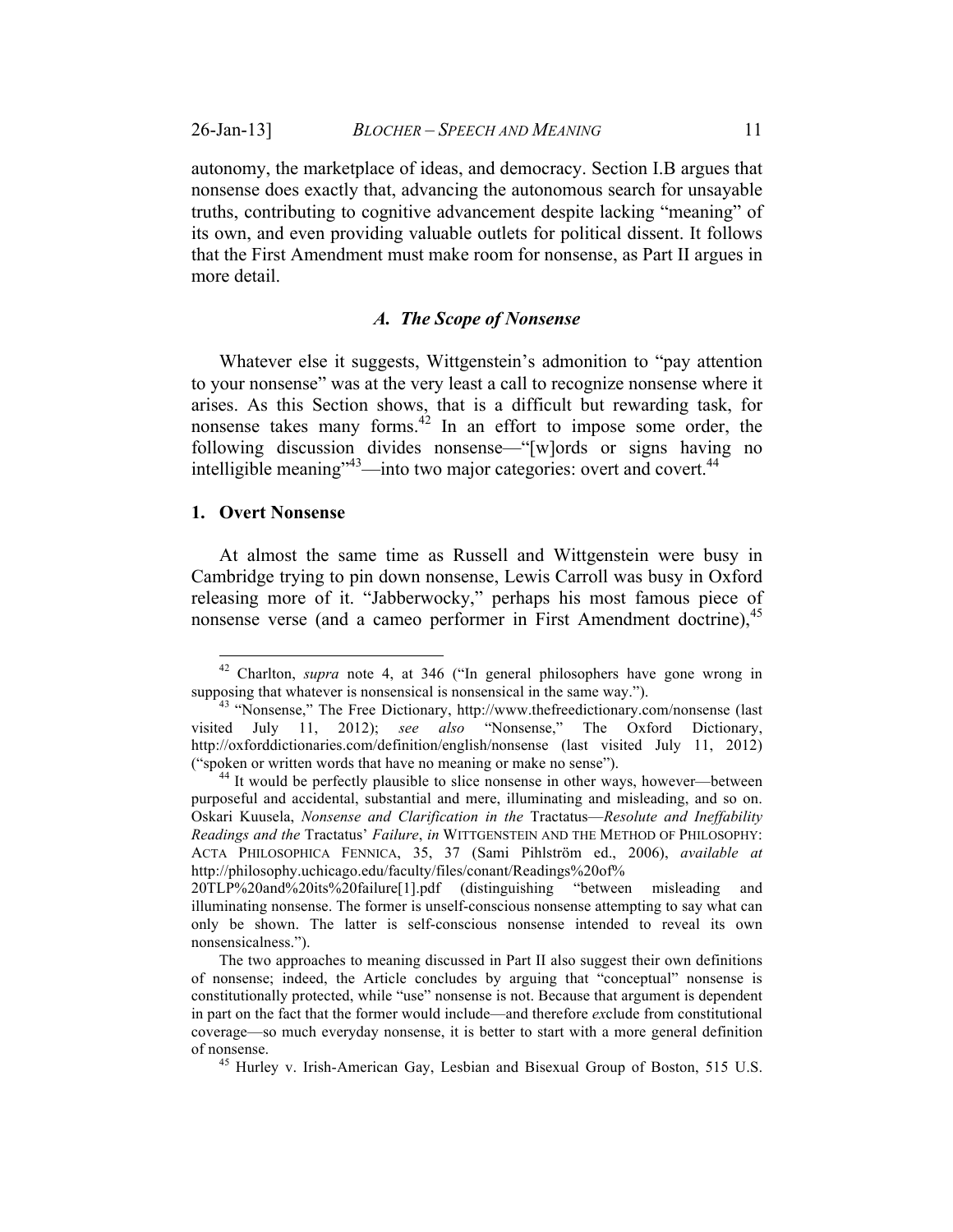begins: "'Twas brillig, and the slithy toves / Did gyre and gimble in the wabe; / All mimsy were the borogroves, / and the mome raths outgrabe.<sup> $46$ </sup> As far as the reader can tell, $47$  these are symbols with no references; "sound and fury, signifying nothing."<sup>48</sup> As such, they are *overt* nonsense.<sup>49</sup>

Neither the speaker nor the hearer of overt nonsense believes it to have meaning. Its lack of meaning is thus both intentional and apparent.<sup>50</sup> Some overt nonsense is fanciful, in that it does not purport to convey meaning, but rather is designed to create a sense of amusement or delight in the listener. People seem to enjoy such nonsense for the same reasons that babies gurgle at novel stimuli—it provides a sense of wonder, possibility, and absurdity. But overt nonsense need not have such an ulterior purpose; it can simply be nonsense for nonsense's sake.<sup>51</sup>

Much artistic expression is overtly and sometimes avowedly nonsensical. In his thoughtful analysis of nonrepresentational art, Mark Tushnet points out that many artists—from Archibald MacLeish to William Carlos Williams—have denied the need for, or desirability of, a direct connection between art and traditional meaning.<sup>52</sup> As Williams put it, "A poem should not mean but be."53 In a recent essay, Charles Rosen makes a similar point:

We should recall here the extraordinary sixteenth-century

 <sup>557, 569 (1995).</sup> The Jabberwocky is perhaps the most famous of Carroll's nonsense, but it is by no means the only example. *See, e.g.*, LEWIS CARROLL, ALICE IN WONDERLAND (1865) ("Never imagine yourself not to be otherwise than what it might appear to others that what you were or might have been was not otherwise than what you would have appeared to be otherwise.").<br><sup>46</sup> LEWIS CARROLL, THROUGH THE LOOKING GLASS, AND WHAT ALICE FOUND THERE

<sup>12</sup> (1872).

 $47$  Carroll and Humpty Dumpty—his avatar of nonsense—later provided a glossary of terms, but the poem itself nonetheless operates like a nonsensical "private language." *See infra* 234-235 and accompanying text (discussing Humpty Dumpty's private language).<br><sup>48</sup> WILLIAM SHAKESPEARE, MACBETH, act 5, sc. 5.<br><sup>49</sup> See Kuusela, *supra* note 44, at 37 (describing Peter Hacker's view of overt

nonsense). *Cf.* P.M.S. HACKER, INSIGHT AND ILLUSION: THEMES IN THE PHILOSOPHY OF WITTGENSTEIN 18–19 (1987) [hereinafter HACKER, INSIGHT AND ILLUSION](distinguishing overt and covert nonsense).<br><sup>50</sup> Charlton refers to something like this when he discusses "factual" nonsense: "An

utterance is factual nonsense if a person uttering it cannot mean what he says without ignoring plain facts, or what are taken to be plain facts." Charlton, *supra* note 4, at 352 (distinguishing factual from "grammatical" and "logical" nonsense). <sup>51</sup> *Id.* at 355 ("A man could not, of course, compose what he knows is nonsense

without having a purpose of some sort. But he need have no ulterior purpose, no reason for writing what he writes except that it is nonsense. Lear and Carroll, at least, seem to have written nonsense for its own sake in this way.").<br><sup>52</sup> Tushnet, *supra* note 9, at 169.<br><sup>53</sup> *Id.* (quoting William Carlos Williams, "A Sort of a Song," *in* THE WEDGE (1944)).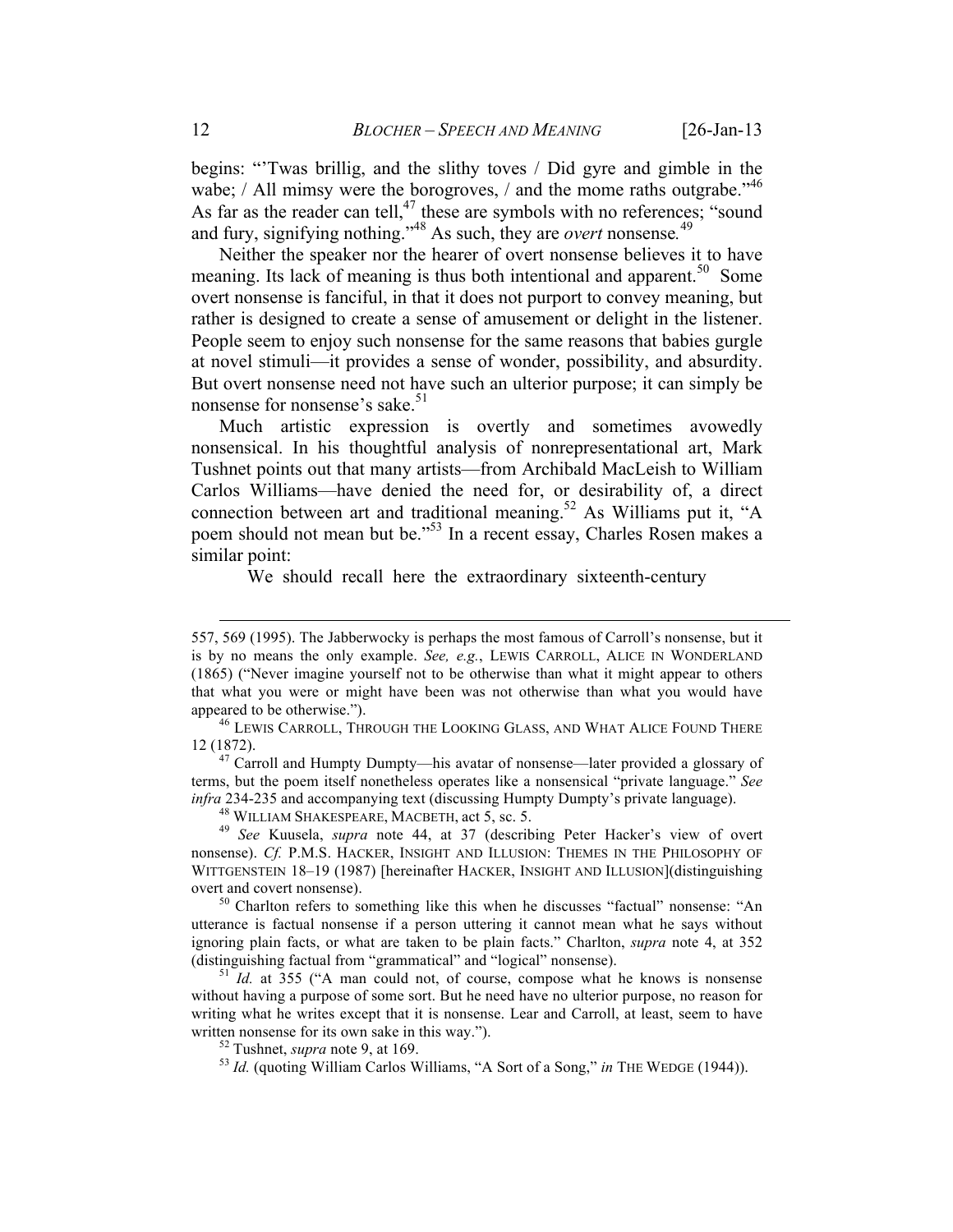controversy about style between the admirers of Cicero and Erasmus, the former, led by Etienne Dolet, believing that style had a beauty independent of the matter of the literary work, and the latter insisting that the beauty of style was wholly dependent on its consonance of meaning.<sup>54</sup>

Of course, one need not look that far (nor that high) to find examples of art that overtly lacks conceptual meaning. Consider the lyrics of popular songs, from "I Am the Walrus"<sup>55</sup> to "Who Put the Bomp"<sup>56</sup> to those consisting entirely of gibberish. $57$ 

The relationship between overt nonsense and art is not monogamous, however. Philosophers and linguists frequently rely on overt nonsense as an analytic instrument. <sup>58</sup> The *Tractatus*, for example, openly proclaims itself to lack meaning.<sup>59</sup> A.W. Moore and Peter Sullivan explain that Wittgenstein had no choice but to use nonsense to demonstrate the boundaries of meaning itself: "The *Tractatus* consists mostly of nonsense because what Wittgenstein is trying to convey, about language and its limits, is, by its own lights, ineffable. The only way in which he can convey it—the only

 <sup>54</sup> Charles Rosen, *Freedom and Art*, THE NEW YORK REVIEW OF BOOKS (May 10, 2012), *available at* http://www.nybooks.com/articles/archives/2012/may/10/freedom-and-

art. <sup>55</sup> THE BEATLES, *I Am the Walrus*, *on* MAGICAL MYSTERY TOUR (Capitol Records 1967) ("Semolina pilchards climbing up the Eiffel Tower / Elementary penguin singing Hare Krishna / man you should have seen them / kicking Edgar Allen Poe"); *see also* THE BEATLES, *Come Together*, *on* ABBEY ROAD Capitol Records 1969).<br><sup>56</sup> BARRY MILLS, WHO PUT THE BOMP (ABC-Paramount 1961) ("When my baby heard

<sup>/ &#</sup>x27;Bomp bah bah bomp' / 'Bah bomp bah bomp bah bomp bomp' / Every word went right into her heart.") <sup>57</sup> ADRIANO CELENTANO, *Prisencolinensinainciusol*, *on* NOSTALROCK (Clan Celentano

<sup>1973) (</sup>consisting of "lyrics" that mimic what American English sounds like to an Italian-

speaking listener).<br><sup>58</sup> *Cf.* Charlton, *supra* note 4, at 347 ("Unless they wish to illustrate a philosophic point people seldom compose total nonsense on purpose.").

<sup>&</sup>lt;sup>59</sup> WITTGENSTEIN, TRACTATUS, *supra* note 13, § 6.54 ("My propositions are elucidatory in this way: he who understands me finally recognizes them as senseless . . . ."). Wittgenstein's use of the word "senseless" rather than "nonsense" is significant, for he posited a difference between the two. For the purposes of the present discussion, however, those weeds can hopefully be avoided, for both involve a lack of meaning. LUDWIG WITTGENSTEIN, STANFORD ENCYCLOPEDIA OF PHILOSOPHY § 2.2 (2010), *available at* http://plato.stanford.edu/entries/Wittgenstein/ [hereinafter STANFORD ENCYCLOPEDIA] ("The characteristic of being senseless applies not only to the propositions of logic but also to other things that cannot be represented, such as mathematics or the pictorial form itself of the pictures that do represent. These are, like tautologies and contradictions, literally sense-less, they have no sense. Beyond, or aside from, senseless propositions Wittgenstein identifies another group of statements which cannot carry sense: the nonsensical (unsinnig) propositions. Nonsense, as opposed to senselessness, is encountered when a proposition is even more radically devoid of meaning, when it transcends the bounds of sense.").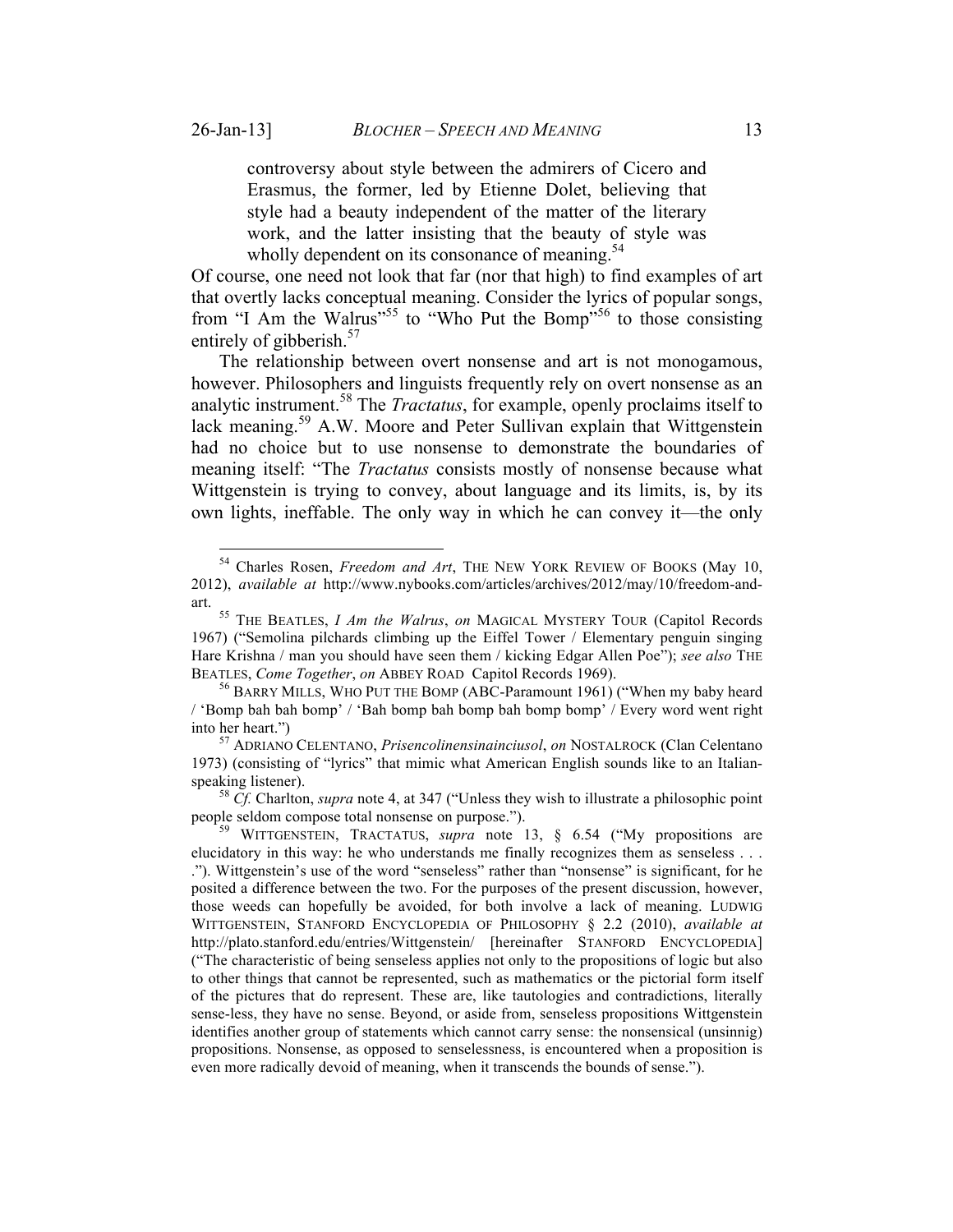way in which he can get the reader to 'see the world aright'—is by dint of a special kind of nonsense: what we might call 'illuminating' nonsense."<sup>60</sup> Unsurprisingly, many linguists have taken a similar approach. In his dissertation, for example, Noam Chomsky set out to demonstrate among other things that a sentence can be grammatically correct and yet lack semantic meaning. His famous example was the phrase "[c]olorless green ideas sleep furiously."<sup>61</sup>

#### **2. Covert Nonsense**

Whereas the meaninglessness of overt nonsense is self-conscious<sup>62</sup> and apparent to speaker and hearer alike, *covert* nonsense is potentially more insidious. It arises where a speaker or hearer (or both) incorrectly believes that they are successfully exchanging meaningful ideas.

Perhaps the most common type of covert nonsense is the straightforward misunderstanding, in which speaker and hearer disagree about the specific meaning of a particular speech act, or even whether the purported speech act has meaning at all. This Section cannot and will not attempt to fully address the relationship between misunderstandings and the freedom of speech—an interesting issue in its own right—but rather tries to identify the particular problems that misunderstandings pose for meaningdependent approaches to the First Amendment.

"Simple" misunderstandings occur when the speaker intends one meaning and the listener hears another. Such situations are, of course, extremely common, but—taken at face value—some approaches to the definition of speech might exclude them.<sup>63</sup> Carroll's poetry and Pollock's

 <sup>60</sup> A.W. Moore & Peter Sullivan, *Ineffability and Nonsense*, 77 PROCEEDINGS OF THE ARISTOTELIAN SOCIETY, SUPP. VOL. 169, 179 (2003). As Wittgenstein explained, the aim of the *Tractatus* was to "draw a limit to thinking," which "can . . . only be drawn in language and what lies on the other side of the limit will be simply nonsense." WITTGENSTEIN, TRACTATUS, *supra* note 13, at Preface.<br><sup>61</sup> NOAM CHOMSKY, SYNTACTIC STRUCTURES 15 (1957).<br><sup>62</sup> Kuusela, *supra* note 44, at 37.<br><sup>63</sup> See, e.g., United States v. O'Brien, 391 U.S. 367, 376 (1968) (the Court "

accept the view that an apparently limitless variety of conduct can be labeled 'speech' whenever the person engaging in the conduct intends thereby to express an idea"); Nimmer, *Symbolic Speech*, *supra* note 3, at 37 (concluding that "symbolic speech requires not merely that given conduct results in a meaning effect, but that the actor causing such conduct must intend such a meaning effect by his conduct").

To be clear, I do not mean to suggest that these authorities would *actually* exclude misunderstandings from the First Amendment, only that their approaches seem to do so, as stated. Nimmer, for example, posited that a "meaning effect" was necessary for symbolic speech, but also that the Amendment covered speech lacking "both verbal and cognitive content." *Id.*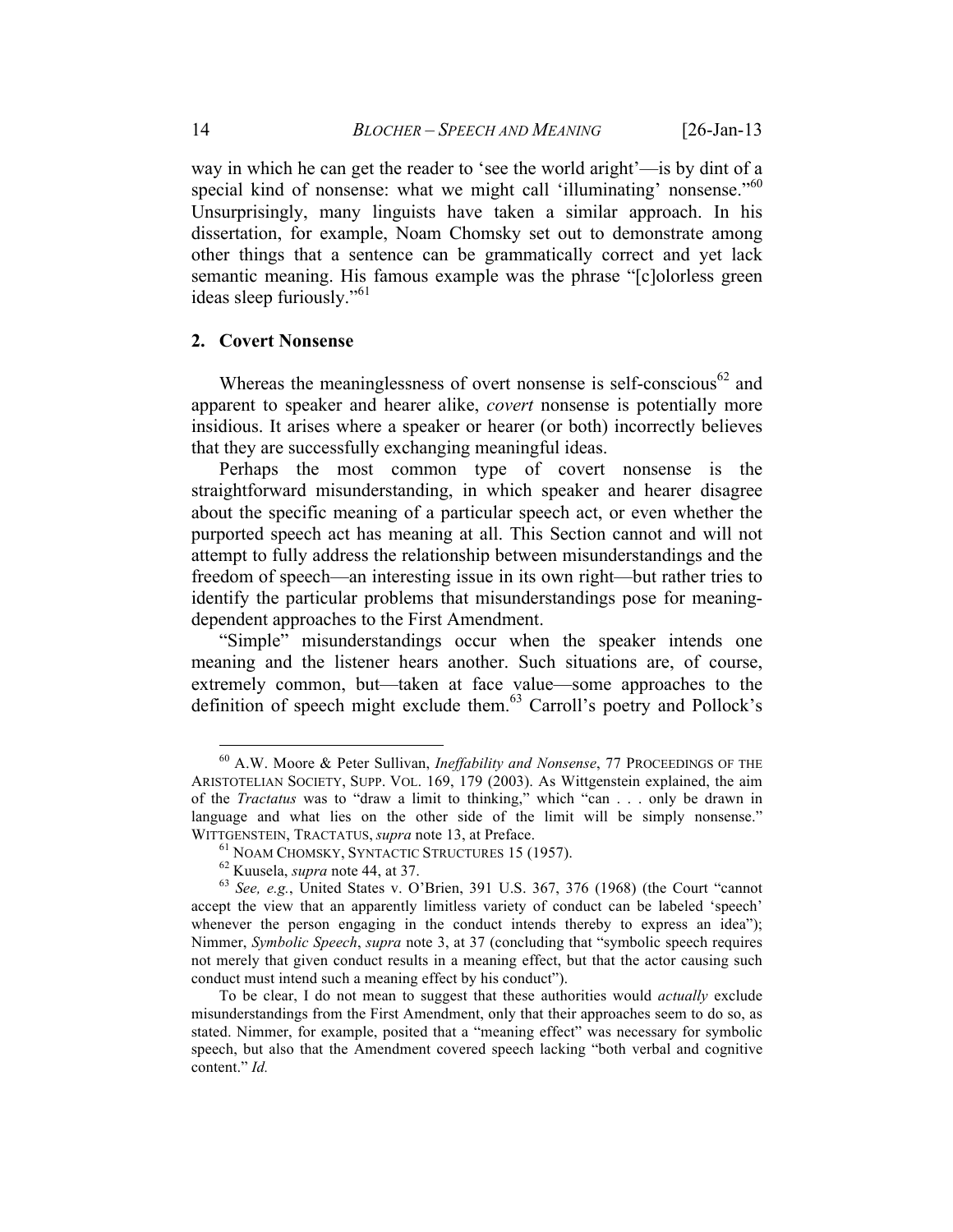paintings are "unquestionably shielded" by the First Amendment, <sup>64</sup> but one might reasonably ask whether many people "understand" them. For that matter, one could ask the same of *Finnegan's Wake*, Matthew Barney's movies, or any number of other impenetrable artistic works. So, too, are few listeners able to understand the specific meanings of most scientific, scholarly, or even legal speech. And it would be troubling, to say the least, if discussions of ERISA or the Higgs Boson—or professors' efforts to teach them—lack First Amendment protection simply because so few people comprehend them at first.

But misunderstandings can be more complicated. In addition to disagreeing about what meaning is conveyed by a purported speech act, people sometimes disagree about whether the act is meaningful at all. Such "deep" misunderstandings arise in at least two ways, which can with some oversimplification be called "lost meaning" and "found meaning." The former occurs where a speaker intends to convey meaning and the listener fails to recognize not only the specific meaning, but the nature of the act as meaningful. In other words, the listener does not even perceive the purported speech act as an effort to communicate meaning. Consider a computer programmer who expresses herself in code.<sup>65</sup> A non-programmer might not only fail understand the code's specific meaning, but that it contains meaning at all.

Found meaning, by contrast, arises where a listener imputes meaning to an act when the putative speaker never meant to convey any. First Amendment theory and doctrine have not focused extensively on the possibility of found meaning, but interesting hypotheticals easily come to mind. Imagine, for example, that a person sees a famous pianist sitting on a bench at her piano. The performer is simply taking a break, thinking about a recent vacation. The starstruck and credulous viewer, however, imagines that she is trying out a new performance of John Cage's *4'33"*, which consists of four and a half minutes of silence.<sup>66</sup> The viewer has discovered meaning and imputed it to the daydreaming pianist, but no volitional speech has occurred. One could even stipulate that the person on the bench is not a pianist at all, but a janitor resting after her shift. Or imagine a traveler strolling in a foreign country, singing the supposedly nonsensical words of his favorite song. Little does he know that in the country he is visiting,

<sup>&</sup>lt;sup>64</sup> Hurley v. Irish-American Gay, Lesbian and Bisexual Group of Boston, 515 U.S. 557, 569 (1995). <sup>65</sup> *See* Universal City Studios, Inc., v. Corley, 273 F.3d 429, 445 (2d Cir. 2001)

<sup>(&</sup>quot;Communication does not lose constitutional protection as 'speech' simply because it is expressed in the language of computer code. Mathematical formulae and musical scores are written in 'code,' *i.e.*, symbolic notations not comprehensible to the uninitiated, and yet both are covered by the First Amendment."). <sup>66</sup> JOHN CAGE, *4'33"* (1952).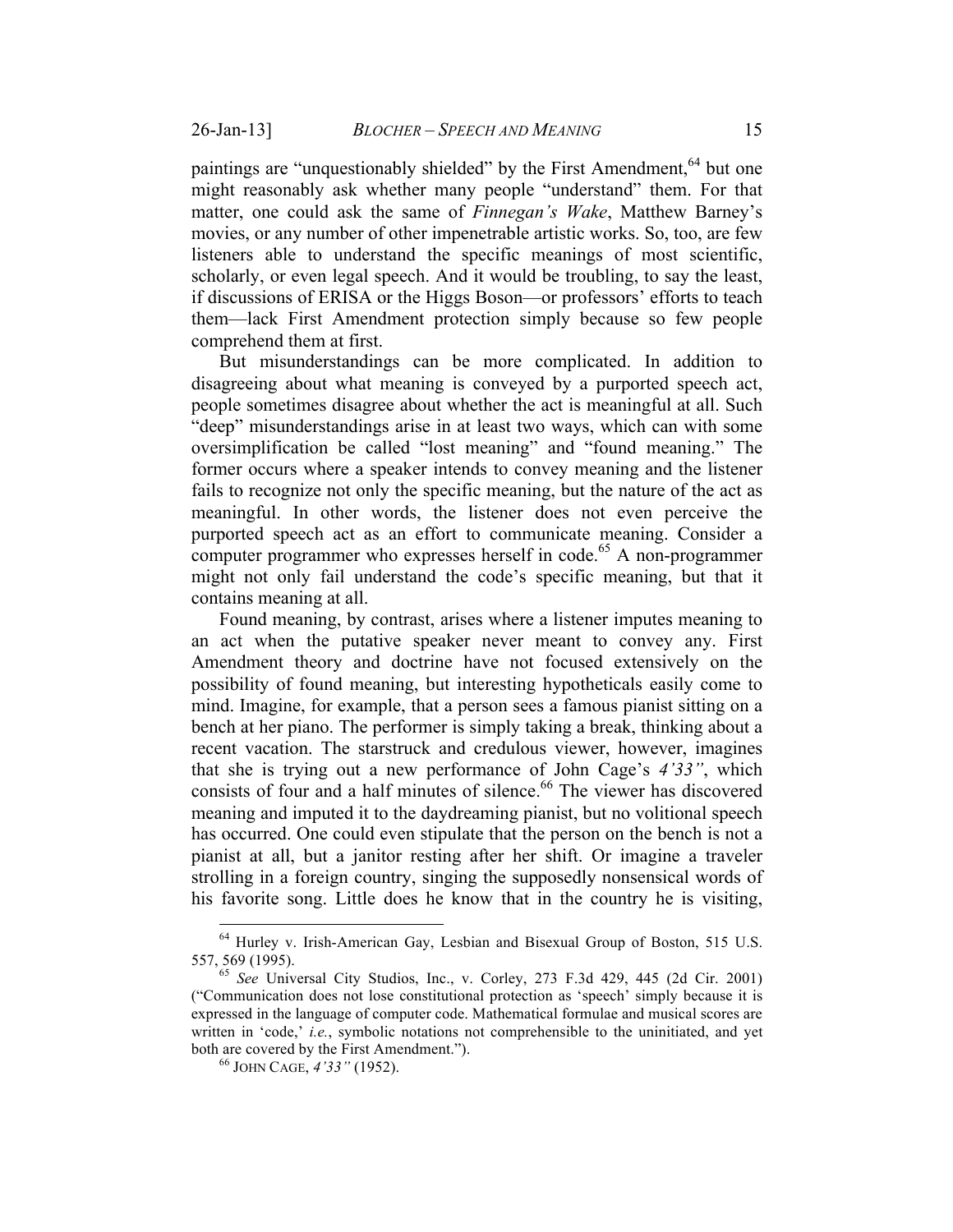"semolina pilchards" is a grievous and actionable insult. Is the janitor or the tourist "speaking" for First Amendment purposes, notwithstanding the fact that neither intends to communicate any meaning?

First Amendment theory and doctrine do not provide clear answers as to whether such unintentional speech is constitutionally covered.<sup>67</sup> On the one hand, denying constitutional coverage to unintended speech could leave out a wide range of speakers who cannot control their speech acts—those who are under coercion or asleep, for example. A person with Tourette Syndrome may have involuntary verbal tics that can include a wide variety of "vocalizations," from "grunting, throat clearing, shouting and barking" to "socially inappropriate words and phrases."68 If such a person were to involuntarily utter an actionable threat or libel, shouldn't she be able to raise the First Amendment as a defense? On the one hand, Tushnet suggests that a "'reasonable' imputation of meaning to otherwise meaningless words—or symbols—is sufficient to trigger First Amendment coverage.<sup>"69</sup> On the other hand, treating involuntary acts as meaningful speech also suggests that the people who "spoke" them can be held responsible for meaning they never intended to convey. Transforming their nonsense into speech will not always work to their advantage, as the student in *Morse v. Frederick* learned $10^{-70}$ 

Finally, covert nonsense can arise where both speaker and hearer incorrectly believe that they have communicated meaningful ideas. Even though the parties think they are engaged in communication, their words actually lack meaning.<sup>71</sup> This sounds farfetched, but probably happens more often that we would like to think. On some accounts, language is meaningful only when it refers to some extra-linguistic fact,  $\frac{72}{2}$  and a great deal of everyday speech fails this test. Normative statements such as "you

 $<sup>67</sup>$  In "Mental States and Constitutional Rights" (work in progress), I consider in some</sup> detail whether constitutional rights have act and mental state requirements analogous to those found in tort and criminal law.<br><sup>68</sup> *What is Tourette Syndrome?*, NAT'L TOURETTE SYNDROME ASS'N, http://www.tsa-

usa.org/aMedical/whatists.html (last visited June 19, 2012). <sup>69</sup> Tushnet, *supra* note 9 at 198; *see also id.* at at 215 ("Taken together with *Hurley* and

*Cohen*, *Humanitarian Law Project* implies that any activity that enough people regard as having some meaning, noncognitive as well as cognitive, must survive the highest level of scrutiny . . . .").<br> $\frac{70}{7}$  551 U.S. 393, 401–02 (2007) (upholding punishment of student who displayed

banner reading "BONG HiTS 4 JESUS" notwithstanding student's belief that the banner was "nonsense meant to attract television cameras").<br><sup>71</sup> *Cf.* Kuusela, *supra* note 44, at 37 (distinguishing "between misleading and

illuminating nonsense. The former is unself-conscious nonsense attempting to say what can only be shown. The latter is self-conscious nonsense intended to reveal its own nonsensicalness.").<br><sup>72</sup> *See infra* Section II.A (describing conceptual approach).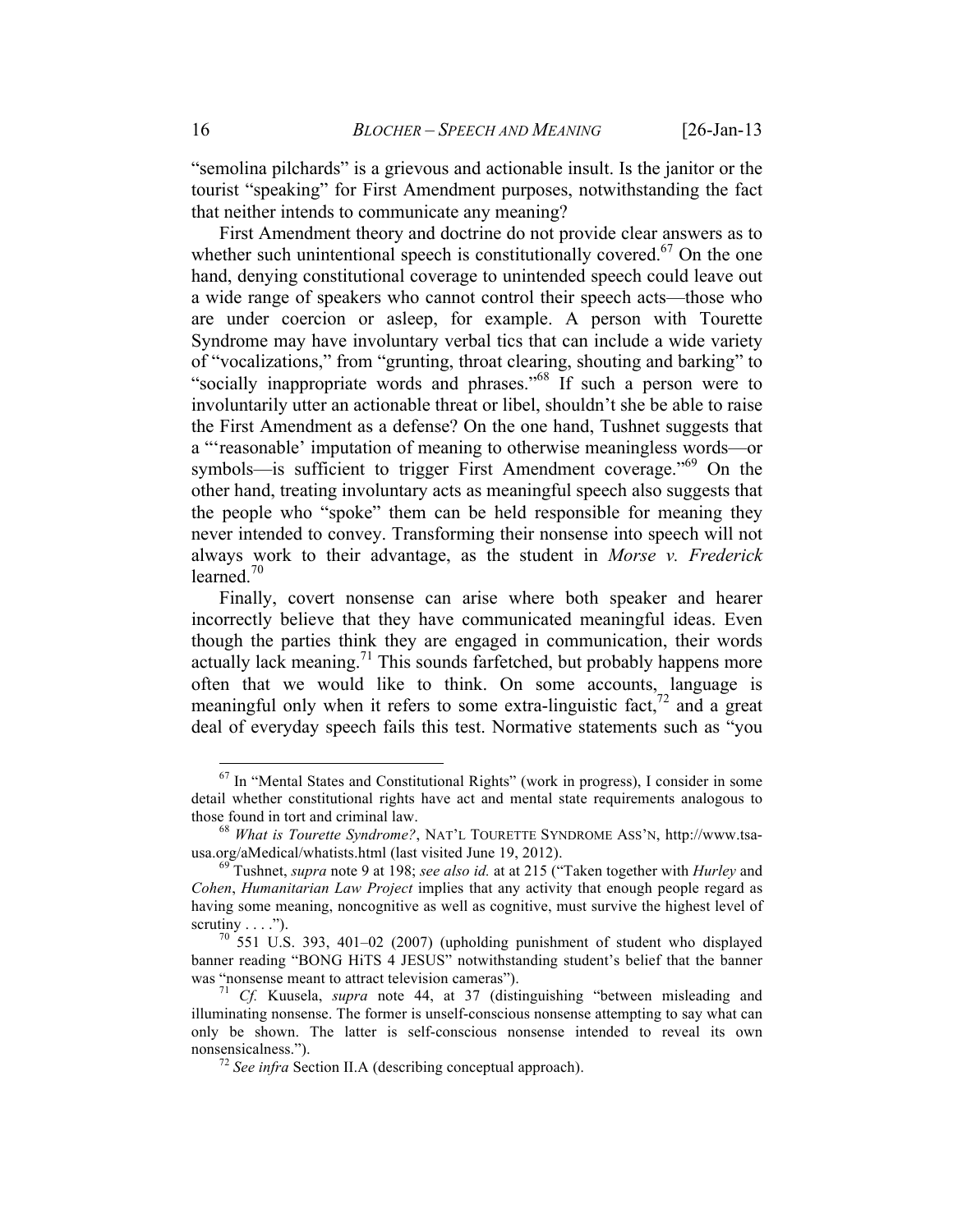should X," for example, are effectively nonsensical under this approach, except as corruptions of the statement "I want you to X." Wittgenstein himself believed, at least in his early phase, that aesthetics, ethics, and theology "cannot be expressed," $73$  and are therefore nonsensical. But of course they are also enormously significant—many people regard such matters as the very lifeblood of public discourse.

The very idea of covert nonsense is somewhat unsettling; its apparent scope is downright disturbing. If much of what we say is nonsensical without our even realizing it, then the boundaries of the First Amendment are not only narrow but unknown. Any time we fail to give meaning to our propositions, despite our best efforts and despite believing that we have done so, we are operating outside of constitutional protections.

#### *B. The Constitutional Value of Nonsense*

Simply describing the broad scope of nonsense suggests that the meaning-dependent approach provides a poor map of the First Amendment's actual boundaries, for much of the nonsensical speech discussed in the previous Section is undoubtedly covered by the constitution. But it is unsatisfying to say that nonsense should be protected by the First Amendment simply because it is plentiful. Appealing as that conclusion might be, it is normatively defensible only if nonsense serves relevant *constitutional* values such as the marketplace of ideas, individual autonomy, and democracy.<sup>74</sup> The following discussion attempts to show that nonsense is in fact an important means of furthering each of those values.

#### **1. The Marketplace of Ideas**

 <sup>73</sup> WITTGENSTEIN, TRACTATUS, *supra* note 13, §§ 6.42, .421 ("Hence also there can be no ethical propositions. . . . [E]thics cannot be expressed.")*. See also* WITTGENSTEIN, TRACTATUS, *supra* note 13, § 4.003 ("[M]ost propositions and questions, that have been written about philosophical matters, are not false, but senseless."), Gregory S. Kavka, *Wittgensteinian Political Theory*, 26 STAN. L. REV. 1455, 1458 n.7 (1974) ("Since . . . Wittgenstein holds that propositions of ethics, aesthetics, and religion are not amenable to such analysis, he concludes that such propositions lack cognitive significance. . . . This does not mean that Wittgenstein regards the propositions of aesthetics, ethics, and religion as worthless—such propositions are strictly speaking nonsensical, yet they possess a kind of mystical significance for they try to express that which is important but linguistically inexpressible.").  $\frac{74}{1}$  I do not mean to suggest that these are the only free speech principles, nor that we

must choose only one of them. Post, *Recuperating*, *supra* note 34, at 1271 ("There is in fact no general free speech principle . . . .").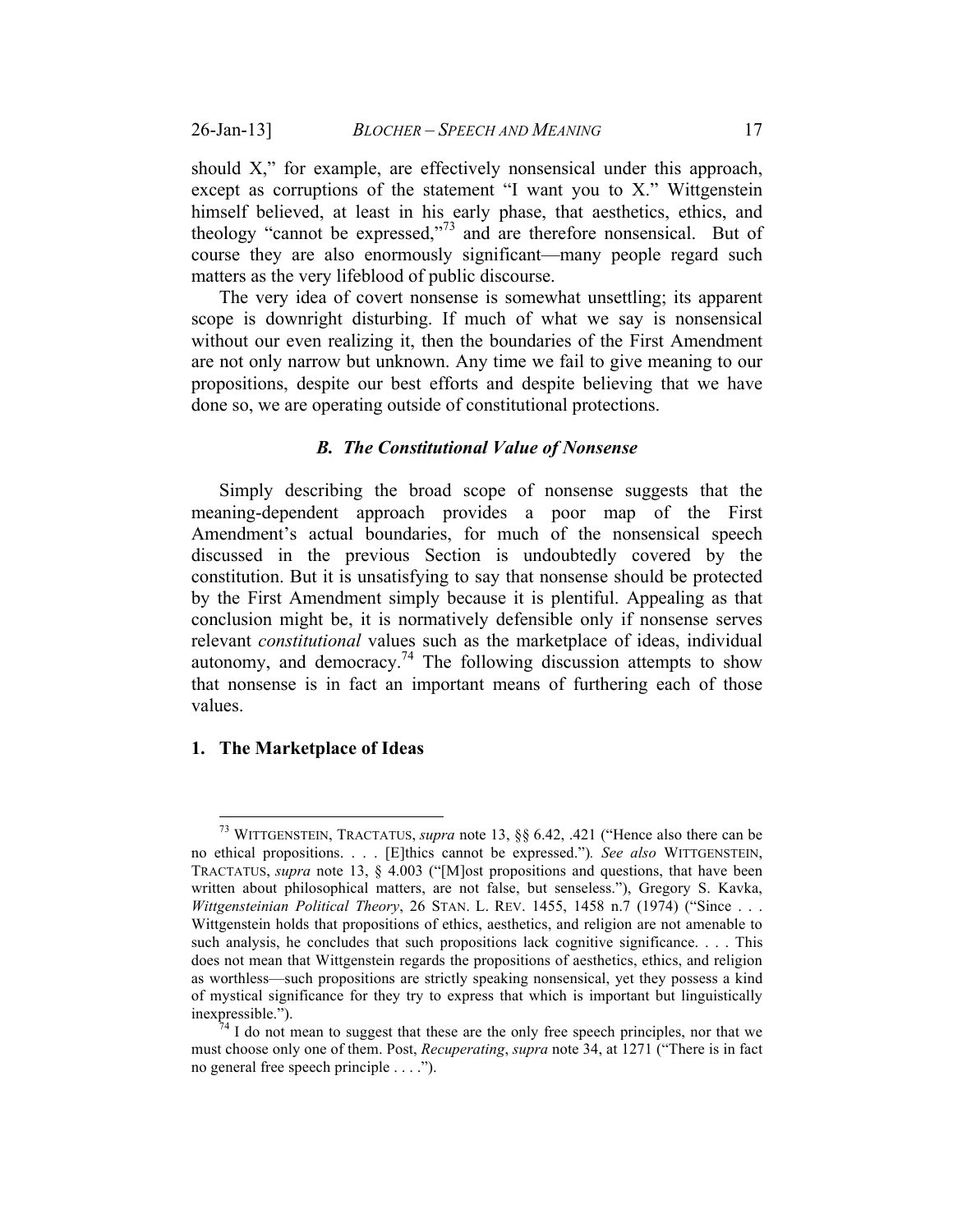The marketplace of ideas—the first<sup>75</sup> and perhaps still most prominent<sup>76</sup> effort to justify the freedom of speech—rests on the notion that, if left unregulated, good ideas will eventually win out over bad ones. In American law, the theory is traced to Justice Holmes' argument that "the best test of truth is the power of the thought to get itself accepted in the competition of the marketplace."77 Importantly, the truths that the marketplace can supposedly uncover are not narrowly defined, and can include political and ethical insights as well as empirical facts.<sup>78</sup> As Justice Brandeis put it in his own statement of the marketplace rationale, "freedom to think as you will and to speak as you think are means indispensable to the discovery and spread of political truth."<sup>79</sup>

Inasmuch as nonsense represents a disconnect between words and ideas, <sup>80</sup> it seems out of place in a marketplace devoted to the latter, particularly when ideas are valuable only as handmaidens to truth.<sup>81</sup> This is particularly so under some conceptions of "truth" itself. Just as some

JOHN MILTON, AREOPAGITICA: A SPEECH FOR THE LIBERTY OF UNLICENSED PRINTING 45 (H.B. Cotterill ed., MacMillan & Co. 1959) (1644) ("Let her and Falsehood grapple; who ever knew Truth put to the worse, in a free and open encounter?"). <sup>78</sup> *See* Sorrell v. IMS Health Inc., 131 S.Ct. 2653, 2674 (2011) (Breyer, J., dissenting)

("These test-related distinctions reflect the constitutional importance of maintaining a free marketplace of ideas, a marketplace that provides access to 'social, political, esthetic, moral, and other ideas and experiences.'" (quoting Red Lion Broad. Co. v. FCC, 395 U.S. 367, 390 (1969)).<br><sup>79</sup> Whitney v. California, 274 U.S. 357, 375 (1927) (Brandeis, J., concurring).<br><sup>80</sup> "Nonsense," Merriam-Webster Online, http://www.merriam-webster.com/

dictionary/nonsense (last visited July 4, 2012) (defining nonsense as "words or language having no meaning or conveying no intelligible ideas"). <sup>81</sup> *See* Tushnet, *supra* note 9, at 205 ("What 'idea' does Jackson Pollock's *Blue Poles:* 

*No.11* convey? Even more, what idea does *Ulysses* convey?"). Sheldon H. Nahmod, *Artistic Expression and Aesthetic Theory: The Beautiful, the Sublime, and the First Amendment*, 1987 WISC. L. REV. 221, 231. ("The [marketplace] theory's emphasis on *ideas*, however, is troubling, and has the potential for making the first amendment value of art derivative. To the extent that the concept of ideas refers to intellectual and cognitive processes, it does not take account of the noncognitive and emotional aspects of communication which often accompany artistic expression, especially of the nonrepresentational kind."). *Cf.* Brandt v. Bd. of Educ. Of City of Chicago, 480 F.3d 460, 465 (7th Cir. 2007) ("Self expression is not to be equated to the expression of ideas or opinions and thus to participation in the intellectual marketplace.").

<sup>&</sup>lt;sup>75</sup> Robert Post, *Reconciling Theory and Doctrine in First Amendment Jurisprudence*, 88 CALIF. L. REV. 2353, 2356 (2000) [hereinafter Post, *Reconciling*].

<sup>&</sup>lt;sup>76</sup> See ALEXANDER MEIKLEJOHN, POLITICAL FREEDOM 73 (1960) (arguing that establishing truth through a marketplace of ideas "is not merely the 'best' test. There is no other."); *see also* William P. Marshall, *In Defense of the Search for Truth as a First Amendment Justification*, 30 GA. L. REV. 1, 1 (1995) ("In Speech Clause jurisprudence, for example, the oft-repeated metaphor that the First Amendment fosters a marketplace of ideas that allows truth to ultimately prevail over falsity has been virtually canonized."). <sup>77</sup> Abrams v. United States, 250 U.S. 616, 630 (1919) (Holmes, J., dissenting). *See also*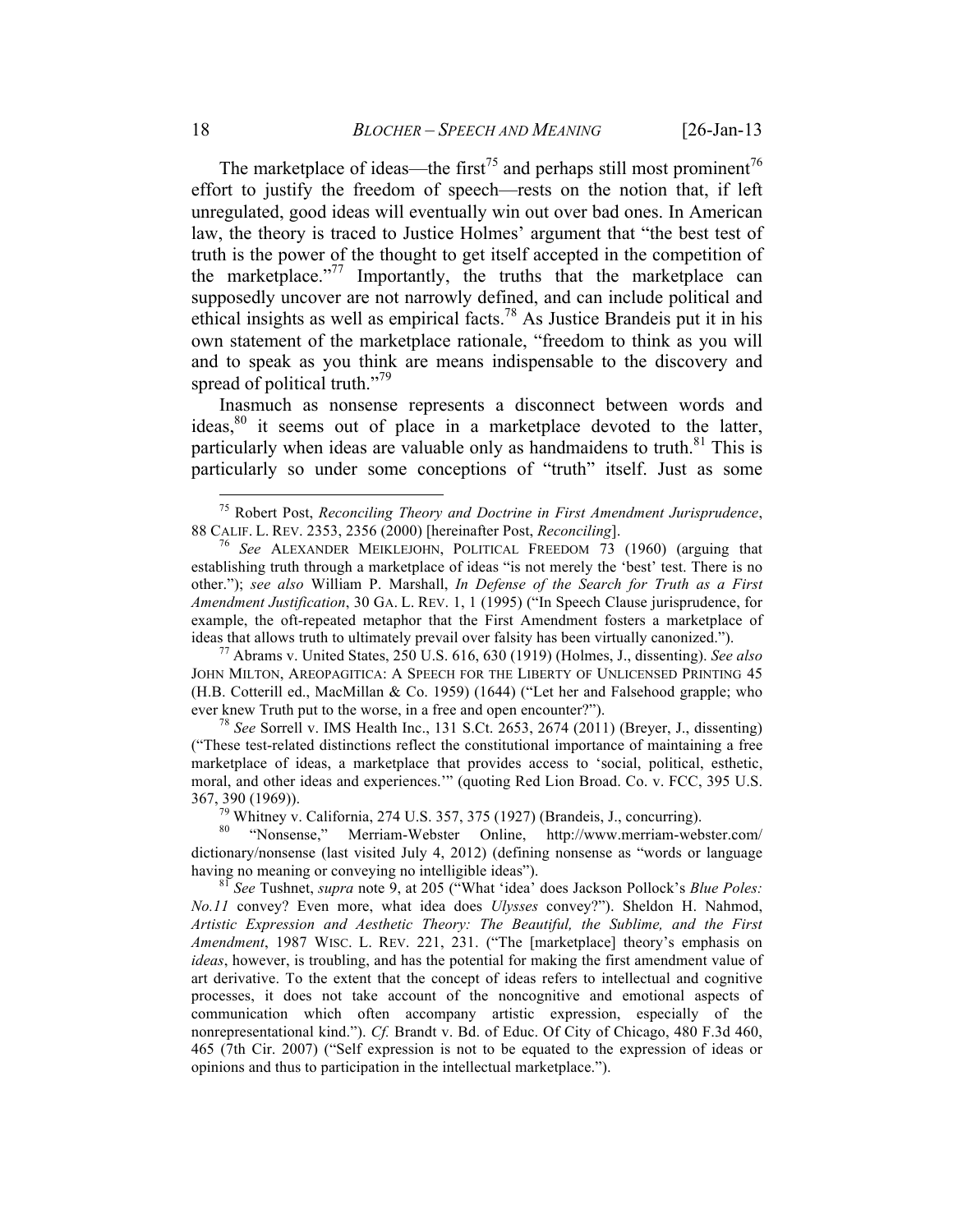analytic approaches find meaning in the relationship between language and extra-linguistic facts, ${}^{82}$  the correspondence theory of truth holds that statements are true when they represent "actual" extra-linguistic facts.<sup>83</sup> As Russell explained, "a belief is true when there is a corresponding fact, and is false when there is no corresponding fact."<sup>84</sup> A statement that does not correspond to a fact therefore seems meaningless under a formal approach to meaning, and false under a correspondence theory of truth. If meaningless statements do not even refer to extra-linguistic facts, how can they possibly promote the intellectual search for those facts?

But such an argument unfairly oversimplifies both the normative vision of the marketplace model and the potential cognitive value of nonsense. As to the former, even the harshest critics of the marketplace model do not envision it being animated *solely* by a correspondence theory of truth. Under the marketplace approach, the value of free speech extends beyond the accurate identification of facts. Instead, the vision seems to be of what is called a "coherence" theory of truth, one that identifies as true that which people, through open discussion, come to regard as such.<sup>85</sup> The First Amendment generally shies away from legally enforceable determinations about what is "really" true, at least with regard to speech in public discourse.<sup>86</sup>

Even if one thinks that the First Amendment is concerned only with the conveyance of true facts, it is apparent that doctrine embodies a kind of epistemological humility on the part of government. $87$  The reasons for this

<sup>&</sup>lt;sup>82</sup> *See infra* Section II.A.<br><sup>83</sup> *See BERTRAND RUSSELL*, THE PROBLEMS OF PHILOSOPHY 84 (1912).<br><sup>84</sup> *Id.* at 85. 85 Paul G. Chevigny, *Philosophy of Language and Free Expression*, 55 N.Y.U. L. REV. 157, 167 (1980) (noting that, under the modern analytic approach, "there is no simple or certain way to know the meanings of words and sentences; even their 'truth' depends on the game in which they are used."). There is of course a danger of tautology here, one that reemerges in efforts to define as "speech" that which people recognize as such. *Cf.* Post, *Reconciling*, *supra* note 75, at 2366 ("In the absence of such a morality [of public debate], it is merely tautological to presume that truth is what most people come to believe after open discussion."). <sup>86</sup> *See* Hustler Magazine v. Falwell, 485 U.S. 46, 51 (1988) ("The First Amendment

recognizes no such thing as a 'false' idea." (citing Gertz v. Robert Welch, Inc., 418 U.S. 323, 339 (1974))). As Post notes, the Court has *also* said that "there is no constitutional value in false statements of fact." *Gertz*, 418 U.S. at 340; POST, DEMOCRACY, *supra* note 15, at 29–31, 43–47 (suggesting that the distinction can be explained based on whether the purportedly false statements are part of public discourse). *See also* United States v. Alvarez, --- S.Ct. ---- (June 28, 2012) (striking down Stolen Valor Act, which criminalized

<sup>&</sup>lt;sup>87</sup> Martin H. Redish & Gary Lippman, *Freedom of Expression and the Civic Republican Revival in Constitutional Theory: The Ominous Implications*, 79 CALIF. L. REV. 267, 271 (1991).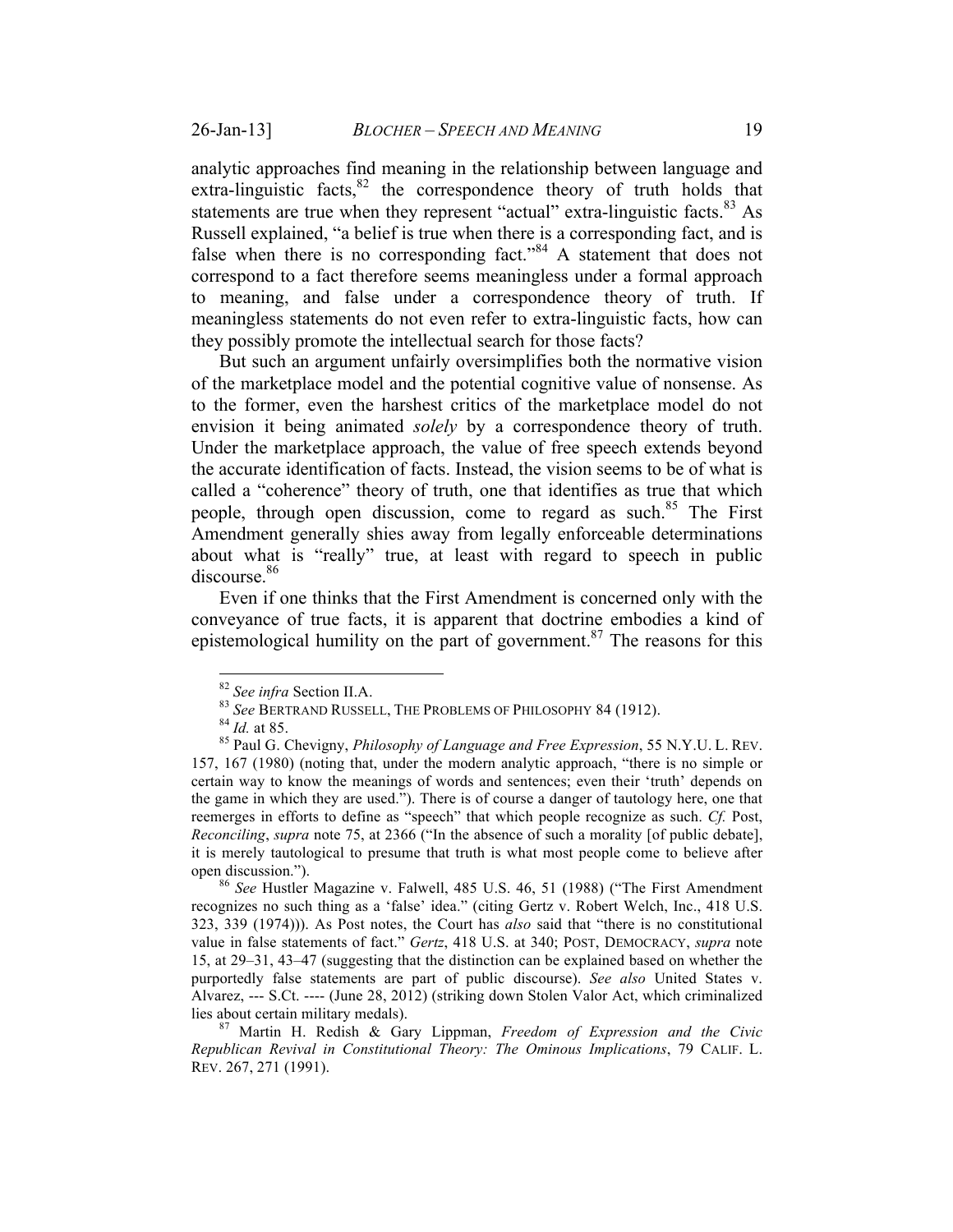are easy enough to perceive, and they suggest that nonsense may be entitled to protection under a marketplace theory. One such reason is a general distrust for government officials determining the meaning of private speech.<sup>88</sup> And perhaps if the marketplace model requires judges to be agnostic as to truthfulness, then they should also be agnostic as to meaningfulness.

Some version of this concern has arisen in the context of art, with many judges and scholars arguing that judges are not well-suited to determine art's meaning, value, or even existence. As Justice Holmes once put it, judging the value of art is a "dangerous undertaking for persons trained only in the law."<sup>89</sup> If we do not trust judges to identify which of many possible meanings a work of art conveys, why would we trust them to identify whether it conveys meaning at all? After all, imbuing meaning where none is intended can distort speech just as much as other forms of misunderstanding. Consider again Carroll's verse. Some believe "Jabberwocky" to be overtly nonsensical, as suggested above. <sup>90</sup> Others suggest to the contrary that the poem represents not nonsense, but a

 <sup>88</sup> Frederick Schauer, *The Second-Best First Amendment*, 31 WM. & MARY L. REV. 1, 2 (1989) [hereinafter Schauer, *Second-Best*] ("Not only the first amendment, but also the very idea of a principle of freedom of speech, is an embodiment of a risk-averse distrust of decisionmakers."); *see generally* Vincent Blasi*, The Pathological Perspective and the First Amendment*, 85 COLUM. L. REV. 449 (1985). <sup>89</sup> Bleistein v. Donaldson Lithographing Co., 188 U.S. 239, 251 (1903); *see also* Miller

v. Civil City of South Bend, 904 F.2d 1081, 1100 (7th Cir. 1990) (Posner, J., concurring) ("[A First Amendment claim regarding nude dancing] strikes judges as ridiculous in part because we are either middle-aged or elderly men, in part because we tend to be snooty about popular culture, in part because as public officials we have a natural tendency to think political expression more important than artistic expression, in part because we are Americans—which means that we have been raised in a culture in which puritanism, philistinism, and promiscuity are complexly and often incongruously interwoven—and in part because like all lawyers we are formalists who believe deep down that the speech in statutes and the Constitution mean what they say, and a striptease is not speech."), *rev'd sub nom.* Barnes v. Glen Theatre, Inc., 501 U.S. 560 (1991).

The question has also proven difficult for persons *not* "trained only in the law," as Jeremy Waldron points out: "What [art critics] find is that they cannot agree about the definition of 'art.'" Jeremy Waldron, *Vagueness in Law and Language: Some Philosophical Issues*, 82 CAL. L. REV. 509, 530–31 (1994).<br><sup>90</sup> Susan Stuart, *Shibboleths and Ceballos: Eroding Constitutional Rights Through* 

*Pseudocommunication*, 2008 B.Y.U. L. REV. 1545, 1546 ("Jabberwocky has no meaning, at least that an adult audience could discern."). The word "Jabberwocky," after all, is often used as a synonym for mere nonsense. *See, e.g.*, Jeanne C. Fromer, *A Psychology of Intellectual Property*, 104 NW. U. L. REV. 1441, 1478 (2010) ("The artistic solution, in effect, is the expression, or vehicle, for the themes, meaning, and emotion essential to the found artistic problem. Without it, artistic expression becomes nothing more than Jabberwocky.").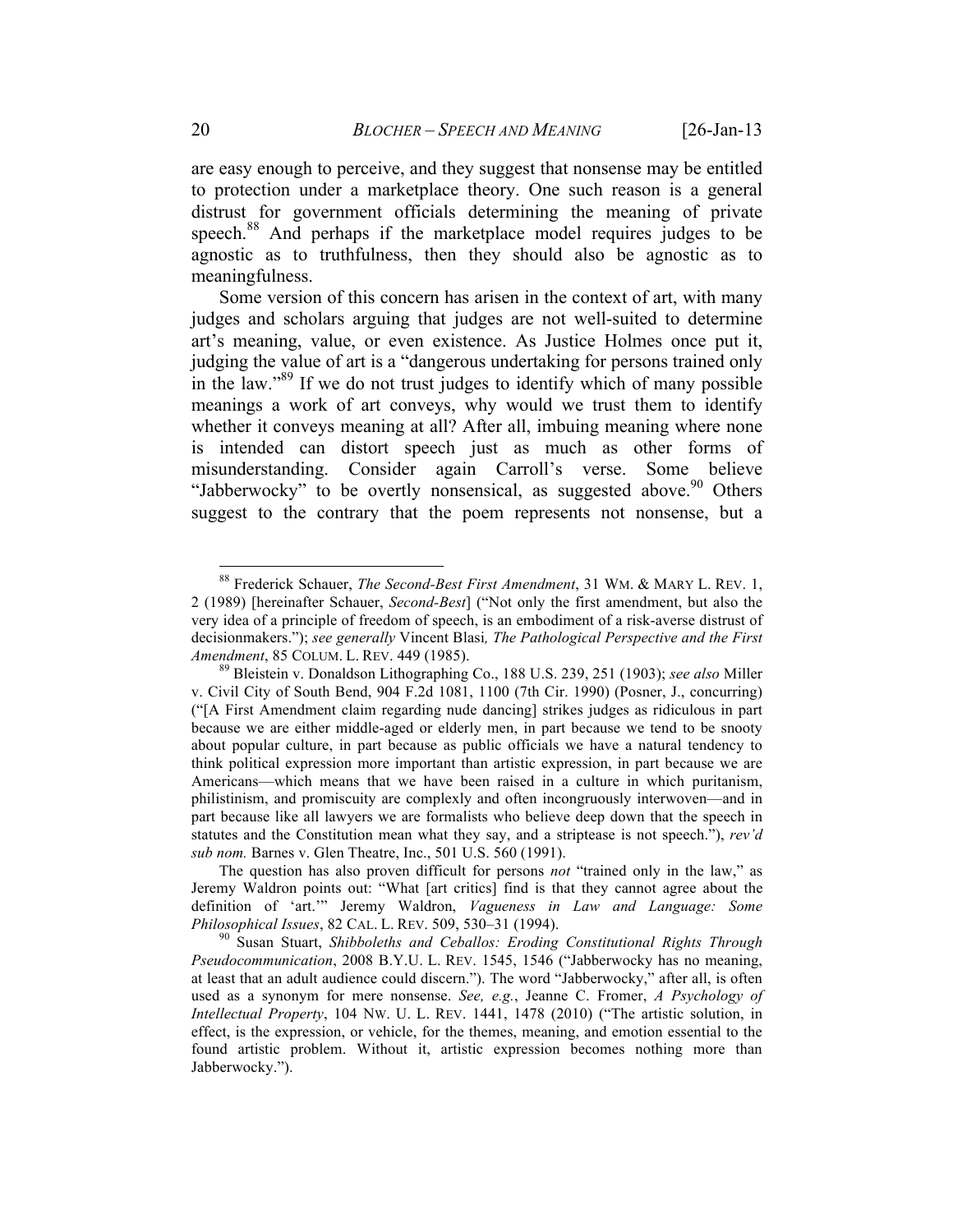purposeful and illustrative distortion of sense.<sup>91</sup> Who are judges to determine which of these is the better interpretation of Carroll?

Nonsense—overt and otherwise—can also be a useful, perhaps even essential, tool in illuminating certain kinds of truth.<sup>92</sup> Consider again (and again and again) the *Tractatus*. What is the truth value of a book that proclaims itself to be nonsensical? That question has bedeviled and divided philosophers for the better part of a century,<sup>93</sup> and although no clear victor has emerged, their efforts demonstrate that nonsense can play a unique and important role in the intellectual marketplace.

The battle lines of the Tractarian debate are currently drawn between what have been called the "ineffable" and "resolute" readings. The former, represented prominently by Bertrand Russell, Peter Hacker, and others, <sup>94</sup> holds that "there are, according to the author of the *Tractatus*, ineffable truths that can be apprehended.<sup> $.55$ </sup> As Russell put it in his introduction to the *Tractatus*, "after all, Mr. Wittgenstein manages to say a good deal about what cannot be said, thus suggesting to the skeptical reader that possibly there may be some loophole through a hierarchy of languages, or by some other exit."96 And as Hacker points out, "that there are things that cannot be put into words, but which make themselves manifest (*Tractatus* 6.522) is a leitmotif running through the whole of the *Tractatus*."<sup>97</sup> According to the

368 (Alice Marguerite Crary & Rupert J. Read eds., 2000) [hereinafter Hacker, *Trying to Whistle It*]. The reference in Hacker's title is to a remark by Wittgenstein's friend, the Cambridge mathematician Frank Ramsey, who wrote that if Wittgenstein was right, then "we must take seriously that [philosophy] is nonsense, and not pretend, as Wittgenstein does, that it is an important nonsense." FRANK RAMSEY, THE FOUNDATIONS OF MATHEMATICS 263 (R.B. Braithwaite ed., 1931). Connecting the famous final line of the *Tractatus* to Wittgenstein's well-known habit, Ramsey wrote, "[b]ut what we can't say, we can't say, and we can't whistle it either." *Id.* at 238.

<sup>96</sup> WITTGENSTEIN, TRACTATUS, *supra* note 13, at xxviii (referencing  $\S$  7).<br><sup>97</sup> Hacker, *Trying to Whistle It*, *supra* note 95, at 353; *see also* Roy Brand, *Making Sense Speaking Nonsense*, 35(3) PHILOSOPHICAL FORUM 311, 323 (2004) ("According to

<sup>&</sup>lt;sup>91</sup> Peter J. Lucas, *Jabberwocky back to Old English: Nonsense, Anglo-Saxon and Oxford, in LANGUAGE HISTORY AND LINGUISTIC MODELLING 503 (1997).* 

<sup>&</sup>lt;sup>92</sup> Kuusela, *supra* note 44, at 37.<br><sup>93</sup> STANFORD ENCYCLOPEDIA, *supra* note 59, § 2.4 ("'Nonsense' has become the hinge of Wittgensteinian interpretative discussion during the last decade of the  $20<sup>th</sup>$  century. Beyond the bounds of language lies nonsense—propositions which cannot picture *anything*—and Wittgenstein bans traditional metaphysics to that area. The quandary arises concerning the question of what it is that inhabits that realm of nonsense since Wittgenstein does seem to be saying that there is something there to be shown (rather than said) and does, indeed, characterize it as the 'mystical.'").<br><sup>94</sup> *See, e.g.*, G.E.M. ANSCOMBE, AN INTRODUCTION TO WITTGENSTEIN'S TRACTATUS

<sup>162 (1971);</sup> HACKER, INSIGHT AND ILLUSION, *supra* note 49; ANTHONY KENNY, WITTGENSTEIN (2006); NORMAN MALCOLM, NOTHING IS HIDDEN, WITTGENSTEIN'S CRITICISM OF HIS EARLY THOUGHT (1986). <sup>95</sup> Peter M.S. Hacker, *Was He Trying to Whistle It?*, *in* THE NEW WITTGENSTEIN 353,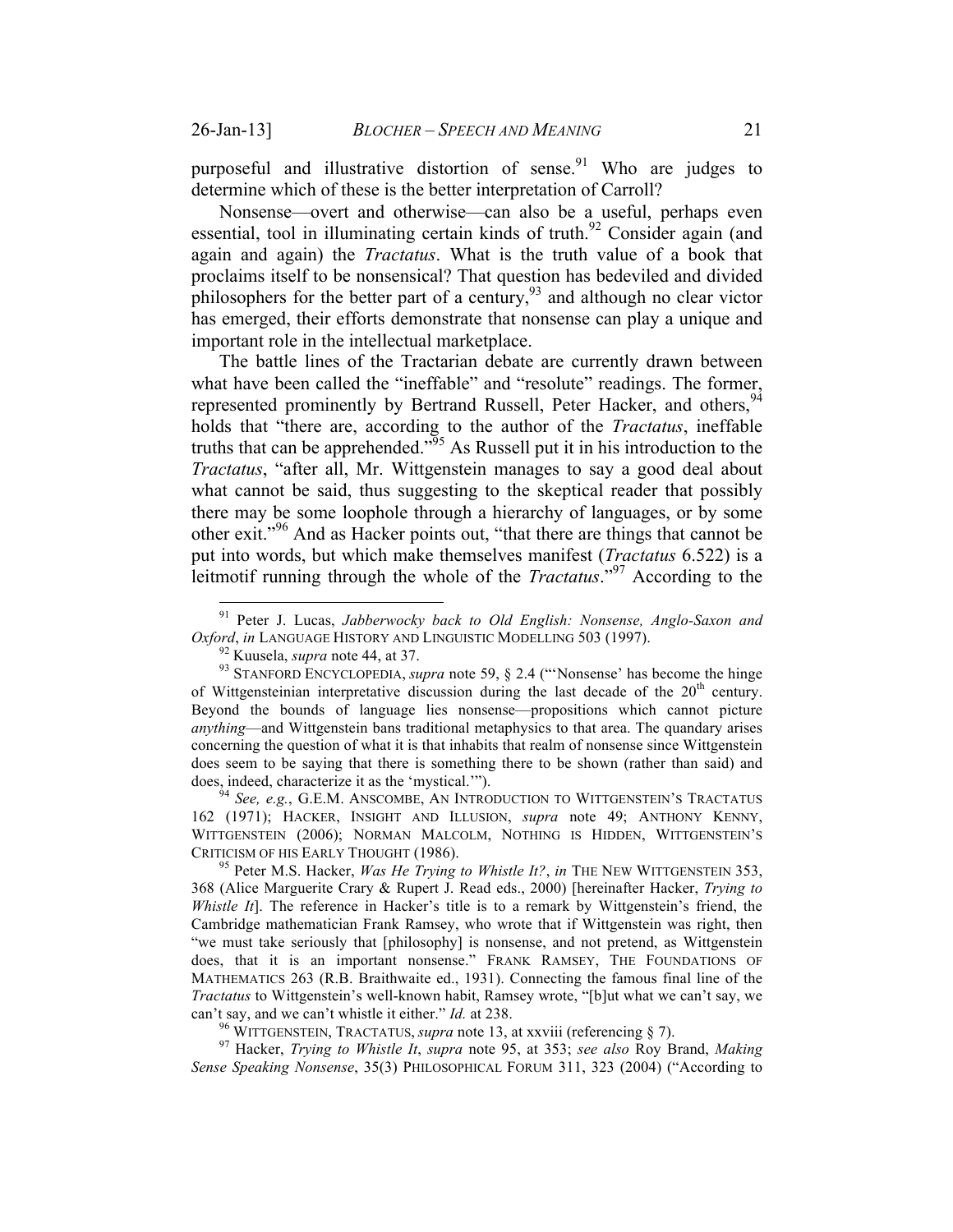ineffable reading, Wittgenstein's goal was to help us see these things "aright," and then to discard the apparatus that helped us to do so. $98$  The book itself is overt nonsense (or at least aims to be, for those who understand it), but with a purpose.

The resolute or "austere" reading, most closely associated with James Conant and Cora Diamond,<sup>99</sup> rejects the notion that there are unsayable truths, or different kinds of nonsense.<sup>100</sup> According to this reading, "it is a mistake to think that there is anything informative about nonsense. Nonsense is nonsense and to think of the *Tractatus* as showing some essential feature of reality, which reality has all right, but which we cannot say or think it has, is to make Wittgenstein chicken out."<sup>101</sup> The purpose of the *Tractatus* is therefore therapeutic, rather than demonstrative.<sup>102</sup> It seeks to cure us of the pointless and potentially harmful effort of trying to find meaning in nonsense.<sup>103</sup> On this reading, "the whole talk of limits of

*Carnap and Early Wittgenstein*, *in* WITTGENSTEIN IN AMERICA 13 (T. McCarthy and S. C. Stidd eds. 2001); James Conant, *Elucidation and Nonsense in Frege and Early Wittgenstein*, *in* THE NEW WITTGENSTEIN 149 (A. Crary & R. Read eds. 2000); James Conant, *Must We Show What We Cannot Say?*, *in* THE SENSES OF STANLEY CAVELL 242 (R. Fleming & M. Payne eds. 1989); Cora Diamond, *Throwing Away the Ladder: How to Read the Tractatus*, *in* THE REALIST SPIRIT 179 (Cora Diamond, ed. 1991) [hereinafter Diamond, *Throwing Away the Ladder*]; Cora Diamond, *Logical Syntax in Wittgenstein's Tractatus*, 55 PHIL. QUARTERLY 55 78 (2005). <sup>100</sup> Edmund Dain, *Contextualism and Nonsense in Wittgenstein's* Tractatus, 25(2) S.

AFR. J. PHILOS. 91, 92 (2006) ("There are, for austerity, no logically distinct kinds of nonsense; all nonsense, logically speaking, is on a par.").<br><sup>101</sup> Brand, *supra* note 97, at 332 (internal quotation marks and citation omitted). It was

Diamond who first wrote that the ineffable interpretation of Wittgenstein read the philosopher as "chickening out." Diamond, *Throwing Away the Ladder*, *supra* note 99, at

181.<br><sup>102</sup> Marie McGinn, *Between Metaphysics and Nonsense: Elucidation in Wittgenstein's Tractatus*, 49 PHIL. QUARTERLY 491 (1999); *see also* Brand, *supra* note 97, at 326 ("The say/show distinction is meant to liberate us from the mental torture of a mind obsessively occupied with itself, chasing after itself in a movement that is increasingly vacuous, isolated, and cold."); Moore & Sullivan, *supra* note 60, at 179 ("There is nothing ineffable. There is only the temptation to see sense where it is lacking. Wittgenstein's aim is therapeutic.").<br><sup>103</sup> Cheung, *supra* note 13, at 200 (concluding that, according to Diamond and Conant,

 $\overline{a}$ 

the ineffable reading, what cannot be said is not a position within language but some extralinguistic truths."). The ineffable reading appears to be a matter of precedent in the Second Circuit. *Cf.* Bery v. City of New York, 97 F.3d 689, 695 (2d Cir. 1996) ("The ideas and concepts embodied in visual art have the power to transcend . . . language limitations and reach beyond a particular language group to both the educated and the illiterate."). <sup>98</sup> WITTGENSTEIN, TRACTATUS, *supra* note 13, § 6.54 ("My propositions are

elucidatory in this way: he who understands me finally recognizes them as senseless, when he has climbed out through them, on them, over them. (He must so to speak throw away the ladder, after he has climbed up on it.)"). 99 *See, e.g.*, James Conant, *Two Conceptions of Die Überwindung der Metaphysik:*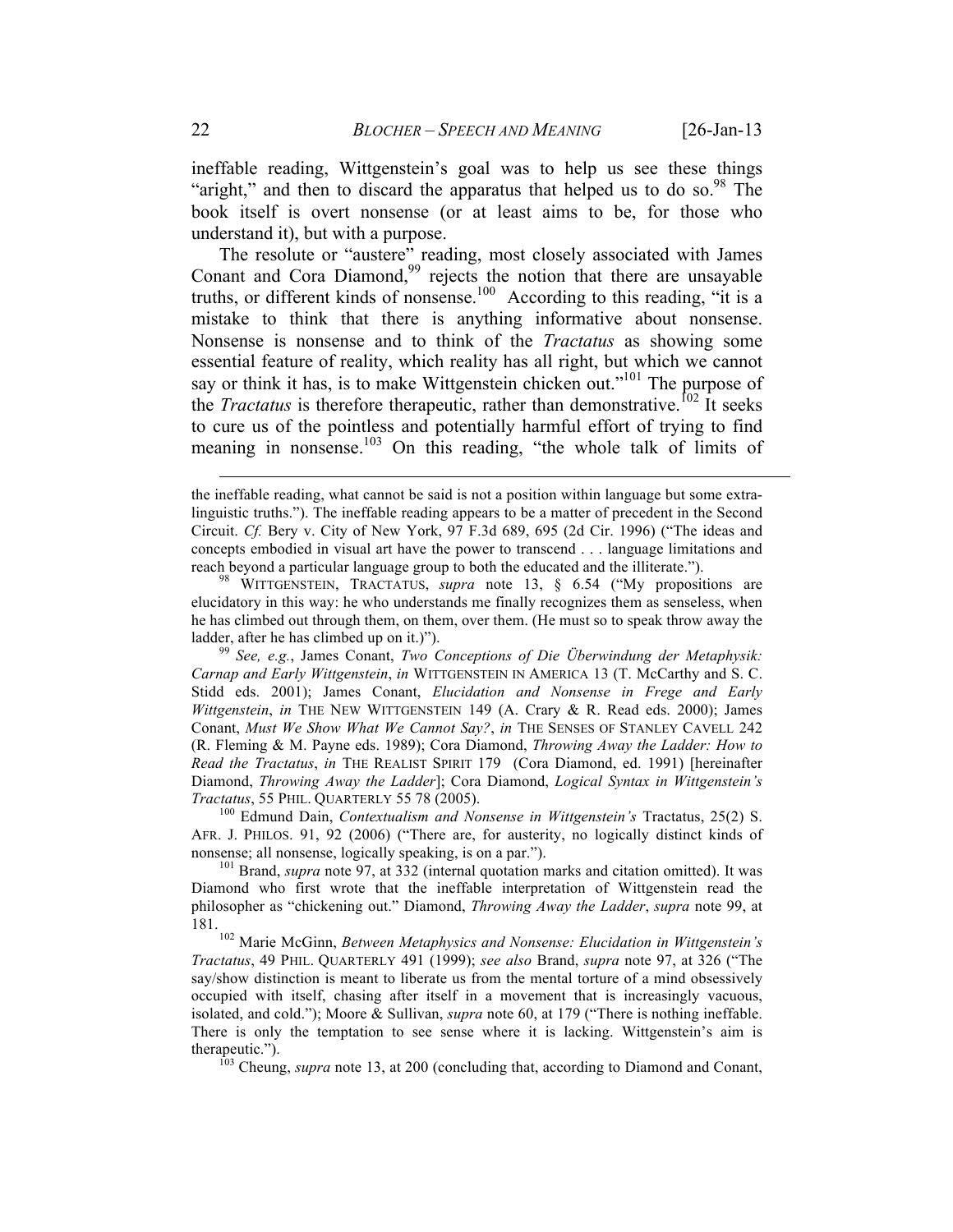language is confused; there is nothing that language cannot say. Language can represent every possible fact in the world and there are no other-worldly facts."104 After all, Wittgenstein himself said that "[t]he limits of my language mean the limits of my world."<sup>105</sup> And although Russell's introduction to the book seems to support the ineffability reading, Wittgenstein thought that Russell had not "got hold of my main contention." 106

In an effort to avoid joining a debate it wishes merely to describe, this brief description of the ineffable and resolute readings inevitably simplifies and flattens them. Subtleties abound; variations are common.<sup>107</sup> The goal here is simply to suggest that nonsense can be cognitively illuminating meaningless speech, in other words, can have value *as a means to truth*. For adherents to the ineffable view, nonsense can demonstrate the existence of important put perhaps unsayable truths. Many artists describe their work as an effort to do just that. $108$  And for adherents to the resolute view, nonsense can be a tool to save us from useless and potentially misleading efforts to establish meaning where none can be found. It is therapeutic—intellectually and not just emotionally so.

But high-level epistemological debates are not the only contexts in which nonsense can contribute to the marketplace of ideas. Much as

 <sup>&</sup>quot;the *Tractatus* is not trying to help anyone see any unsayable insights," but that "the aim of the *Tractatus* is *merely* to liberate nonsense utterers from nonsense, and that this is to be achieved by the non-frame sentences serving as elucidations"). Conant, *Elucidation and Nonsense*, *supra* note 99, at 196 ("[T]he aim for the Tractarian elucidation is to reveal (through the employment of mere nonsense) that what appears to be substantial nonsense is

mere nonsense.").<br><sup>104</sup> Brand, *supra* note 97, at 330.<br><sup>105</sup> WITTGENSTEIN, TRACTATUS, *supra* note 13, § 5.6.<br><sup>106</sup> As Wittgenstein wrote to Russell: "I'm afraid you haven't got hold of my main contention to which the whole business of logical propositions is only a corollary. The main point is the theory of what can be expressed by a proposition—i.e., by language— (and which comes to the same thing what can be thought) and what cannot be expressed by proposition, but only shown; which I believe, is the cardinal problem of philosophy." LUDWIG WITTGENSTEIN, LETTERS TO RUSSELL, KEYNES, AND MOORE 37 (G.H. von Wright ed., 1974). <sup>107</sup> *See, e.g.*, Brand, *supra* note 97, at 312 (defending an "existential-performative"

reading of Wittgenstein, which would hold that "[t]here is a showing that is not a saying but what is shown is nothing beyond language; rather it is the very existence of language its ability to perform sense"); Cheung, *supra* note 13, at 199 n.13 ("The resolute reading allows numerous variants," which have been classified "into 'strong' and 'weak' versions based on their different views of the nature of the frame.").<br><sup>108</sup> Hegel, for one, believed that art was useful—albeit not as much as philosophy—as

a guide to truth. *See* Nahmod, *supra* note 81, at 232 (*citing* GEORG FRIEDRICH HEGEL, PHILOSOPHY OF FINE ART 15-16 (Osmaston trans. 1920)).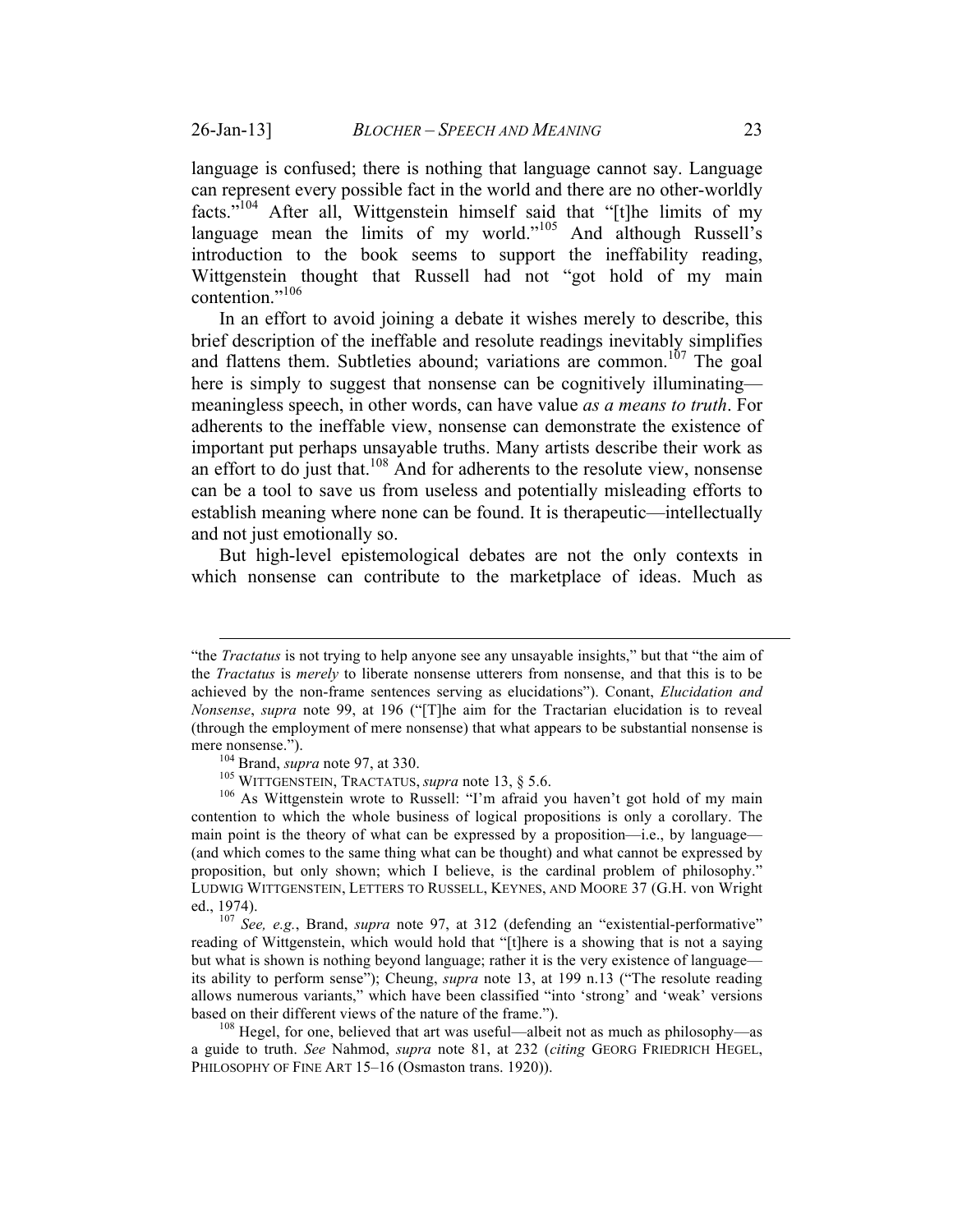falsehood can demonstrate truth, $109$  nonsense can illuminate meaning by demonstrating its boundaries. The *Tractatus* is not unique in that regard. It has been said that Carroll created his nonsense verse "not to put anything in doubt or to entertain any new conceptual possibilities, but to remind us where sense is to be found."<sup>110</sup> So, too, can engaging with nonsense enable individuals to better comprehend truth and meaning. This is certainly the case with regard to art, which as discussed above is often overtly nonsensical. Even where it lacks meaning, such art can, as the Supreme Court has recognized, "affect public attitudes and behavior in a variety of ways, ranging from direct espousal of a political or social doctrine to the subtle shaping of thought which characterizes all artistic expression."<sup>111</sup> As William Charlton puts it, "whereas we outgrow play with spoons and handkerchiefs, our intellectual faculties will always benefit from the quickening effect of good nonsense."<sup>112</sup>

#### **2. Autonomy**

The most potentially expansive theory of the First Amendment is that speech deserves constitutional protection because and to the degree that it furthers individual autonomy.<sup>113</sup> Martin Redish, perhaps the most prominent defender of this view, has argued that "[a]ll forms of expression that further the self-realization value, which justifies the democratic system as well as

 <sup>109</sup> *See* New York Times Co. v. Sullivan, 376 U.S. 254, 279 n.19 (1964) ("Even a false statement may be deemed to make a valuable contribution to public debate, since it brings about 'the clearer perception and livelier impression of truth, produced by its collision with error.'" (*quoting* John Stuart Mill, *On Liberty*, *in* ON LIBERTY AND OTHER WRITINGS 5, 20 (Stefan Collini ed. 1989))); Mill, *supra*, at 23 (concluding that silencing speech "rob[s] the human race" because even when an opinion is false, its contrast with the truth will more clearly illuminate the latter); Mark Spottswood, *Falsity, Insincerity, and the Freedom of Expression*, 16 WM. & MARY BILL RIGHTS J. 1203, 1203 (2008) ("False statements often have value in themselves, and we should protect them even in some situations where we are not concerned with chilling truthful speech. . . . False speech, therefore, is valuable because it is an essential part of a larger system that works to increase society's knowledge.").<br><sup>110</sup> Tilghman, *supra* note 18, at 262<br><sup>111</sup> Burstyn v. Wilson, 343 U.S. 495, 501 (1952) (referring to motion pictures); *see* 

Marci A. Hamilton, *Art Speech*, 49 VAND. L. REV. 73, 77 (1996) ("Art can carry ideas and information, but it also goes beyond logical, rational and discursive communication. It provides a risk-free opportunity to live in other worlds, enlarging individual perspective and strengthening individual judgment.").<br><sup>112</sup> Charlton, *supra* note 4, at 360.<br><sup>113</sup> There are potentially important distinctions within what I have called the autonomy

view—some scholars trumpet the values of self-realization or self-fulfillment instead. For simplicity's sake, I have grouped them together here.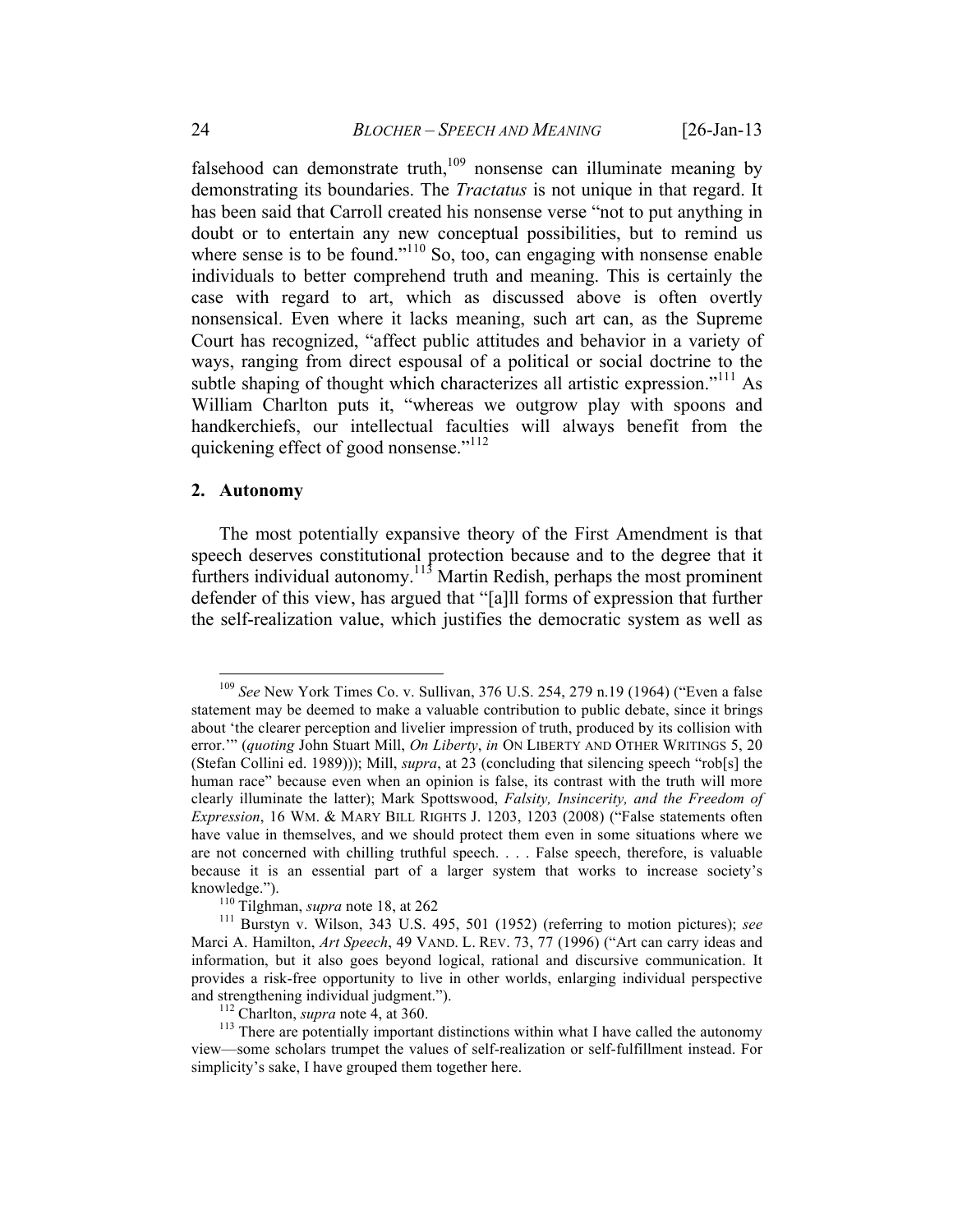free speech's role in it, are deserving of full constitutional protection."<sup>114</sup> Ed Baker similarly argued that speech "should receive constitutional protection . . . because and to the extent that it is a manifestation of individual autonomy."<sup>115</sup> The expansiveness of the autonomy conception leaves its defenders with a vast territory to patrol, since nearly any act can be described as a manifestation of individual autonomy.

The very breadth of the autonomy view comfortably encompasses many forms of meaningless speech, for nonsense can surely manifest autonomy whether or not it "develop[s] the rational faculties."<sup>116</sup> After all, much of what we think and feel is impossible to express in words.<sup>117</sup> This may be a result of deficiencies in our shared language, our limited individual vocabularies, or "practical, social, or psychological impediments to our using even the linguistic resources available to us."<sup>118</sup> Whatever the reason for these limits, or whether we recognize when they are transgressed, our efforts to express what lies beyond them create a kind of nonsense statements that are unverifiable, fail to describe any possible states of affairs, or attempt to say what can only be shown.<sup>119</sup>

And yet from the perspective of individual autonomy and selffulfillment, we may have very good reason not to pass over such things in silence. Though arguably nonsensical, beyond those limits may lie our chaotic, contradictory, and even "ineffable" selves.<sup>120</sup> Efforts to represent

 <sup>114</sup> Martin H. Redish, *The Value of Free Speech*, 130 U. PA. L. REV. 591, 594 (1982). Tim Scanlon once defended a similar viewpoint, *see e.g.*, Thomas Scanlon, *A Theory of Freedom of Expression*, 1 PHIL. & PUB. AFF. 204 (1972), but has since done his best to repudiate it. T.M. Scanlon, *Why Not Base Free Speech on Autonomy or Democracy?*, 97 VA. L. REV. 541, 546 (2011) ("As someone who once made a mistaken appeal to autonomy as the centerpiece of a theory of freedom of expression, my position in the Dantean Inferno of free speech debates seems to be repeatedly assailed with misuses of this notion, no matter how I criticize them.").<br><sup>115</sup> C. Edwin Baker, *Harm, Liberty, and Free Speech*, 70 S. CAL. L. REV. 979, 981

<sup>(1997);</sup> *see also* C. Edwin Baker, *Commercial Speech: A Problem in the Theory of Freedom*, 62 IOWA L. REV. 1, 8 (1976) (arguing that the First Amendment protects speaker's self-realization). <sup>116</sup> Lawrence B. Solum, *Freedom of Communicative Action*, 83 NW. U. L. REV. 54, <sup>80</sup>

<sup>(1989) (&</sup>quot;[E]xpression may promote human flourishing in ways other than developing the rational faculties. Freedom of speech may allow the expression of powerful emotions and provide an outlet for the creative impulse in a variety of forms, including literature, drama, and the creative arts."). <sup>117</sup> Moore & Sullivan, *supra* note 60, at 173 ("Most of us have at one time or another

found that we cannot express how we feel about something.").<br><sup>118</sup> *Id.* <sup>119</sup> *See infra* Section II.A (describing conceptual approach, under which these would be

considered nonsensical). <sup>120</sup> *Cf.* Rosen, *supra* note 54 ("By the beginning of the twentieth century, when Hugo

von Hofmannstahl, in the 'Chandos Letter,' asserted the inadequacy to express anything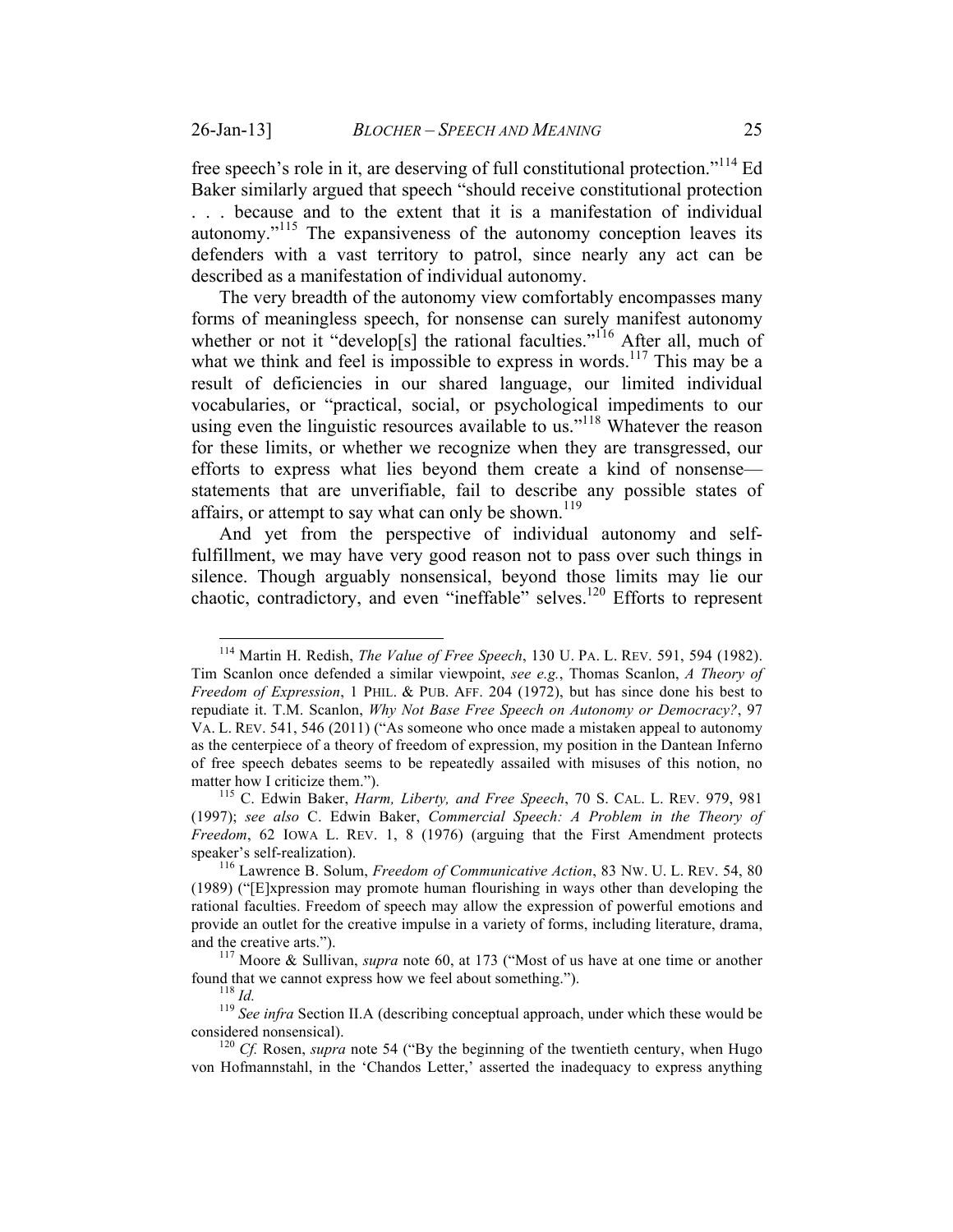them may lack meaning according to some definitions, but they are also a very important part of individual and social human development.<sup>121</sup> Even Wittgenstein recognized that there was a kind of mystical value in some kinds of nonsense.<sup>122</sup>

As a First Amendment matter, these issues—and the autonomy value of nonsense—are most salient with regard to artistic speech, the constitutional status of which has been a perennial problem for the First Amendment.<sup>123</sup> Some courts and scholars simply take it for granted that the Amendment must cover art, and do little to explain why.<sup>124</sup> Perhaps equally common are efforts to suggest that art does in fact have constitutionally salient meaning. As Marci Hamilton notes, "[m]irroring the commentators' approach, the Court tends to protect art only to the extent that it is a vehicle for ideas, especially political ideas." $125$  For many works of art, this approach is perfectly adequate,<sup>126</sup> particularly given the extremely expansive definitions of "meaning" that courts and scholars apply to art.<sup>127</sup> But not all art can fit

profoundly individual and subjective, one of the first words to have completely lost its meaning for him was 'freedom.'").<br><sup>121</sup> Hamilton, *supra* note 111, at 79 ("Self-preservation cannot be achieved merely by

following principles; it depends on the realization of human potentials, and these can only be brought to light by literature, not by systematic discourse." (*quoting* WOLFGANG ISER,

THE ACT OF READING: A THEORY OF AESTHETIC RESPONSE 76 (1978))).<br><sup>122</sup> *See generally* JAMES ROBERT ATKINSON, THE MYSTICAL IN WITTGENSTEIN'S EARLY WRITINGS (2009).

<sup>123</sup> Edward J. Eberle, *Art as Speech*, 11 U. PA. J. L. & SOC. CHANGE 1, 3 (2007) ("The Supreme Court has ruled that particular instances of art speech are protected expression, but has not supplied a satisfactory rationale for protecting art. . . . Major First Amendment theorists likewise have not devoted substantial attention to art speech."). <sup>124</sup> Tushnet, *supra* note 9, at 170 n.4 ("Much of the secondary literature on art and the

First Amendment assumes art's coverage and derives First Amendment rules to deal with specific problems."); *see, e.g.*, Bleistein v. Donaldson Lithographing Co., 188 U.S. 239, 251 (1903) ("A rule cannot be laid down that would excommunicate the paintings of Degas."); Nat'l Endowment for the Arts v. Finley, 524 U.S. 569, 602 (1998) (Souter, J., dissenting) ("It goes without saying that artistic expression lies within . . . First

Amendment protection.").<br><sup>125</sup> Hamilton, *supra* note 111, at 105.<br><sup>126</sup> *Id.* at 108 ("Because a significant number of artworks can be construed to have discursive content, existing theories of art's first amendment content undeniably provide protection to a degree."); *see* COLIN MARTINDALE, THE CLOCKWORK MUSE: THE PREDICTABILITY OF ARTISTIC CHANGE 42–43 (1990) ("[T]he more meaningful something is, the better people like it. At least for artistically naïve observers, meaning is by far the most important determinant of preference." (cited in Fromer, *supra* note 90, at 1478 n.253).<br><sup>127</sup> *See, e.g.*, Bery v. City of New York, 97 F.3d 689, 696 ("[P]aintings, photographs,

prints and sculptures . . . always communicate some idea or concept to those who view it, and as such are entitled to full First Amendment protection."); Eberle, *supra* note 123, at 7 ("[A]rt speech is the autonomous use of the artist's creative process to make and fashion form, color, symbol, image, movement or other communication of meaning that is made manifest in a tangible medium.").

 $\overline{a}$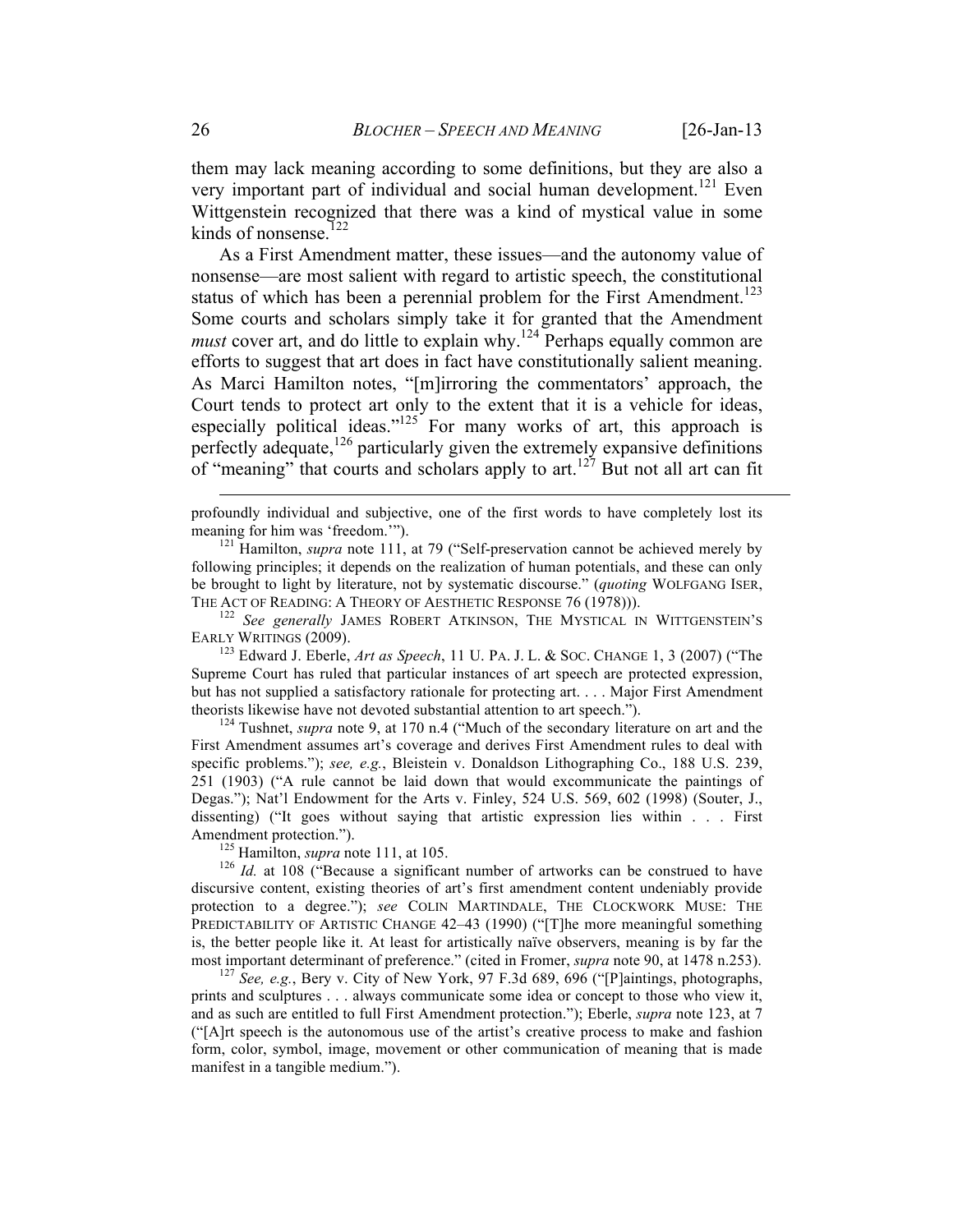into the meaning-dependent model, no matter how far the concept of meaning is stretched, which raises what Hamilton describes as "the difficulty of explaining how a first amendment theory valuing speech for its rationally comprehensible ideas can comfortably accommodate the phenomenon of art."<sup>128</sup>

Perhaps instead we should take seriously the notion that some art is nonsensical. <sup>129</sup> Indeed, if works of art contained articulable ideas, one suspects that they would be said and not sung. $130$  Tushnet puts the point powerfully, and with apt illustrations:

To begin, many modern sculptors would deny that they "intend" to express anything in their work. Rather, they seek to explore the relation between shape and space, nothing more (or less). Nor . . . is the abjuration of any intent to express limited to sculptors. . . . Art as form—*being* rather than *meaning*—is not intended to communicate, even though it may sometimes do so. A related point is that sometimes artworks are engagements with a tradition. As such, it is not clear that they "mean" anything.<sup>131</sup>

Rather than trying to impute meaning to such artistic speech, we could instead ask whether nonsense for nonsense's sake—like art for art's sake<sup>132</sup>—serves important First Amendment values.

Among those values, autonomy is the most natural candidate. Surely one of the fundamental goals of artistic expression, after all, is to try to say or represent the inexpressible.<sup>133</sup> To do so is to speak nonsense, and yet no one could doubt the importance of such nonsense to the autonomy and selfdevelopment of those speaking it. $134$  It can serve the autonomy interests of viewers as well. Aesthetic judgments are part of the "pleasure of freedom

<sup>&</sup>lt;sup>128</sup> Hamilton, *supra* note 111, at 103–04.<br><sup>129</sup> *See, e.g.*, HERBERT READ, ICON AND IDEA (1955) (arguing that art is not always the product of cognitive activity and that the icon sometimes precedes the idea).

<sup>&</sup>lt;sup>130</sup> Hamilton, *supra* note 111, at 74 (quoting Isadora Duncan: "If I could say it, I wouldn't have to dance it.").

<sup>&</sup>lt;sup>131</sup> Tushnet, *supra* note 9, at 188-189 (internal citations omitted). <sup>132</sup> Piarowski v. Illinois Community College District 515, 759 F.2d 625, 628 (7th Cir. 1985) (concluding that Amendment protects "purely artistic" expression—"art for art's sake").<br><sup>133</sup> *Cf.* Adler, *supra* note 10, at 1366 (internal citation omitted) (quoting post-modern

painter David Salle as saying that his paintings are about "all the paintings I won't make or can't make."). <sup>134</sup> Tolstoy—whom Wittgenstein "admired and read constantly," Brand, *supra* note 97,

at 311—suggested that creating nonsense was perhaps the only thing that humans could do that their own creator could not. *Id.* ("God can do everything, it is true, but there is one thing he cannot do, and that is speak nonsense.") (*quoting* LEO TOLSTOY, THE GOSPEL ACCORDING TO TOLSTOY (1992)).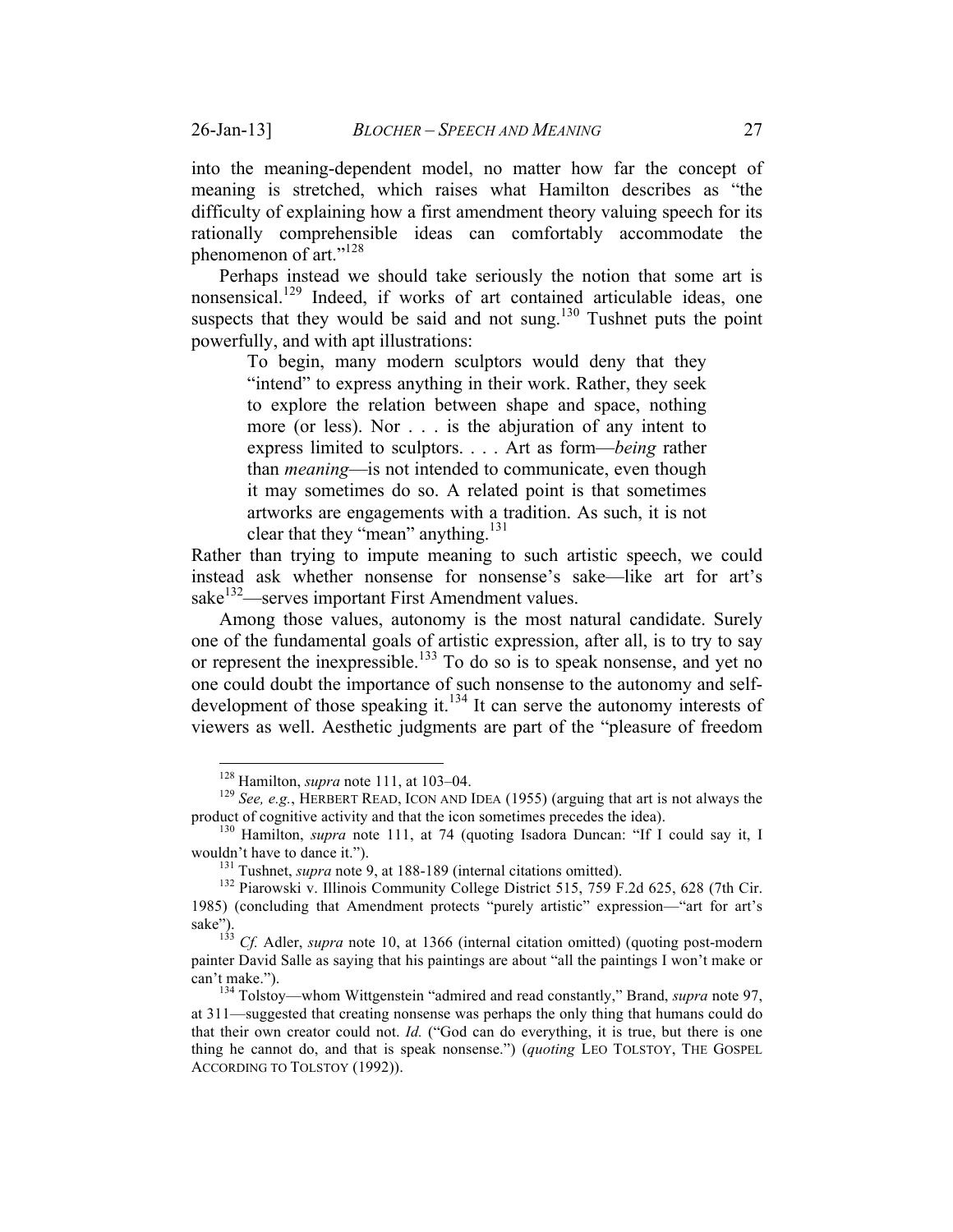itself," and are in that way "disinterested and ruleless, unconstrained by . . . appetite" or "a master concept to which they must conform."<sup>135</sup> Art is therefore important for individual autonomy precisely *because* its lack of meaning removes it from the realm of knowledge.<sup>136</sup>

This is not to say that the autonomy principle provides an unmitigated case for protecting nonsense. Some forms of covert nonsense can arguably interfere with individual autonomy, rather than advancing it. Misleading covert nonsense, for example, can further the autonomy of the person speaking it while simultaneously interfering with the autonomy of those tricked by it.<sup>137</sup> Moreover, if autonomy is intertwined with rational cognition, covert nonsense might be a threat to autonomy, instead of a means to advance it. Many leading proponents of the autonomy approach seem to hold this view. Redish, for example, refers to "the instrumental value in developing individuals' mental faculties so that they may reach their full *intellectual* potential."<sup>138</sup> Fred Schauer has similarly described the self-realization view of the Amendment as being based on the human potential for "personal growth, self-fulfillment, and the development of rational faculties."139 If these views are correct, then autonomy is limited by rationality, and nonsense might lack constitutional salience precisely because it is not subject to analysis on the basis of its rationality.

### **3. Democracy**

*Fraudulent Inducement of Contract?*, 92 MARQ. L. REV. 423, 456 (2009) ("Neo-Kantians tend to agree that lying is an affront to autonomy. Lies interfere with the victim's rational deliberation and rob the victim of her prospects for making at least some sensible choices about a course of action or belief.").

 <sup>135</sup> Anthony T. Kronman, *Is Poetry Undemocratic?*, 16 GA. ST. U.L. REV. 311, 324

<sup>(1999).&</sup>lt;br><sup>136</sup> *Id.* ("Judgments of beauty are thus free in a twofold sense. They are neither driven  $Id$ . ("bordton" sunra note 4, at 356–59") by desire nor determined by a rule."). *See also* Charlton, *supra* note 4, at 356–59 (evaluating nonsense in terms of Kant's three types of aesthetic effect—the beautiful, the sublime, and the funny—and concluding that the former provides the best "clue"); Harry Kalven, *The Metaphysics of the Law of Obscenity*, 1960 SUP. CT. REV. 1, 16 (1960) ("[B]eauty has constitutional status too, and . . . the life of the imagination is as important to the human adult as the life of the intellect."); Nahmod, *supra* note 81, at 231 ("Because art is removed from knowledge and desire, it follows for Kant that art and the beautiful cannot express ideas or take positions."). <sup>137</sup> *Cf.* Allen Blair, *A Matter of Trust: Should No-Reliance Clauses Bar Claims for* 

<sup>&</sup>lt;sup>138</sup> MARTIN REDISH, FREEDOM OF EXPRESSION: A CRITICAL ANALYSIS 30 (1984) (emphasis added). In his original defense of the autonomy position, Scanlon argued that, on a Millian approach, "the powers of a state are limited to those that citizens could recognize while still regarding themselves as equal, autonomous, rational agents." Scanlon, *A Theory of Freedom of Expression, supra* note 114, at 215.

<sup>&</sup>lt;sup>139</sup> FREDERICK SCHAUER, FREE SPEECH: A PHILOSOPHICAL ENQUIRY 49 (1982).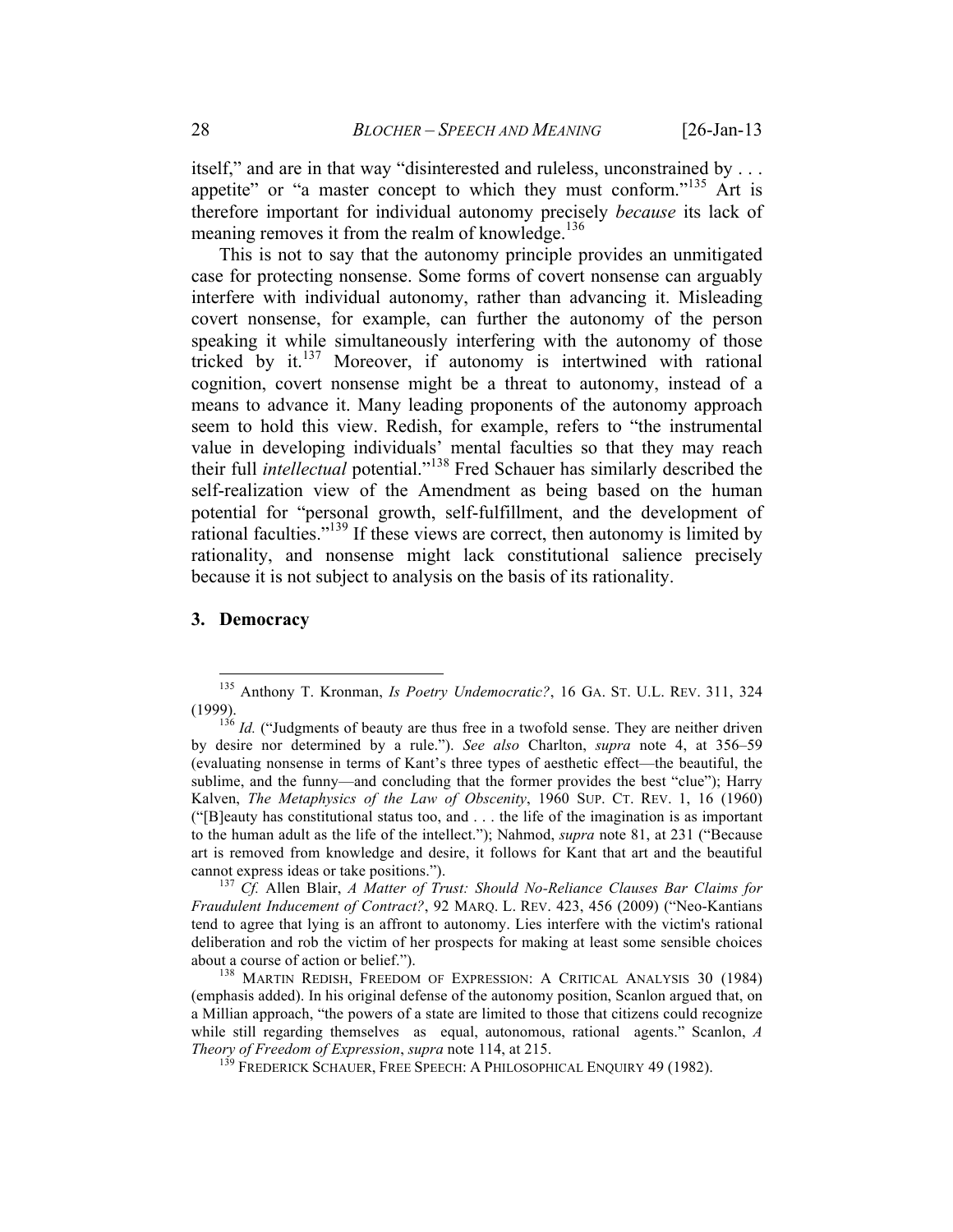The final major First Amendment value is democracy. As with the autonomy and marketplace approaches, democratic theories of the First Amendment come in many forms. Perhaps most famously, Alexander Meiklejohn argued that the Amendment categorically protects political speech (and only political speech) against government interference.<sup>140</sup> Robert Bork took a similar, albeit narrower, view.<sup>141</sup> More recently, Robert Post has argued that the primary value animating the First Amendment is that of "democratic legitimation": the notion that "First Amendment coverage should extend to all efforts deemed normatively necessary for influencing public opinion."142

Because democratic approaches to the First Amendment seem to be based on the content of speech acts, $143$  it might not be immediately apparent how nonsense—which lacks cognitive content of any kind—can be entitled to protection. After all, nonsense does not directly convey information about voting. And yet many people with strong incentive to think about the issue seem to believe that nonsense and democracy are connected. The leaders of totalitarian states, for example, often ban nonrepresentational and nonsensical art.<sup>144</sup> Sheldon Nahmod points to the Soviet Union, whose leaders believed that "art should only serve to reinforce socialist ideals and thereby inculcate appropriate behavior; nonrepresentational art was

 <sup>140</sup> ALEXANDER MEIKLEJOHN, FREE SPEECH AND ITS RELATION TO SELF-GOVERNMENT 94 (1948) [hereinafter MEIKLEJOHN, FREE SPEECH] ("The guarantee given by the First Amendment is not, then, assured to all speaking. It is assured only to speech which bears, directly or indirectly, upon issues with which voters have to deal—only, therefore, to the consideration of matters of public interest."); *see also id.* at 255–57 (arguing that the First Amendment encompasses all "public" speech that enables citizens to participate in democratic governance). As noted above, Meiklejohn considered this approach broad enough to include "novels and dramas and paintings and poems." *Id.* at 263.<br><sup>141</sup> Robert H. Bork, *Neutral Principles and some First Amendment Problems*, 47 IND.

L.J. 1, 29 (1971) (arguing that the First Amendment protects only "criticisms of public officials and policies, proposals for the adoption or repeal of legislation or constitutional provisions and speech addressed to the conduct of any governmental unit in the country").<br><sup>142</sup> POST, DEMOCRACY, *supra* note 15, at 18.

<sup>&</sup>lt;sup>143</sup> See, e.g., MEIKLEJOHN, FREE SPEECH, *supra* note 140, at 26–27. Because Post focuses on *media* of communication, this is not necessarily true of Post's approach, though elsewhere I have questioned whether his theory can really avoid an inquiry into speech's content. Joseph Blocher, *Public Discourse, Expert Knowledge, and the Press*, 87 U. WASH. L. REV. 409, 417-23 (2012). <sup>144</sup> *See* Hamilton, *supra* note 111, at 98–100 (discussing examples from China, Eastern

Europe, Nazi Germany, and elsewhere); *see also* Eberle, *supra* note 123, at 12–13; *cf.* Ward v. Rock Against Racism, 491 U.S. 781, 790 (1989) ("Music is one of the oldest forms of human expression. From Plato's discourse in the Republic to the totalitarian state in our own times, rules have known its capacity to appeal to the intellect and to the emotions, and have censored musical compositions to serve the needs of the state.").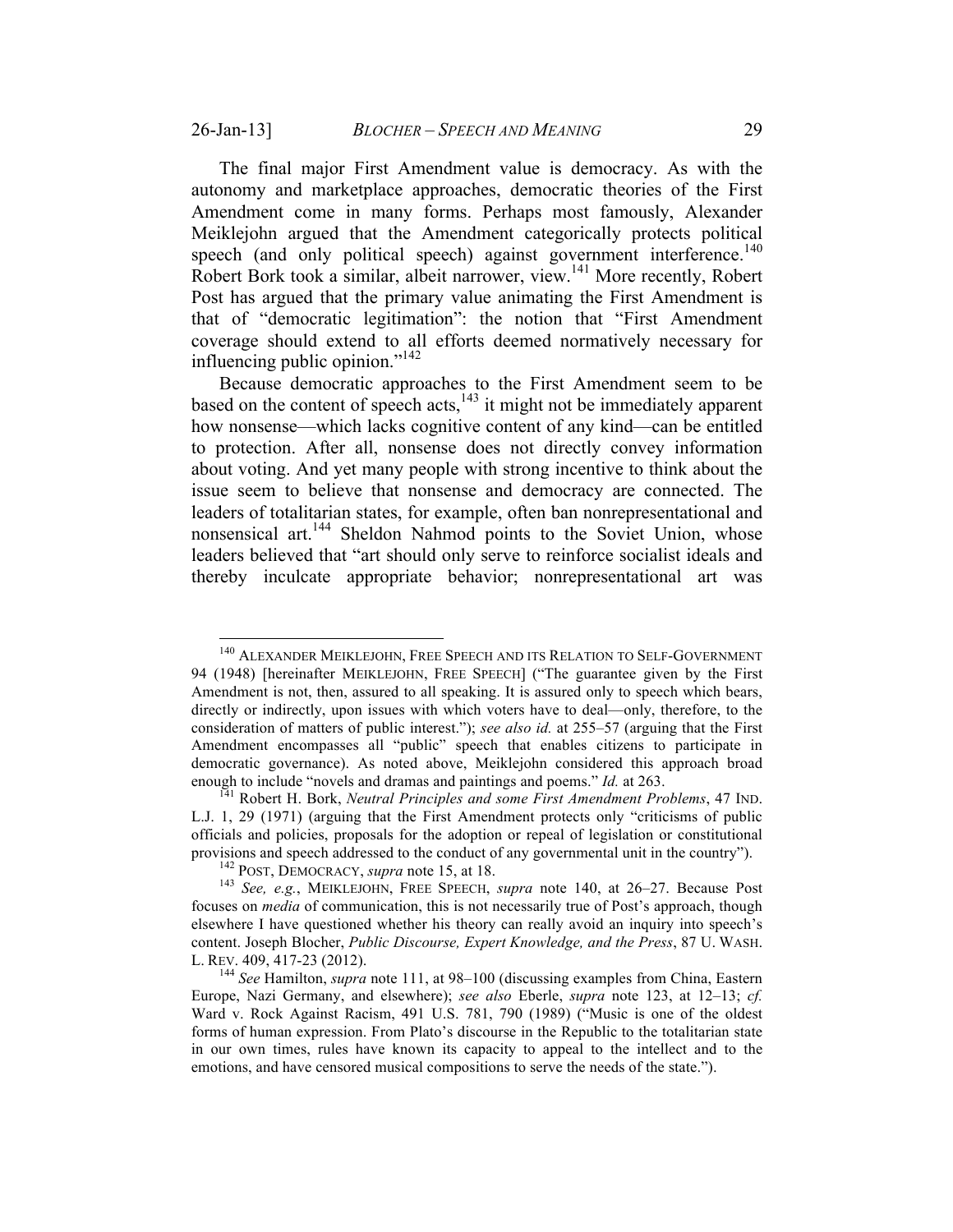considered decadent, bourgeois and dangerous."<sup>145</sup> Whether or not that fear is well-founded, it certainly is not unique to Russia, nor even to totalitarian states. As Hamilton notes, "[c]onventional readings of Plato, for example, indicate that he believed that art should be censored because it threatens order and stability."<sup>146</sup> Speech, including art, need not be meaningful in order to destabilize.

But this only explains why some states might seek to suppress nonsense, not why democracies should protect it. What positive democratic value does overt nonsense serve? Perhaps, like art, nonsense can help cultivate the kind of citizen on whom a well-functioning democracy depends. Meiklejohn, for example, argued that "[l]iterature and the arts must be protected by the First Amendment. They lead the way toward sensitive and informed appreciation and response to the values out of which the riches of the general welfare are created."<sup>147</sup> This may be a bit of a stretch even on its own terms, but it does suggest a possible connection between nonsense and democracy. Just as engaging with nonsense can help people perceive cognitive truths in the marketplace for ideas, <sup>148</sup> perhaps it can also inform their understanding and appreciation of what Brandeis referred to as "political truth."<sup>149</sup>

A second possibility is that overt nonsense serves as a kind of "safety valve"—a way to release what might otherwise become dangerous dissent.<sup>150</sup> On this reading, speech "is an essential mechanism for maintaining the balance between stability and change."<sup>151</sup> The Merry Pranksters, whose escapades in their brightly-decorated bus were catalogued in *The Electric Kool Aid Acid Test*, <sup>152</sup> often "tootled the multitudes," which referred "to the way a Prankster would stand with a flute on the bus's roof and play sounds to imitate people's various reactions to the bus."153 Such activity probably did not convey any particularized message or "idea." But without that outlet, perhaps the Pranksters' basically-nonsensical hijinks would have devolved into something more

 <sup>145</sup> Nahmod, *supra* note 81, at 225; *see also* Tushnet, *supra* note 9, at 172 (noting "Nazi Germany's suppression of 'degenerate' art and Soviet Russia's promotion of socialist realist art at the expense of abstraction").<br><sup>146</sup> Hamilton, *supra* note 111, at 76.<br><sup>147</sup> *See* Alexander Meiklejohn, *The First Amendment is an Absolute*, 1961 SUP. CT.

REV. 245, 256–57.<br><sup>148</sup> See supra 109-112 and accompanying text.<br><sup>149</sup> Whitney v. California, 274 U.S. 357, 375 (Brandeis, J., concurring).<br><sup>150</sup> See, e.g., Stephen G. Gey, *The First Amendment and the Dissemination of Soc* 

*Worthless Untruths,* 36 FLA. ST. U. L. REV. 1, 10 (2008) (describing safety valve theory).<br><sup>151</sup> THOMAS I. EMERSON, THE SYSTEM OF FREEDOM OF EXPRESSION 7 (1970).<br><sup>152</sup> TOM WOLFE, THE ELECTRIC KOOL AID ACID TEST (1968).<br><sup>1</sup>

*the Psychedelic Era, Dies at 66*, N.Y. TIMES, Nov. 11, 2001. *See* WOLFE, *supra* note 152, at Chapter 8 ("Tootling the Multitudes").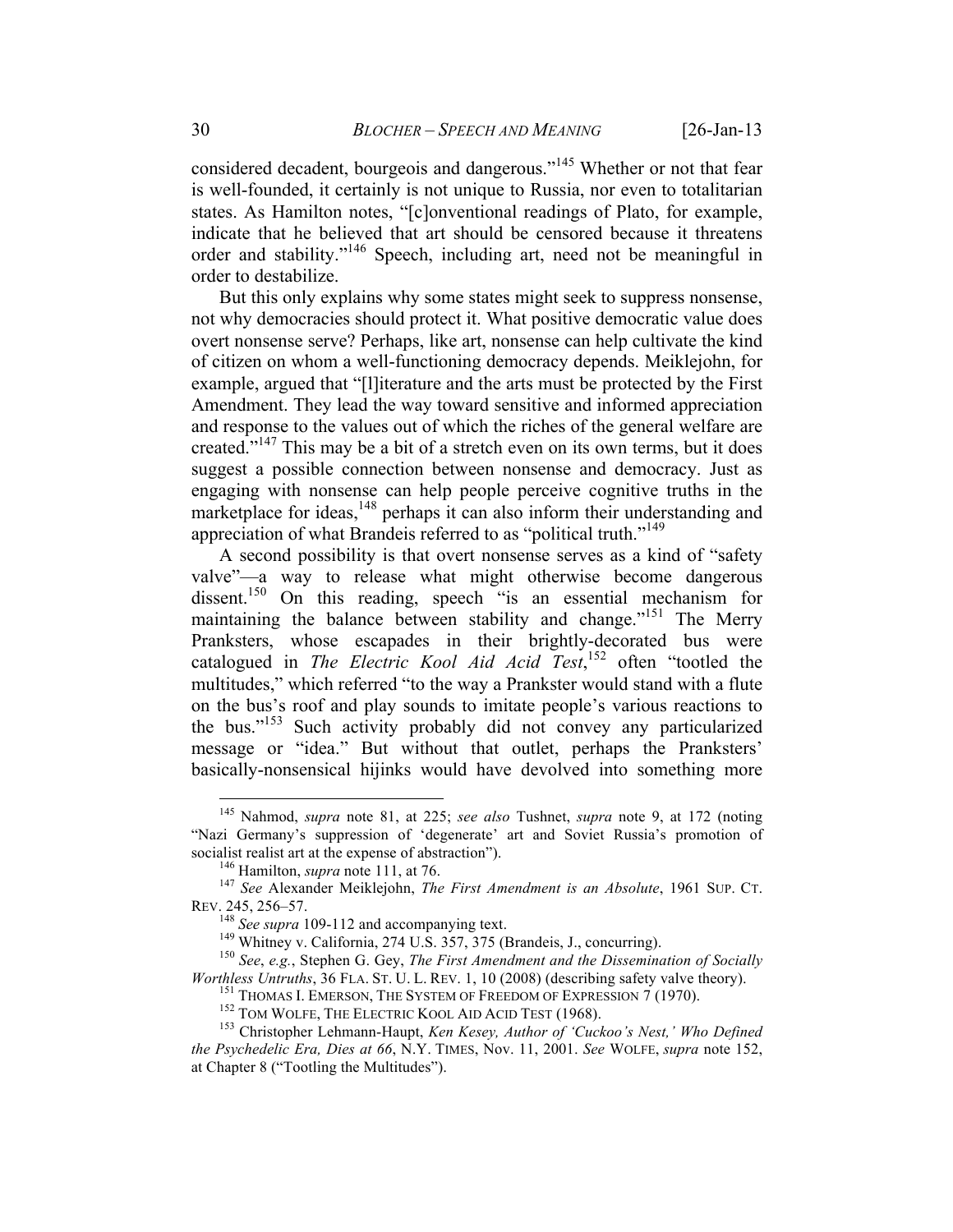destructive.

A related argument for extending constitutional protection to nonsense draws on institutional considerations that are especially salient for, but not specific to, democracy conceptions of the First Amendment: that the Amendment must protect nonsense in order to fully insulate valuable and meaningful speech. The Supreme Court has long recognized that "First Amendment freedoms need breathing space to survive."<sup>154</sup> This proposition is based on the belief that speech "is delicate and vulnerable, as well as supremely precious in our society. The threat of sanctions may deter their exercise almost as potently as the actual application of sanctions."<sup>155</sup> Doctrine has been significantly shaped by that belief, perhaps most prominently in the context of First Amendment standing doctrine, which permits people to attack on free speech grounds laws that would concededly be constitutional as applied to them,  $156$  so long as the law reaches a substantial amount of protected speech.<sup>157</sup>

The nothingness of nonsense could be exactly the kind of breathing space that sense needs in order to thrive. After all, the Court has recognized that if only truthful speech were protected, people would "tend to make only statements which 'steer far wider of the unlawful zone.'"<sup>158</sup> Perhaps if only meaningful speech were protected, people would shy away from pushing the boundaries of logic and language, for fear of speaking unprotected nonsense. As the Court held in *Cohen*, "forbid[ding] particular words . . . also run[s] a substantial risk of suppressing ideas in the process."<sup>159</sup> Nonsense might merit protection precisely because of its instrumental value in protecting meaningful speech.

#### **II. THE MEANING OF MEANING FOR THE FIRST AMENDMENT**

The discussion up until this point has described an important but underexplored category of speech—nonsense—and made a preliminary case for its constitutional protection. In the course of doing so, it has flanked another target: the very concept of meaning itself. This is dangerous quarry, particularly when wounded by the apparent threat to its claim on the First Amendment's territory, and is not to be approached incautiously. With due concern for the hazards, though, it is difficult to imagine a better way to

<sup>&</sup>lt;sup>154</sup> NAACP v. Button, 371 U.S. 415, 433 (1963).<br><sup>155</sup> *Id.* 156 Broadrick v. Oklahoma, 413 U.S. 601, 612 (1973).<br><sup>157</sup> *Id.* at 615.<br><sup>158</sup> New York Times v. Sullivan, 376 U.S. 254, 271–72 (1964) (quoting Speiser v. Randall, 357 U.S. 513, 526 (1958)).

<sup>159</sup> *Cohen*, 403 U.S. at 26.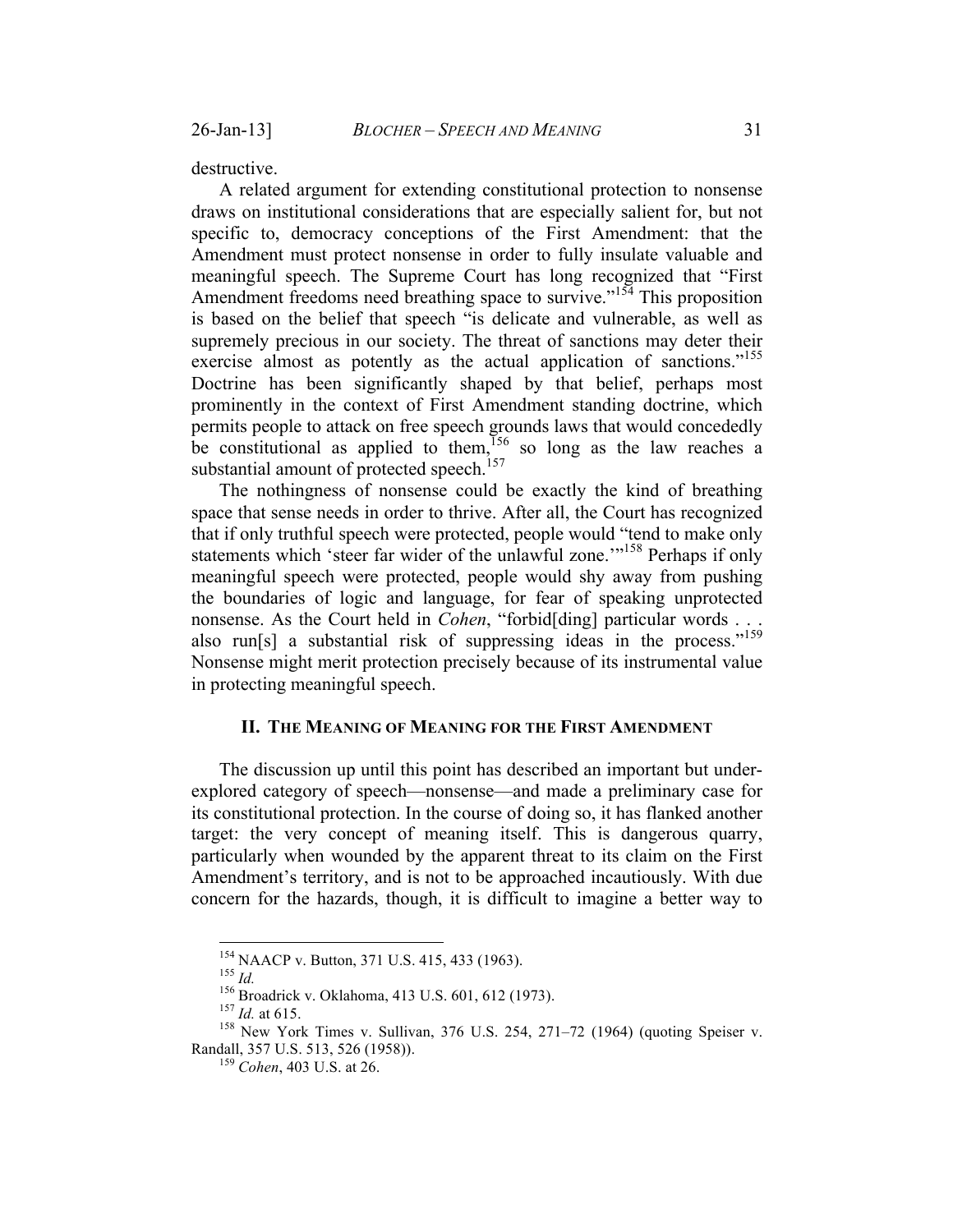consider meaning than by, as the preceding discussion has, exploring its absence. The goal of this Part is to use that analysis to confront the meaning of meaning for First Amendment purposes.

It would be easier, perhaps, to avoid the issue by simply saying that meaning does not matter for the First Amendment. But a wide range of doctrine and scholarship suggest that the easy road is foreclosed, and that meaning—generally equated with ideas, viewpoints, or content—is a necessary ingredient of constitutionally salient speech. As John Greenman notes, "[f]requently, behavior is said to be covered by the First Amendment if it conveys 'ideas' or 'information.'"160 This meaning-dependent approach is embedded in constitutional doctrine in various ways, and has been buttressed by thoughtful scholarship. Peter Tiersma, for example, proposes that "the first requirement for communication by conduct is that the conduct be meaningful, most often as a matter of convention. This is simply an extension of a basic principle of language: a speaker normally cannot use sounds to communicate unless the sounds have some meaning attached to them."<sup>161</sup> Likewise, Melville Nimmer's influential account of symbolic speech holds that "symbolic speech requires not merely that given conduct results in a meaning effect, but that the actor causing such conduct must intend such a meaning effect by his conduct."<sup>162</sup>

But the meaning-dependent approach also raises difficult problems for the reasons suggested in Part I: nonsense is pervasive, and much of it has a strong relationship to the First Amendment's core values. Moreover, despite their apparent insistence on the importance of meaning, courts and scholars have done very little to establish what meaning means.<sup>163</sup> That imprecision,

 <sup>160</sup> Greenman, *supra* note 3, at 1347. *See also* Eugene Volokh, *Speech as Conduct: Generally Applicable Laws, Illegal Courses of Conduct, "Situation-Altering Utterances," and the Unchartered Zones*, 90 CORNELL L. REV. 1277, 1304 (2005) ("Under nearly every theory of free speech, the right to free speech is at its core the right to communicate—to persuade and to inform people through the *content* of one's message."). <sup>161</sup> Tiersma, *supra* note 3, at 1559. Under Tiersma's two-part test for determining

whether nonverbal communication falls within the freedom of speech: "First, action must have meaning, either by way of convention or in some other manner. Second, the actor must intend to communicate by means of the action." *Id.* at 1526. "An intent to communicate obviously requires an intent to convey information." *Id.* at 1561.<br><sup>162</sup> Nimmer, *Symbolic Speech*, *supra* note 3, at 37. Nimmer explained elsewhere that

<sup>&</sup>quot;[t]he meaning effect is a signal that registers in the mind of at least one observer. The nonmeaning effect is the physical effect of the act and is not dependent upon the reaction of other minds." MELVILLE B. NIMMER, NIMMER ON FREEDOM OF SPEECH § 3.06[C], at 3–45 (1989). As noted above, despite its reliance on meaning Nimmer considered his approach broad enough to reach artistic speech lacking verbal and cognitive content. Nimmer, *Symbolic Speech, supra* note 3, at 35. 163 *Cf.* Greenman, *supra* note 3, at 1338-39 ("Everybody knows that communication is

important, but nobody knows how to define it. The best scholars refer to it. Free-speech law protects it. Smart people tell us that the Internet should be structured to promote it. But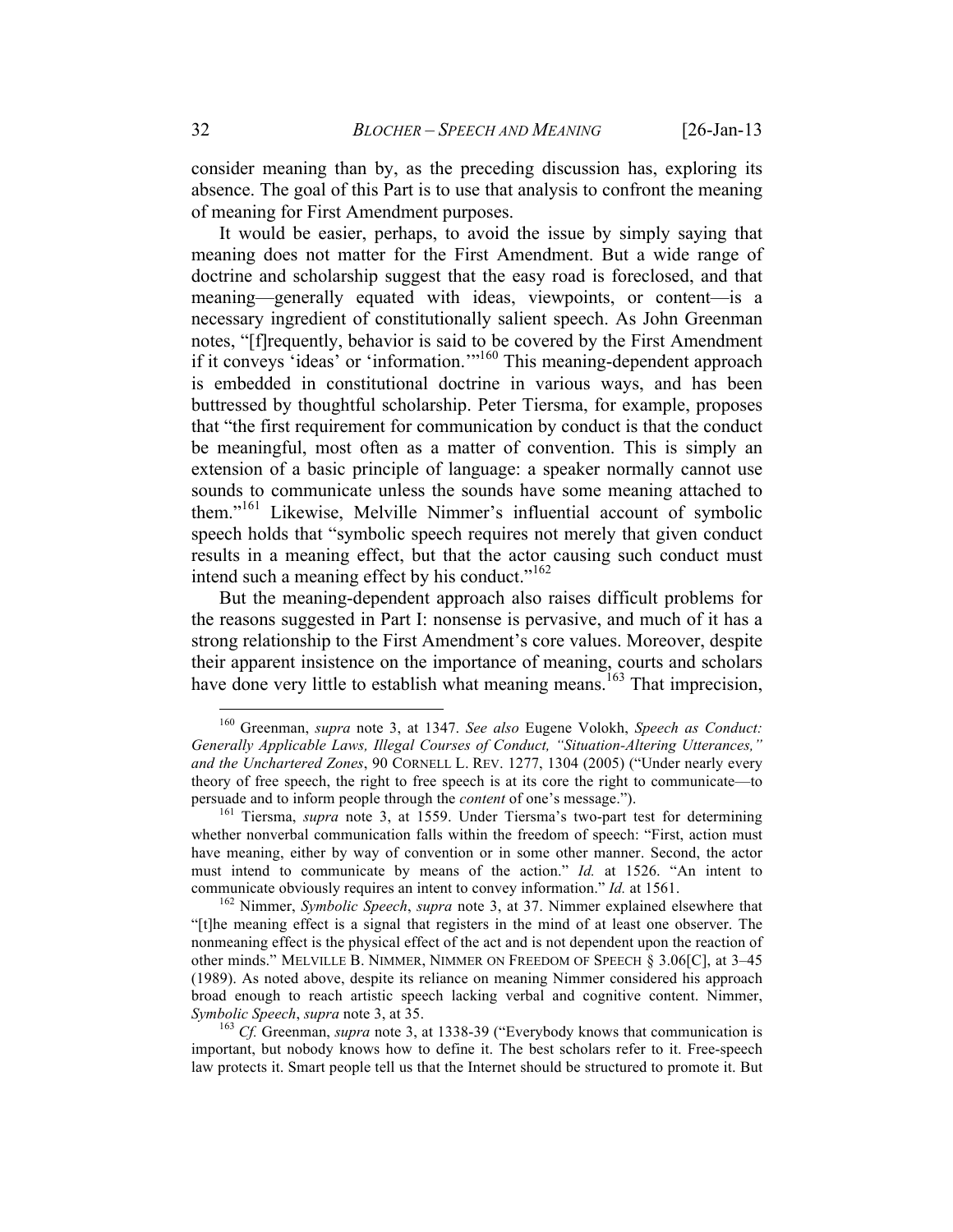in turn, provides space to craft a doctrinal and theoretical apparatus that allows meaning to play a central role in First Amendment discourse without completely denying constitutional coverage to nonsense. Even so, this is no easy task, for the necessary tools are scarce and scattered throughout the First Amendment's messy workshop.

Fortunately, craftsmen in adjacent workshops can provide useful guidance. The relationship between meaning and language has been the central obsession of analytic philosophy for the better part of a century. Of course, analytic philosophers are primarily concerned with determining what can meaningfully be said, not what kinds of speech are or should be protected from government sanction. But with regard to the specific issue of meaning, their hard-won advances are directly relevant to the questions that constitutional law has set for itself. Moreover, as the following discussion shows, echoes of their efforts can already be heard in First Amendment discourse.

Two major schools of thought have emerged, which with regrettably necessary simplification can be called the "conceptual" and "use" approaches to meaning. The former, associated with early Wittgenstein, Russell, and logical positivism, finds meaning in the connection between language and extra-linguistic concepts.<sup>164</sup> Language that fails to represent such concepts is nonsensical. Some First Amendment discourse implicitly utilizes such an approach. The authorities cited above, for example, generally employ a more-or-less conceptual approach to meaning by searching for "ideas"<sup>165</sup> or "content."<sup>166</sup> The frequent scholarly explorations of nonrepresentational art also seem motivated by a conceptual approach, for their issue is only distinct to the degree that representationalism itself is constitutionally salient.

The lessons of analytic philosophy suggest that these are the wrong questions to ask. As Paul Chevigny explains:

Having abandoned the view of language as a 'copy' of the 'real world,' a set of names for objects, and assertions that have meaning only to the extent that they faithfully represent reality, philosophers increasingly think of language as a system of discourse in which assertions can have 'meaning' and be 'true' not as representations of 'reality' but

 $\overline{a}$ 

no one—no scholar or judge—has successfully captured it. Few have even tried."). <sup>164</sup> "Conceptual" is used here as a rough and imperfect label for many related schools of thought, from foundationalism to logical positivism. Paying the inevitable costs of oversimplification nevertheless seems worthwhile, since my purpose here is not to illuminate anything specific to those philosophies, but simply to show how, generally speaking, they might inform the First Amendment.<br><sup>165</sup> Greenman, *supra* note 3, at 1347.<br><sup>166</sup> Volokh, *supra* note 160, at 1304.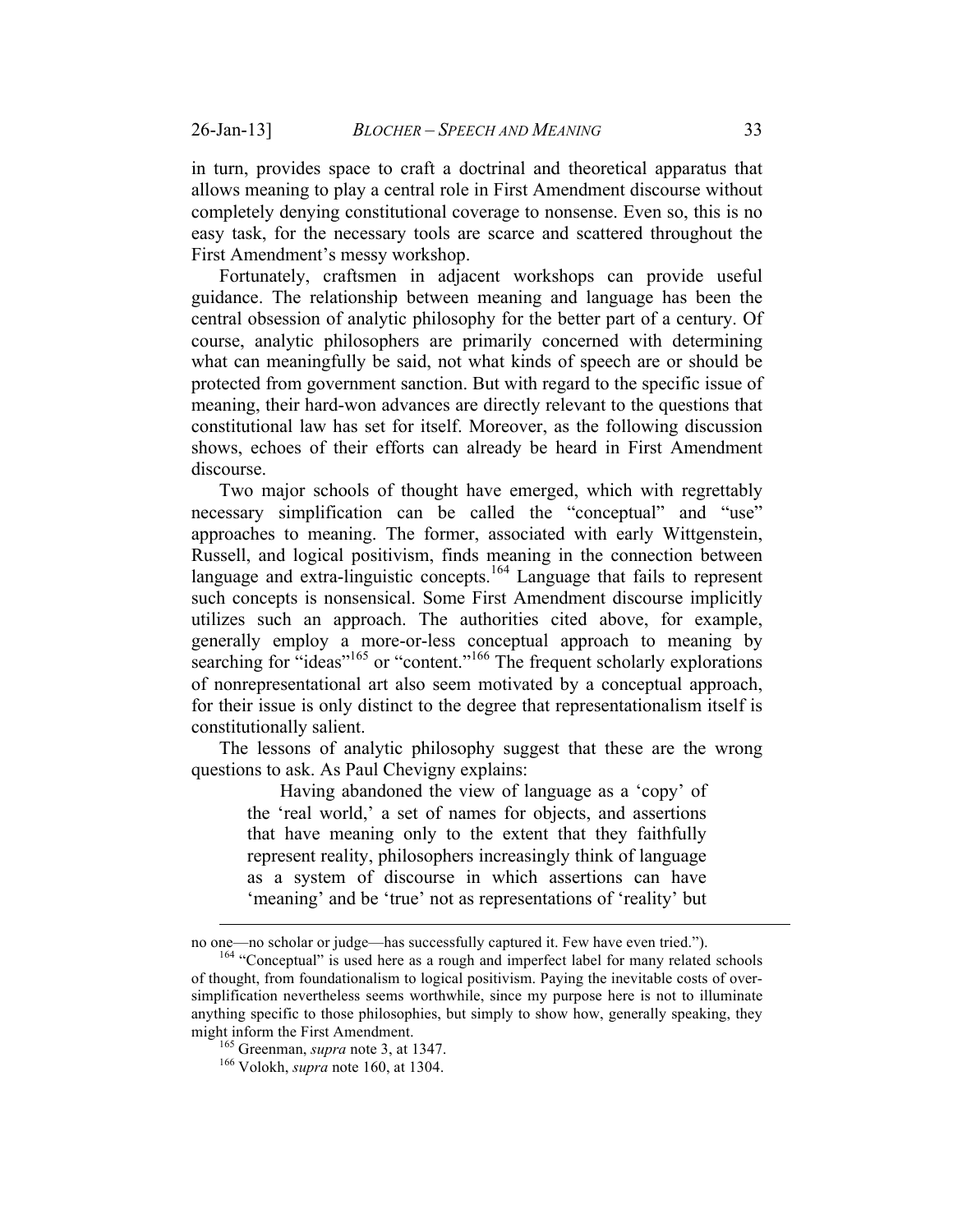as ideas for which good reasons can be found in other parts of the system of discourse.<sup>167</sup>

That is, if meaning is relevant for First Amendment purposes it must be found in the way language is *used*, not in what it represents. The following discussion attempts to show what that entails as a constitutional matter and why it represents an improvement over the conceptual approach. And yet bringing use meaning to the forefront of First Amendment doctrine drags with it a new set of problems, including the inherent difficulty of identifying the "language games" that imbue speech with meaning.

The goal of this Part is to suggest how First Amendment discourse and doctrine can fruitfully utilize the concept of meaning, not to fully define speech, say anything new about analytic philosophy, or—heaven forbid provide an original or comprehensive reading of Wittgenstein.<sup>168</sup> The following accounts of analytic philosophy will feel familiar, if simplified, to philosophers; the First Amendment theory and doctrine will be familiar to legal scholars. Indeed, this is far from the first article to suggest connections between them. But its angle of approach—through the region of nonsense is novel for First Amendment scholarship, and it aims to provide a fresh and useful, if complicated and imperfect, way to think about meaning for First Amendment purposes.

#### *A. Conceptual Meaning*

In 1899, Oliver Wendell Holmes, Jr., wrote: "We must think things not words, or at least we must constantly translate our words into the facts for which they stand, if we are to keep to the real and the true."<sup>169</sup> For a man whose contribution to American jurisprudence can largely be measured by his total mastery of words, $170$  this might come as something of a surprise.

<sup>&</sup>lt;sup>167</sup> Chevigny, *supra* note 85, at 162.<br><sup>168</sup> Wittgenstein's influence is so magnetic that the very act of citing him has become a language game of its own. *See* Steven L. Winter, *For What It's Worth*, 26 LAW & SOC'Y REV. 789, 796–97 (1992) (noting signaling value of citations to Wittgenstein "in some legal academic circles"); *see also* Dennis W. Arrow, *"Rich," "Textured," and "Nuanced": Constitutional "Scholarship" and Constitutional Messianism at the Millenium*, 78 TEX. L. REV. 149, 149 n.1a (1999) (positing same phenomenon with regard to law review editors). <sup>169</sup> Oliver W. Holmes, Jr., *Law in Science and Science in Law*, 12 HARV. L. REV. 443,

<sup>460 (1899);</sup> *see also* Letter from Oliver Wendell Holmes to Harold J. Laski (May 9, 1925), *in* 1 Holmes-Laski Letters 738 (Mark DeWolfe Howe ed., 1953) (noting how difficult it is to "think accurately—and think things not words") (quoted in Post, *Recuperating*, *supra*  note 34, at 1250 ("Our First Amendment jurisprudence has become increasingly a doctrine of words merely, not of things.")).

<sup>&</sup>lt;sup>170</sup> Richard A. Posner, *Introduction* to OLIVER WENDELL HOLMES, JR., THE ESSENTIAL HOLMES: SELECTIONS FROM THE LETTERS, SPEECHES, JUDICIAL OPINIONS, AND OTHER WRITINGS OF OLIVER WENDELL HOLMES, JR. xvii (Richard A. Posner ed., The University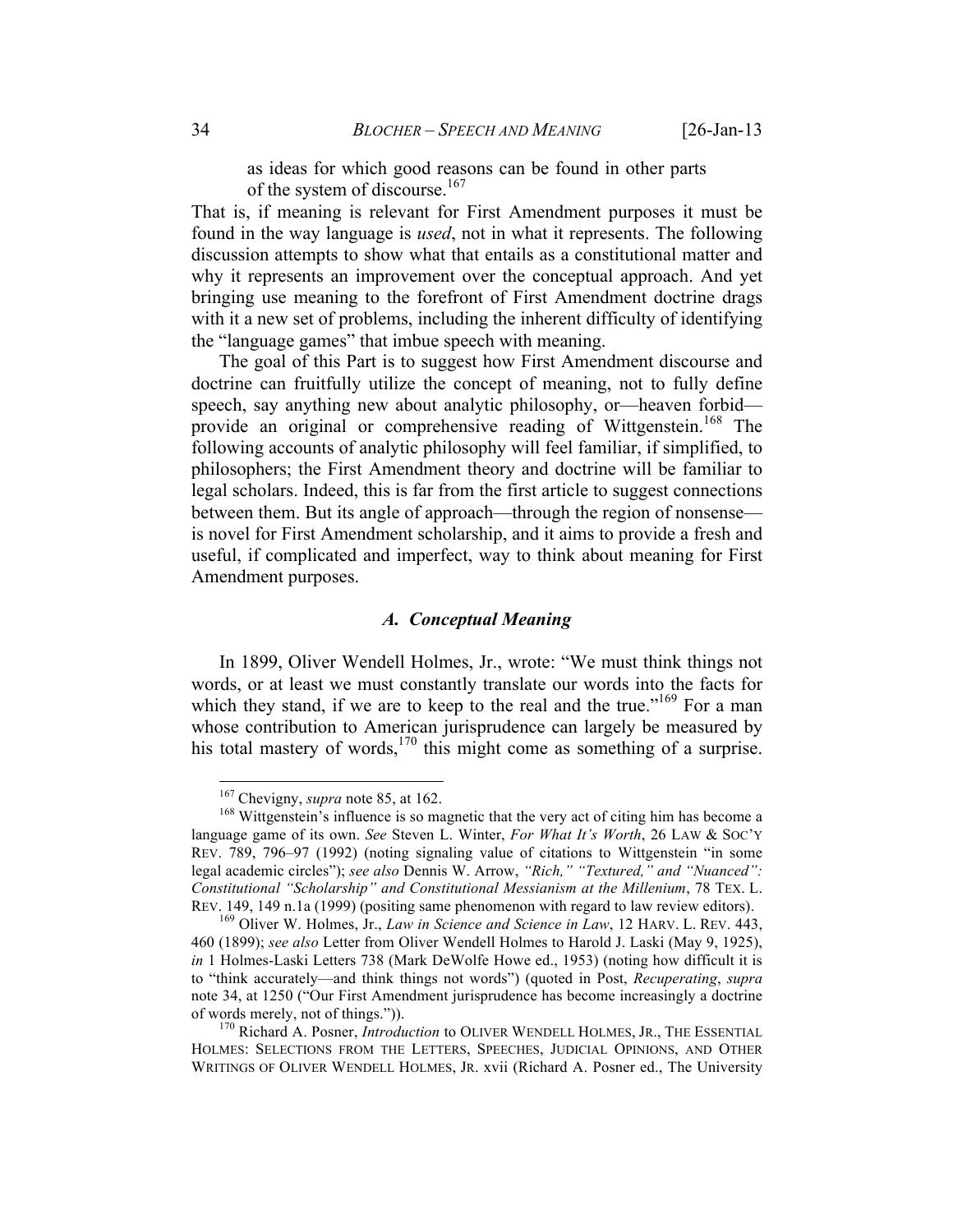The remark suggests that the meaning of words lies in "the facts for which they stand." In that way, it is emblematic of what might be called the "conceptual" approach to meaning—one that locates meaning in the relationship between language and extra-linguistic concepts.<sup>171</sup> Words that do not denote such concepts are nonsensical and, if the doctrinal descriptions set out above are accurate, fall outside the boundaries of the First Amendment. But as the remainder of this Section shows, such a conceptual approach has serious defects as a guide for constitutional law.

Holmes was a pragmatist,<sup>172</sup> and though his circle of scientifically and philosophically inclined friends was broad and deep,<sup>173</sup> it did not necessarily include those in Vienna and Cambridge who were concurrently exploring the relationship between "things" and "words." Even as Holmes was penning his monumentally influential free speech opinions, and essentially giving the First Amendment its first normative theory,  $174$  those thinkers—Bertrand Russell and Ludwig Wittgenstein prominent but not alone among them—were probing the meaning of meaning itself.<sup>175</sup>

In the early 1900s, Russell was perhaps the world's preeminent logician and mathematician. His *Principia Mathematica* was published in the 1910s, just a few years before Holmes laid the normative foundations of the First Amendment. As part of his wide-ranging intellectual explorations, Russell contemplated what it means for a statement to have meaning. He eventually came to believe that statements are meaningful, even if not verifiable, so long as they express a possible state of affairs: "A sentence 'p' is significant if 'I believe that p' or 'I doubt that' or etc., can describe a perceived fact."<sup>176</sup>

 $\overline{a}$ 

of Chicago Press 1992).  $171$  This does not mean, of course, that each word has only one thing to which it is connected. As Holmes noted elsewhere, "[a] word is not a crystal, transparent and unchanged, it is the skin of a living thought and may vary greatly in color and content according to the circumstances and time in which it is used." Towne v. Eisner, 38 S. Ct. 158, 159 (1918). Conversely, the same "thing" may be connected to multiple words, as in Gottlob Frege's famous example of the "Morning Star" and "Evening Star," both of which

refer to Venus.<br><sup>172</sup> *See generally Thomas C. Grey, Holmes and Legal Pragmatism*, 41 STAN. L. REV.<br>787, 799 (1989)

<sup>&</sup>lt;sup>173</sup> See generally LOUIS MENAND, THE METAPHYSICAL CLUB (2002) (describing social and intellectual "club" that included such luminaries as Holmes, William James, and Charles Peirce). <sup>174</sup> Post, *Reconciling*, *supra* note 75, at 2356. <sup>175</sup> Starting with Russell and Cambridge means omitting any number of important

thinkers, including Gottlob Frege and the Austrian logical positivists, who arguably deserve credit for the very creation of analytic philosophy. However costly, such omissions are necessary for the sake of brevity and clarity. Fuller accounts can be found in Richard Rorty, *The Linguistic Turn: Essays in Philosophical Method* (1992).<br><sup>176</sup> BERTRAND RUSSELL, AN INQUIRY INTO MEANING AND TRUTH 181 (1940) (internal

quotation marks omitted).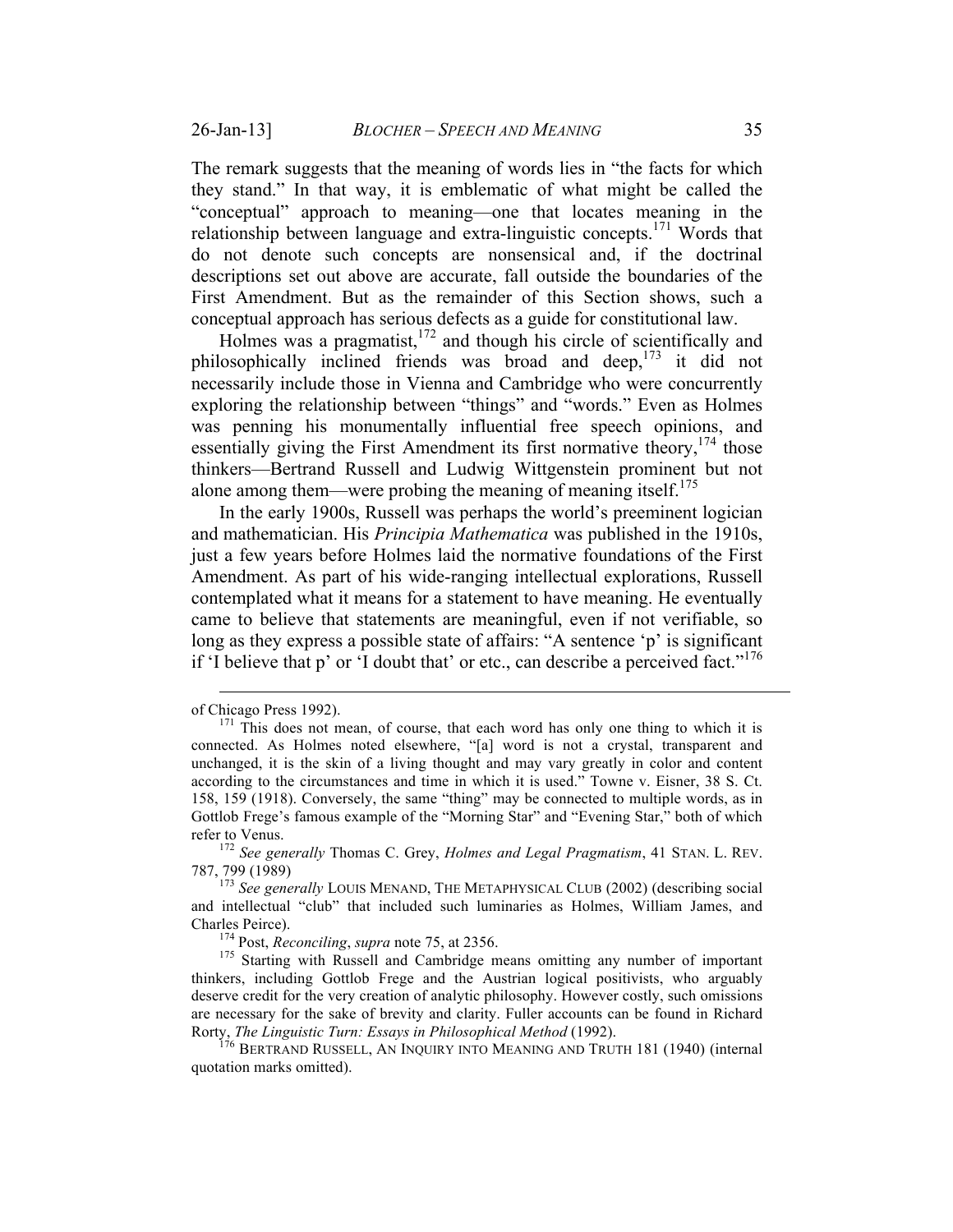Thus a statement like "The King of France is bald" can be meaningful because it denotes a concept, even though the thing it denotes does not exist.<sup>177</sup> Statements that fail to denote are nonsensical. Russell's famous example of such nonsense was the statement "Quadruplicity drinks procrastination."<sup>178</sup>

At around the same time as he was developing this approach to meaning, Russell took on a new pupil, whom he at first referred to as "[m]y ferocious German . . . armour-plated against all assaults of reasoning."<sup>179</sup> Within one term, Russell learned that his German was Austrian and quite capable of his own assaultive reasoning. Russell was enraptured: "I love him & feel he will solve the problems I am too old to solve."<sup>180</sup> The ferocious Austrian was, of course, Wittgenstein. For him, as Dennis Paterson says, "all philosophical problems [were] ultimately problems of language." $181$  Although the focus on problems of language was consistent throughout Wittgenstein's career, his approach to them can be divided into two basically distinct phases, only the first of which fits the conceptual mold described here. For the "early" Wittgenstein, author of the spectacularly impenetrable *Tractatus Logico Philosophicus*, sense consisted in "a determinate relation between a proposition and an independent state of affairs $^{182}$ 

In order to explore their "relation," Wittgenstein focused on the relationship between thought and expression. As the preface or "frame" of the *Tractatus* explained:

The book will, therefore, draw a limit to thinking, or rather not to thinking, but to the expression of thoughts; for, in order to draw a limit to thinking we should have to be able to think both sides of the limit (we should therefore have to think what cannot be thought). The limit can, therefore, only be drawn in language and what lies on the side of the limit will be simply nonsense.<sup>183</sup>

That limit represents the boundary of both meaning and of reality. As Wittgenstein explained in the koan-like propositions of the book itself: "The proposition is a picture of reality. The proposition is a model of the reality

<sup>&</sup>lt;sup>177</sup> See generally Bertrand Russell, *On Denoting*, 14 MIND 479 (1905).<br><sup>178</sup> RUSSELL, AN INQUIRY, *supra* note 176, at 165.<br><sup>179</sup> RAY MONK, LUDWIG WITTGENSTEIN: THE DUTY OF GENIUS 40 (1990)<br><sup>180</sup> *Id.* at 41.<br><sup>181</sup> Patt

HANNA FENICHEL PITKIN, WITTGENSTEIN AND JUSTICE (1972)) (concluding that the *Tractatus* is based on the belief that "the function of language is to model or picture the world."). <sup>183</sup> WITTGENSTEIN, TRACTATUS, *supra* note 13, at Preface.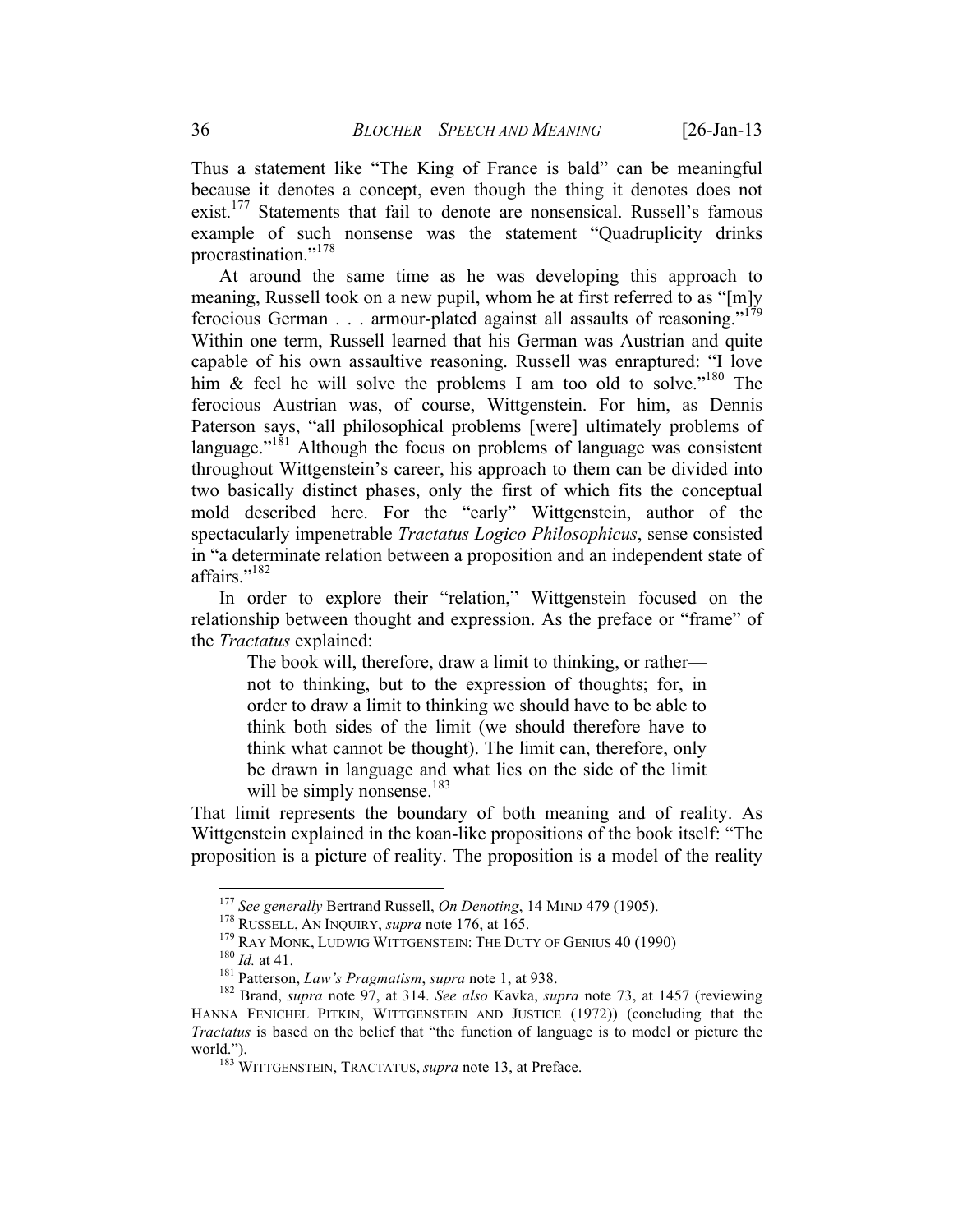as we think it is."<sup>184</sup> Anything that is not a proposition is, strictly speaking, nonsense, for anything that is not a proposition fails to present a picture of reality: "Only the proposition has sense; only in the context of a proposition has a name meaning.<sup>"185</sup> It follows that there is no way to comprehend or create reality *but* through language, and thus "[t]he limits of my language mean the limits of my world."<sup>186</sup>

This does not necessarily mean, however, that all concepts are reducible to language.<sup>187</sup> Wittgenstein was obsessed with the notion that some things "cannot be expressed by proposition, but only shown; which I believe is the cardinal problem of philosophy."<sup>188</sup> As Elizabeth Anscombe, a distinguished philosopher and former student of Wittgenstein's, later explained:

[A]n important part is played in the Tractatus by the things which, though they cannot be "said", are yet "shewn" or "displayed". That is to say: it would be right to call them "true" if, *per impossible*, they could be said; in fact they cannot be called true, since they cannot be said, but "can be shewn", or "are exhibited", in the propositions saying the various things that can be said.<sup>189</sup>

Whatever their importance, attempts to *say* these things inevitably result in nonsense. Holmes seemed to have something similar in mind when he suggested the difference between thinking things and thinking words.<sup>190</sup>

Though Wittgenstein himself would apparently later abandon it,  $191$  the effort to find meaning in the relationship between words and things certainly did not end with the *Tractatus*. The influence of the conceptual approach is palpable in the work of A.J. Ayer, the great English logical positivist, whose *Language, Truth, and Logic* defends among other things the "verifiability principle."<sup>192</sup> That principle holds that statements are nonsensical where they are not analytically or empirically verifiable.<sup>193</sup> A

<sup>&</sup>lt;sup>184</sup> *Id.* at § 4.01.<br><sup>185</sup> *Id.* § 3.3.<br><sup>186</sup> *Id.* § 3.032 ("It is impossible to present in language anything that 'contradicts logic' as it is in geometry to present by its coordinates a figure that contradicts the laws of space or to give the coordinates of a point that does not exist.").

<sup>&</sup>lt;sup>7</sup> See supra notes 93-108 and accompanying text (describing debate between "ineffable" and "resolute" readings of Wittgenstein).<br>
<sup>188</sup> DAVID G. STERN, WITTGENSTEIN ON MIND AND LANGUAGE, 79-70 (1996).<br>
<sup>189</sup> ANSCOMBE, *supra* note 94, at 162.<br>
<sup>190</sup> See Holmes, *supra* note 169, at 460.<br>
<sup>191</sup> S

definition or did not give rise to an empirical prediction that could, in principle, be verified, the proposition was meaningless.").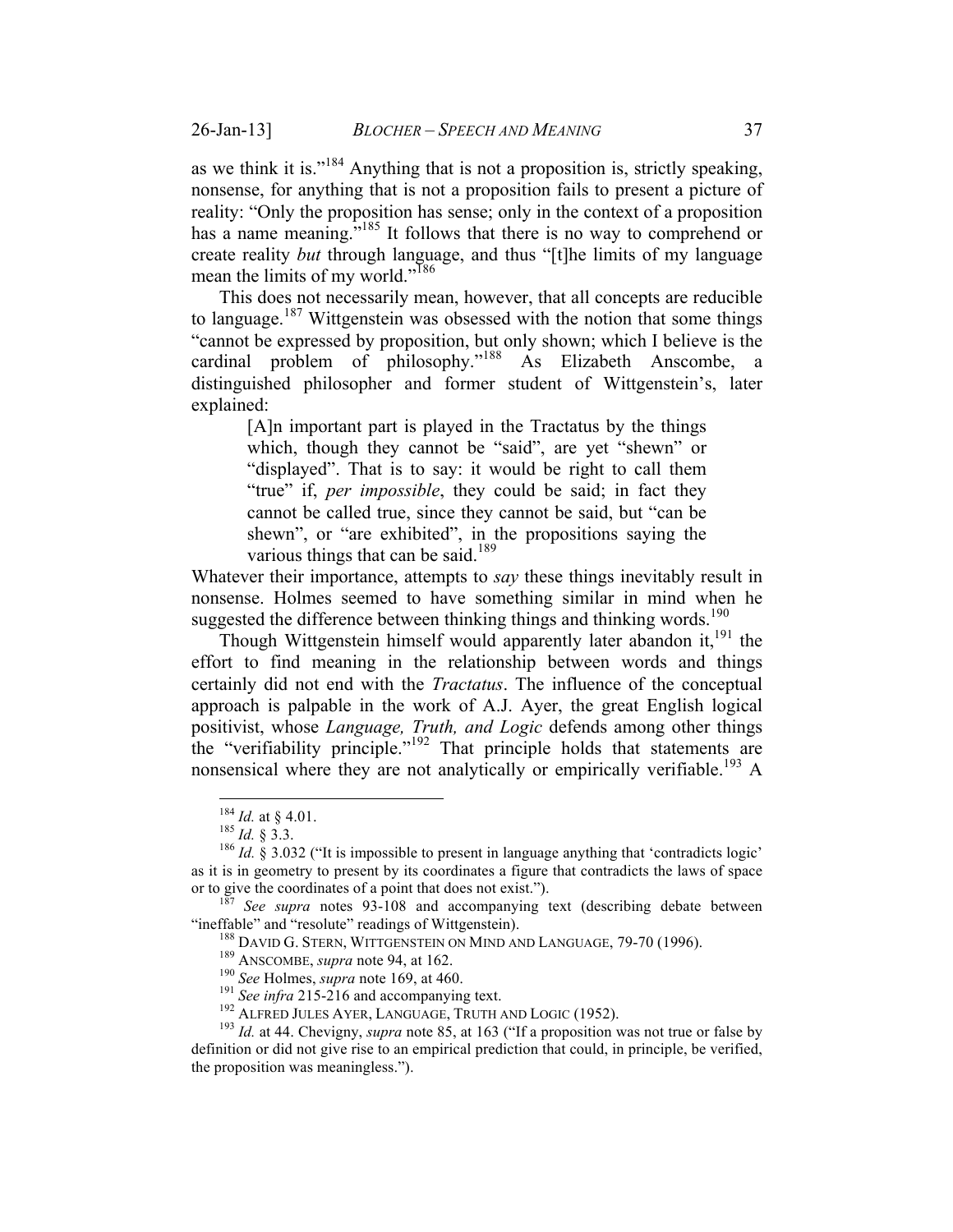similar focus on verifiability seems to underlie popular intuitions about the relationship between meaning and truth. For example, "the threshold for inclusion in Wikipedia is verifiability, not truth—that is, whether readers are able to check that material added to Wikipedia has already been published by a reliable source, not whether we think it is true."<sup>194</sup>

The influence of the conceptual approach extends, albeit uncredited, to First Amendment doctrine itself. This is perhaps most apparent in what John Greenman calls the Supreme Court's "ideaism"—the principle that "behavior is . . . covered by the First Amendment if it conveys 'ideas' or 'information.'"<sup>195</sup> The notion that ideas—cognitive *meaning*, in other words—are the focus of the First Amendment is so often repeated that it might sometimes pass unnoticed. In *New York Times v. Sullivan*, <sup>196</sup> the Supreme Court explained that the Amendment's "constitutional safeguard . . . 'was fashioned to assure unfettered interchange of ideas for the bringing about of political and social changes desired by the people.'"<sup>197</sup> Since then, the Court has often invoked the principle that "[t]he First Amendment . . . embodies 'our profound national commitment to the free exchange of ideas."<sup>198</sup> In *Miller v. California*,<sup>199</sup> for example, the Court seemed to suggest that ideas are so important that the existence of one is sufficient for constitutional coverage: "All ideas having even the slightest redeeming social importance—unorthodox ideas, controversial ideas, even ideas hateful to the prevailing climate of opinion—have the full protection of the [First Amendment's] guarantees."<sup>200</sup> By the same logic, the Court has also indicated that putative speech acts such as fighting words and obscenity essentially fall outside the boundaries of the First Amendment in part because they "are no essential part of any exposition of ideas."<sup>201</sup>

 <sup>194</sup> *Wikipedia: Verifiability*, WIKIPEDIA, http://en.wikipedia.org/wiki/Wikipedia: Verifiability (quoted in POST, DEMOCRACY, *supra* note 15, at 8 (2012)).<br><sup>195</sup> Greenman, *supra* note 3, at 1347-48.<br><sup>196</sup> 376 U.S. 254 (1964).<br><sup>197</sup> Id. at 269 (citing Roth v. United States, 354 U.S. 476, 484 (1957)); *s* 

v. Police Dep't, 408 U.S. 92, 95–96 (1972) ("[O]ur people are guaranteed the right to express any thought, free from government censorship." (quoting New York Times v. Sullivan, 376 U.S. 254, 270 (1964)) (citations omitted)). 198 New York State Bd. of Elections v. Torres, 552 U.S. 196, 208 (2008) ("The First

Amendment creates a marketplace where ideas, most especially political ideas, may compete without government interference".); Virginia v. Black, 538 U.S. 343, 358 (2003)

<sup>(&</sup>quot;The hallmark of the protection of free speech is to allow 'free trade in ideas' . . . .").<br><sup>199</sup> 413 U.S. 15 (1973).<br><sup>200</sup> *Id.* at 20 (internal citation omitted).<br><sup>201</sup> Chaplinsky v. New Hampshire, 315 U.S. 568, 571–72 such speech acts "are of such slight social value as a step to truth that any benefit that may be derived from them is clearly outweighed by the social interest in order and morality." *Id.*  (internal quotation marks omitted). *See also* Illinois *ex rel.* Madigan v. Telemarketing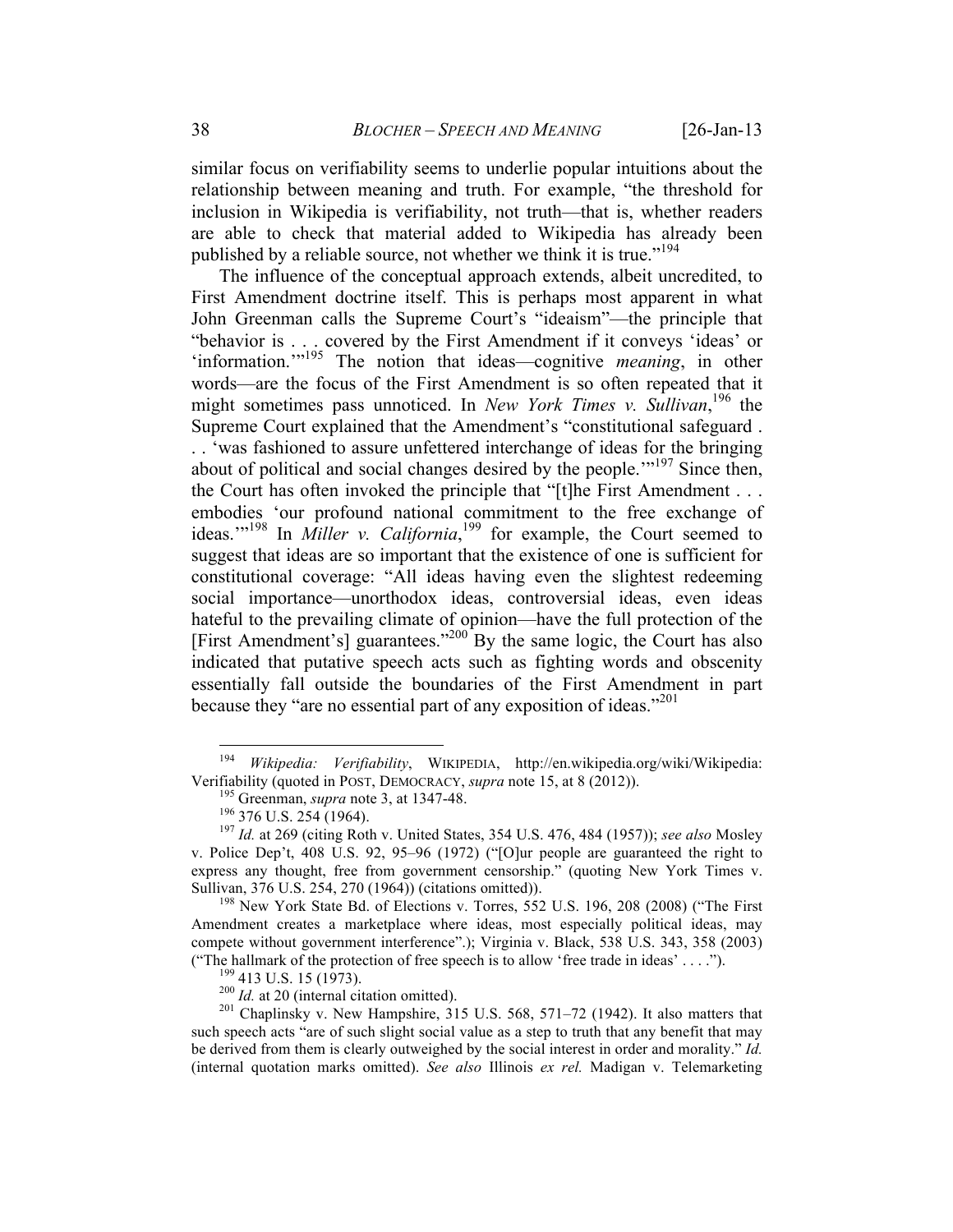A conceptual approach to meaning similarly seems to animate some of the Court's efforts to define what kinds of non-verbal conduct qualify for First Amendment coverage. By now "[i]t is well settled that the First Amendment's protections extend to nonverbal 'expressive conduct' or 'symbolic speech.'<sup>202</sup> And meaning seems to be the ingredient that makes that extension possible. In *West Virginia State Board of Education v. Barnette*, for example, the Court indicated that expressive conduct (in that case, saluting a flag) is "speech" for constitutional purposes because it conveys "ideas."<sup>203</sup> A similar premise seems to animate *Spence v.*  Washington,<sup>204</sup> the Court's most direct effort to define the essential elements that transform sound into speech. In that case, the Court set out to evaluate whether conduct is "sufficiently imbued with elements of communication to fall within the scope" of the First Amendment.<sup>205</sup> The test it created asks whether "an intent to convey a particularized message was present, and whether the likelihood was great that the message would be understood by those who viewed it."<sup>206</sup> Conduct that satisfies both prongs of this test is considered to be expression. *Spence* therefore effectively doubles down on the importance of conceptual meaning, requiring both that the speaker intend to convey it (in "particularized" form,

N.Y.U. L. REV. 1108, 1114 n.18 (2005).<br><sup>203</sup> 319 U.S. 624, 632 (1943) ("Symbolism is a primitive but effective way of communicating ideas.").

<sup>204</sup> Tiersma, *supra* note 3, at 1537 (referring to *Spence* as "the only real test that the Court has articulated to identify 'speech' in the First Amendment sphere"). Tiersma's use of "only" was probably accurate at the time, but now needs some qualification, since Hurley v. Irish American Gay, Lesbian, and Bisexual Group of Boston, 515 U.S. 557 (1995), and other cases seem to have replaced or at the very least altered *Spence*'s test. For example, in Rumsfeld v. Forum for Academic and Institutional Rights, Inc., 547 U.S. 47 (2006), rather than applying (or even citing) *Spence*, the Court asked whether the activity at issue was "inherently expressive," such that a viewer could understand its meaning without further explanation. *Id.* at 66. Excluding military recruiters from campus in order to express disagreement with the military's policies did not meet this test, the Court found, because such exclusion might well be the result of room scarcity. *Id.* <sup>205</sup> Spence v. Washington, 418 U.S. 405, 409 (1974); *see also* Texas v. Johnson, 491

U.S. 397, 406 (1989) ("Johnson's burning of the flag was conduct 'sufficiently imbued with elements of communication' to implicate the First Amendment." (quoting *Spence*, 418 U.S. at 409)). *But see Johnson*, 491 U.S. at 432 (Rehnquist, C.J., dissenting) ("[F]lag burning is the equivalent of an inarticulate grunt or roar . . . ."). <sup>206</sup> *Spence*, 418 U.S. at 410–11; *see* R. George Wright, *What Counts as "Speech" in* 

*the First Place?: Determining the Scope of the Free Speech Clause*, 37 PEPP. L. REV. 1217, 1238 (2010) ("In the absence of the speaker's intent to promote some more or less determinate understanding, we may be skeptical that speech in the constitutional sense is present.").

Associates, Inc., 538 U.S. 600, 612 (2003) (denying First Amendment protection to fraud,

on the basis that "the 'intentional lie' is 'no essential part of any exposition of ideas'"). 202 Amy Adler, *Girls! Girls! Girls!: The Supreme Court Confronts the G-String*, 80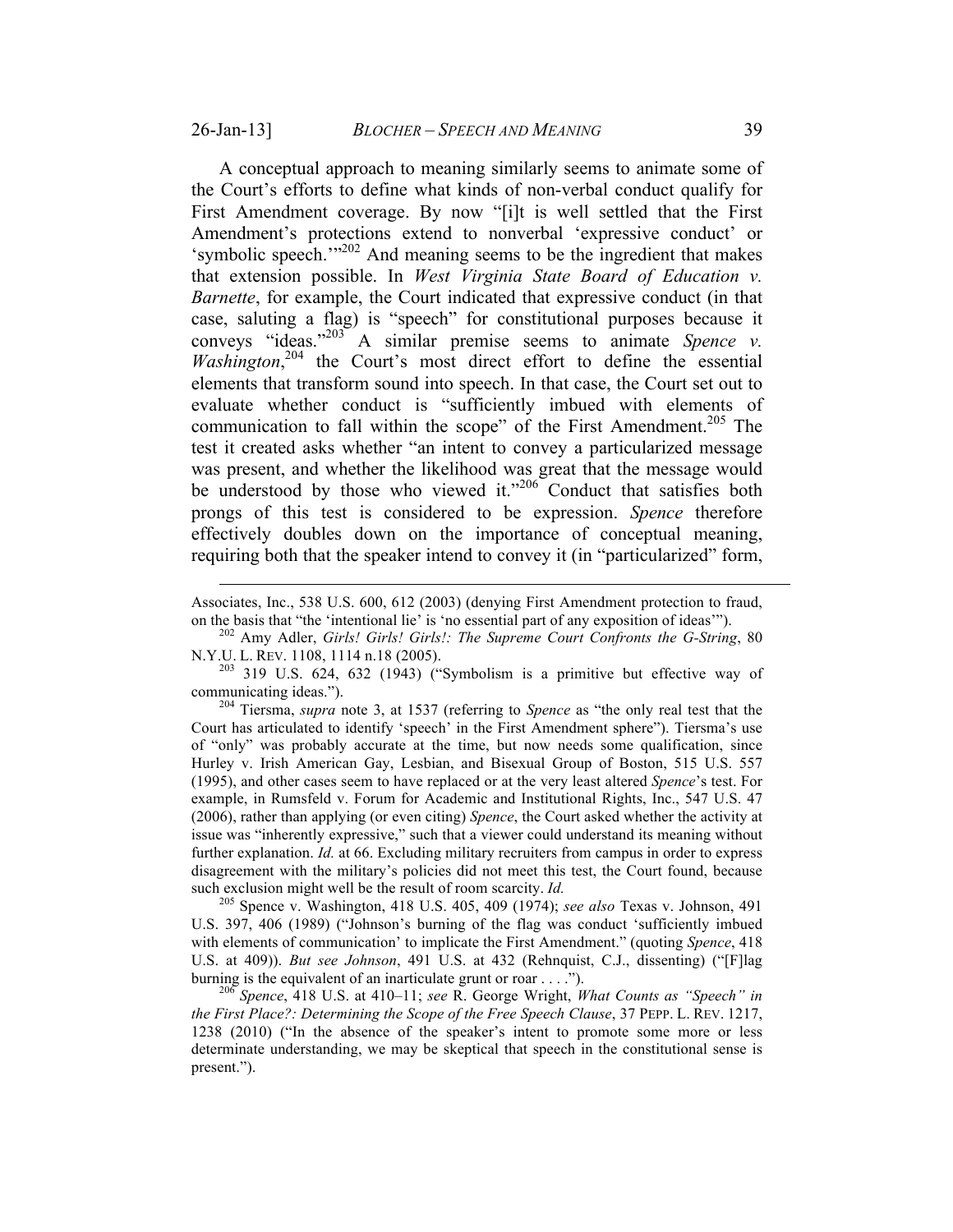no less), and also that there be a "great" likelihood that the audience understand it.

Despite its frequent appearances in First Amendment doctrine, the conceptual approach to meaning is a poor guide to what speech the First Amendment actually does or should protect. Indeed, the conceptual approach to meaning, combined with the meaning-dependent approach to the First Amendment discussed above, <sup>207</sup> leads to all the problems of underinclusion suggested by Part I. As Greenman points out, ideaism "fails to predict what the First Amendment actually covers."<sup>208</sup> In *O'Brien v. United States*,<sup>209</sup> the Court clarified that the mere intent to convey meaning is not sufficient for First Amendment coverage: "We cannot accept the view that an apparently limitless variety of conduct can be labeled 'speech' whenever the person engaging in the conduct intends thereby to express an idea. $^{210}$ 

Nor is a connection between language and concept necessary for the Amendment's protections to attach. Music, for example, is clearly protected by the First Amendment,<sup>211</sup> even though a great deal of it does not convey meaning in any standard sense. As Richard Posner writes, "[e]ven if 'thought,' 'concept,' 'idea,' and 'opinion' are broadly defined, these are not what most music conveys; and even if music is regarded as a language, it is not a language for encoding ideas and opinions."<sup> $212$ </sup> In other ways, too, the Constitution protects efforts to say the unsayable. Justice Harlan explained in *Cohen v. California* that "much linguistic expression serves a dual communicative function: it conveys not only ideas capable of relatively precise, detached explication, but otherwise *inexpressible* emotions as well." $^{213}$ 

<sup>207</sup> *See supra* 160-162 and accompanying text. <sup>208</sup> Greenman, *supra* note 3, at 1348. *See also* Post, *Recuperating*, *supra* note 34, at 1252 (showing that *Spence* is overinclusive); Rubenfeld, *supra* note 35, at 773 (showing that *Spence* is underinclusive).<br><sup>209</sup> 391 U.S. 367 (1968)<br><sup>210</sup> *Id.* at 376 (analyzing constitutional status of social dancing).<br><sup>211</sup> Ward v. Rock Against Racism, 491 U.S. 781, 790 (1989) ("Music, as a form of

expression and communication, is protected under the First Amendment."); *see also* Reed v. Vill. of Shorewood, 704 F.2d 943, 950 (7th Cir. 1983) ("If the defendants passed an ordinance forbidding the playing of rock and roll music . . . they would be infringing a First Amendment right even if the music had no political message—even if it had no words." (internal citations omitted)). 212 Miller v. Civil City of South Bend, 904 F.2d 1081, 1093 (7th Cir. 1990) (Posner, J.,

concurring), *rev'd sub nom.* Barnes v. Glen Theatre, Inc., 501 U.S. 560 (1991); *see also*  David Munkittrick, *Music as Speech: A First Amendment Category Unto Itself*, 62 FED. COMM. L.J. 665, 668 (2010). *But see* Rosen, *supra* note 54, ("Felix Mendelssohn found the meaning of music more precise, not less, than language, but that is because music means what it is, not what it says.").  $^{213}$  Cohen v. California, 403 U.S. 15, 26 (1971) (emphasis added).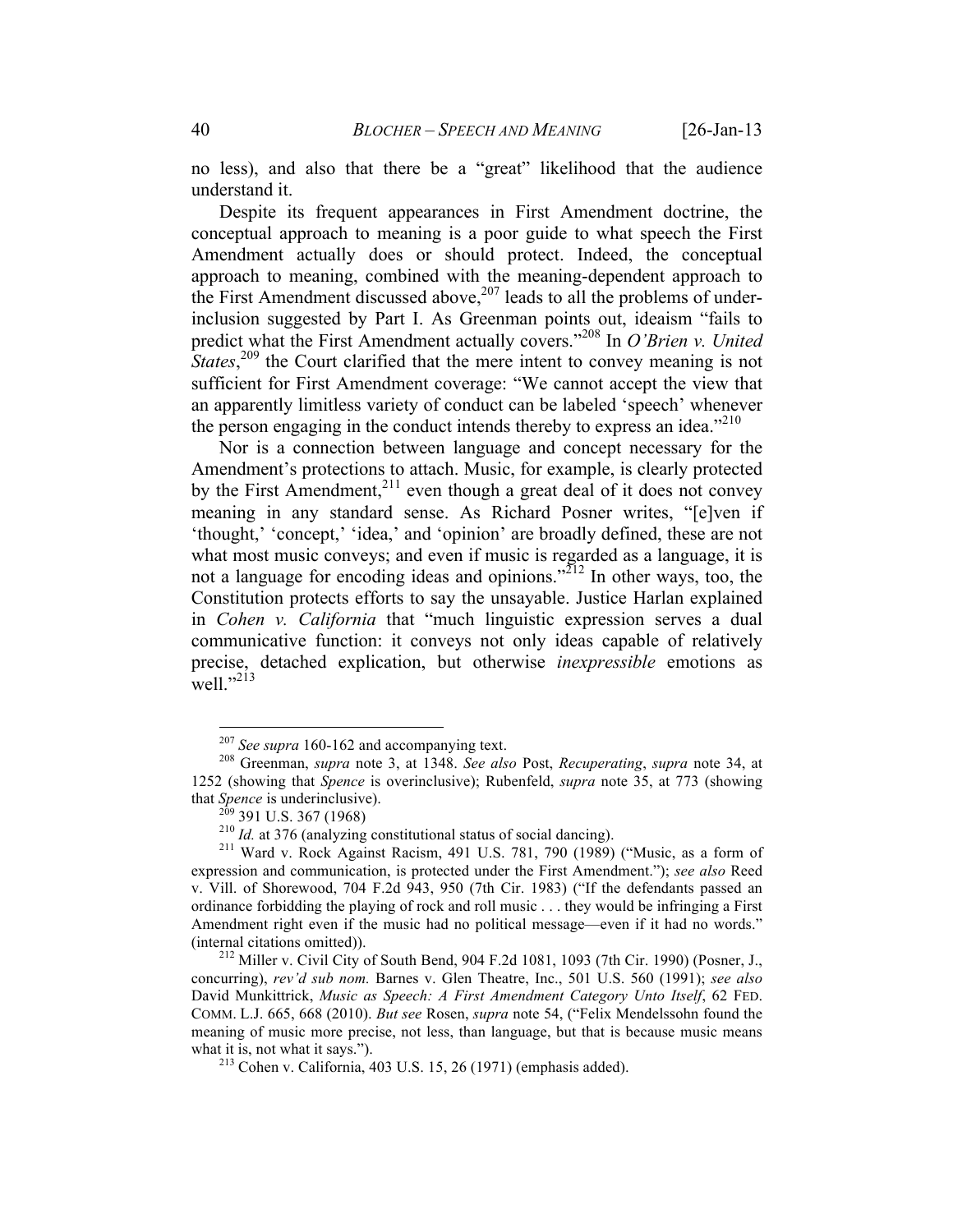Under the conceptual approach to meaning, expression of the "inexpressible" is by definition nonsensical.<sup>214</sup> But as Justice Harlan suggests and Part I argues, it is also properly covered by the First Amendment. It follows that the conceptual approach to meaning, whatever its intuitive appeal, is a poor guide to the boundaries of the First Amendment. If it is to matter, "meaning" must lie elsewhere than in the relationship between speech and concepts.

#### *B. Use Meaning*

The best place to begin constructing an alternative to the conceptual approach associated with Russell and Wittgenstein is with Wittgenstein himself. His later work—especially the enormously influential concept of language games—reshaped the whole of analytic philosophy, putting it on the "linguistic turn" that led to speech act theory, ordinary language philosophy, and a host of other important developments. In them emerges a new way of thinking about language and meaning that is ultimately a better guide for the First Amendment.

After leaving philosophical work behind for more than a decade, Wittgenstein returned to Cambridge in 1929 and took a new approach to the relationship between language, meaning, and the world. This work culminated in the posthumous publication of *Philosophical Investigations*. It was here that Wittgenstein "reject[ed] the search for a unified account of language's internal logic, which had occupied the bulk . . . the *Tractatus*."215 Indeed, he described the *Philosophical Investigations* as a rejoinder to "what logicians have said about the structure of language. (Including the author of the Tractatus Logico-Philosophicus.)"<sup>216</sup>

Instead of the picture theory of meaning that animated his earlier work, Wittgenstein now focused on "language games" as defining the limits of meaning and, therefore, the world: "I shall call the whole, consisting of the language and the actions into which it is woven, the language-game.<sup> $217$ </sup> The term, he said, was "meant to bring into prominence the fact that the speaking of language is part of an activity, or of a form of life."<sup>218</sup> The

 <sup>214</sup> AYER, *supra* note 192, at 118 ("If a mystic admits that the object of his vision is something which cannot be described, then he must also admit that he is bound to talk nonsense when he describes it.").<br><sup>215</sup> Ian Bartrum, *Constructing the Constitutional Canon: The Metonymic Evolution of* 

*Federalist 10, 27 CONST. COMMENT. 9, 11 (2010).*<br><sup>216</sup> WITTGENSTEIN, PHILOSOPHICAL INVESTIGATIONS, *supra* note 30, at 11-12.<br><sup>217</sup> Id. at 7.<br><sup>218</sup> Id. at 23: *see also* Thomas P. Crocker, *Displacing Dissent: The Role o* 

*First Amendment Jurisprudence*, 75 FORDHAM L. REV. 2587, 2613 (2007) ("'Form of life' is a technical term meant to convey the multiplicity of both possible ways of living and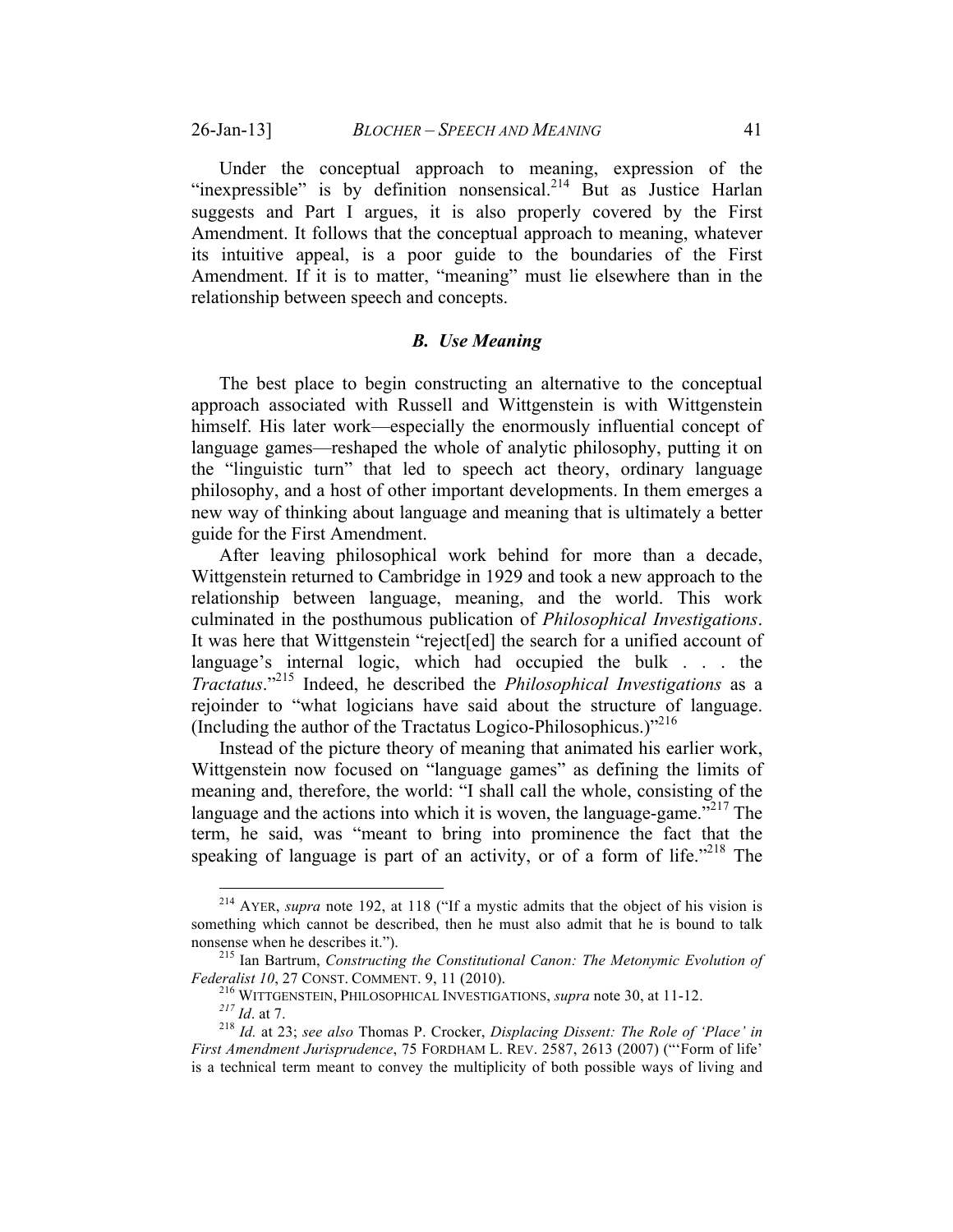nature of these games became Wittgenstein's focus for the rest of his life. As Patterson explains, "The central tenet of Wittgenstein's writing after 1929 is that knowledge is not achieved by the individual subject's grasp of a connection between word and object. Rather, knowledge turns out to be the grasp of the topography of a word's uses in activities into which language is  $\frac{1}{2}$ woven."<sup>219</sup>

The language games approach locates meaning in language's *use*, not in its representation of the world. As Wittgenstein put in the *Philosophical Investigations*, "[f]or a *large* class of cases—though not for all—in which we employ the word 'meaning' it can be defined thus: the meaning of a word is its use in the language."<sup>220</sup> The way to identify meaning, therefore, is not necessarily to ask whether a putative speaker has given content to signs in his propositions, but rather whether he has followed the rules of the relevant language game. Jack Balkin and Sandy Levinson explain: "As a tradition now identified with Wittgenstein and his successors insists, there are only 'practices,' each constituted by inchoate and unformalizable standards that establish one's statements . . . as 'legitimately assertable' by persons within the interpretive community that constitutes the practice in question."<sup>221</sup>

The tradition to which Balkin and Levinson refer is now dominant, or at least ascendant, in analytic philosophy. Thus the later Wittgenstein is important not only on his own terms, but because he shaped so many other philosophical developments throughout the past century.<sup>222</sup> The branches on that tree are too numerous to count and too complex to describe, but include the work of Paul Grice, $2^{23}$  the speech act theory associated most closely

the social world and bring about different kinds of effects.").<br><sup>221</sup> Sanford Levinson & J.M. Balkin, *Law, Music, and Performing Arts*, 139 U. PA. L.<br>REV. 1597, 1604 (1991);

 $\overline{a}$ 

possible ways of seeing and responding to the world. The ability to speak a language is the ability to engage in practices within a form of life in which that language has meaning."). <sup>219</sup> Dennis Patterson, *Conscience and the Constitution*, 93 COLUM. L. REV. 270, 303–

<sup>04 (1993) (</sup>internal citation omitted); *see also* Fiss, *supra* note 29, at 177. <sup>220</sup> WITTGENSTEIN, PHILOSOPHICAL INVESTIGATIONS, *supra* note 30, at 43. *See also*

Jonathan Yovel, *What is Contract Law 'About'? Speech Act Theory and a Critique of 'Skeletal Promises'*, 94 NW. U. L. REV. 937, 939 (2000) (noting that Wittgenstein and the theories of performative language that owe him a debt "all share a basic insight: that language is not primarily about meaning in the traditional, semantical sense associated with representationalism (and much of standard structural linguistics). Rather, in this view, language is primarily about action—speech and texts are acts, and they perform things in

REV. 1597, 1604 (1991); <sup>222</sup> Chevigny, *supra* note 85, at 162. <sup>223</sup> Grice's basic argument—vastly oversimplified—was that for A to mean something by doing *X*, *X* must be uttered with an intention of producing some belief or effect in the listener, B, by means of B's recognition of A's intent. *See generally* H.P. Grice, *Meaning*, 66 PHIL. REV. 377 (1957) (describing idea of M-meaning). Later, Grice would further develop the idea of speaker meaning via analyzing sentences as units of meaning and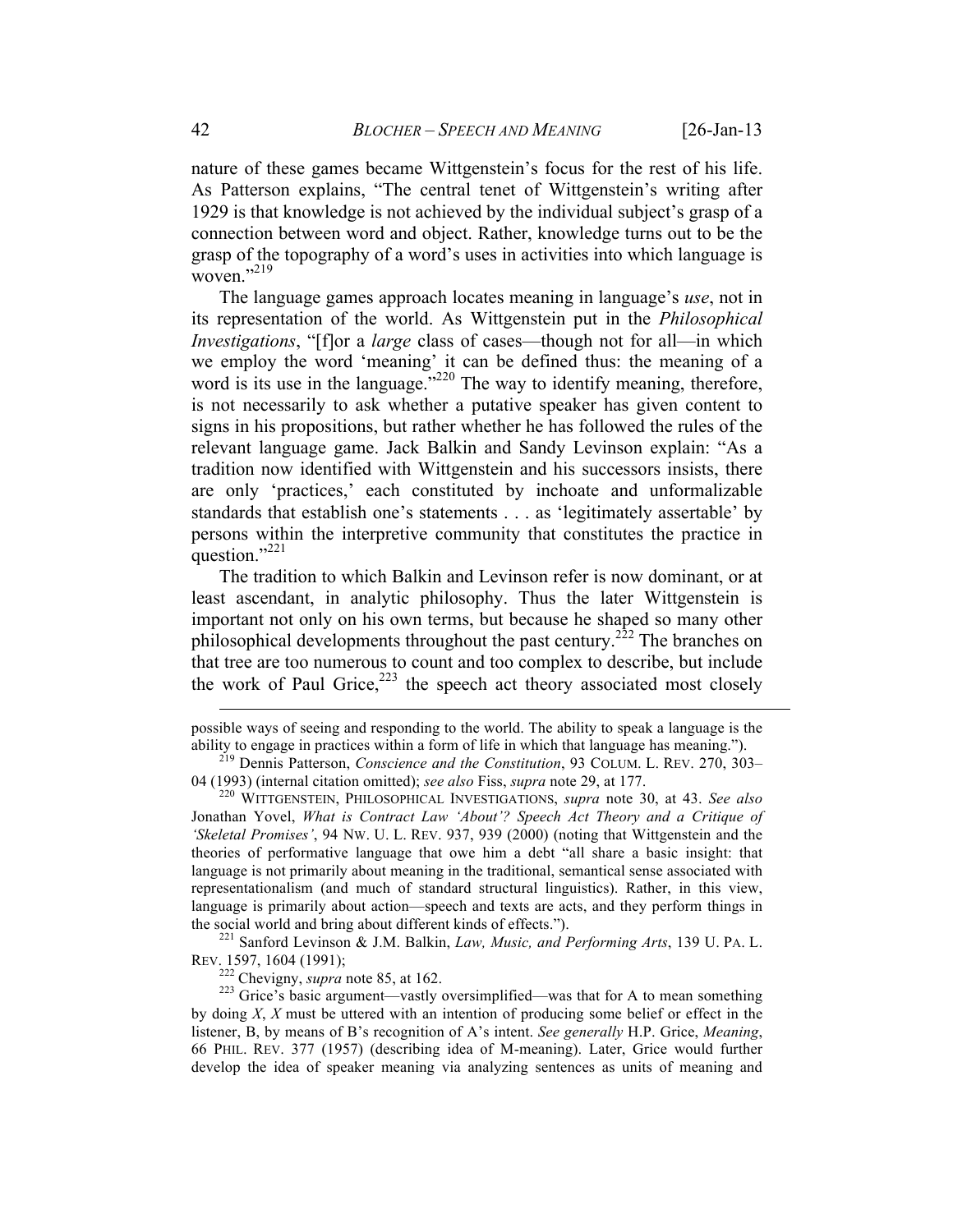with J.L. Austin and John R. Searle,  $2^{24}$  and ordinary language philosophy.<sup>225</sup>

Most importantly for present purposes, the use meaning approach has gained traction in First Amendment doctrine and scholarship. Robert Post, for example, argues that Marcel Duchamp's *The Fountain*—a urinal turned on its side—is properly recognized as artistic speech precisely because of the shared norms of the artistic community.<sup>226</sup> This is because it is a "form[] of communication that sociologically we recognize as art."<sup>227</sup> Taking a similar approach, Amy Adler points to the example of Annie Sprinkle, a performance artist who also works in the pornography industry: "When asked if anything made Sprinkle's performance at the Kitchen [Center for the Performing Arts] 'art' and her performance for *Screw* [Magazine] 'pornography,' a spokesman for the Kitchen said, 'Here it was performed in an art context."<sup>228</sup> These are arguments rooted in use, not in representation.

Such examples raise the question of whether the use approach provides any boundaries whatsoever between meaning and nonsense. Indeed, if not applied rigorously, the fuzziness inherent in evaluating language games and social practices can be made to shield nearly any act or utterance.<sup>229</sup> But

SEARLE, EXPRESSION AND MEANING (1985); JOHN R. SEARLE, INTENTIONALITY (1983); JOHN R. SEARLE, SPEECH ACTS: AN ESSAY IN THE PHILOSOPHY OF LANGUAGE (1969).

As suggested by the title of Austin's seminal *How To Do Things With Words*, the central insight of speech act theory is that speech can *do* things, as for example when a person says "I am sorry." Uttering those words does not merely report meaning by describing a situation or a state of mind, but actually *performs* the act of apologizing. The same can be said of promises, AUSTIN, HOW TO DO THINGS WITH WORDS, *supra*, at 10, the words "I do" in the context of a wedding ceremony, *id.* at 6, or—as Akhil Amar has suggested, channeling Austin—the phrase "We the People . . . do ordain and establish" in the Preamble of the United States Constitution. AKHIL REED AMAR, AMERICA'S

CONSTITUTION: <sup>A</sup> BIOGRAPHY 5 (2005). 225 Toril Moi, *"They Practice Their Trades in Different Worlds": Concepts in Poststructuralism and Ordinary Language Philosophy*, 40(4) NEW LITERARY HISTORY 801, 802 (2009) (defining ordinary language philosophy as "the philosophical tradition after Wittgenstein and J.L. Austin as established in [Stanley] Cavell's work"). *See* 

<sup>226</sup> Post, *Recuperating*, *supra* note 34, at 1253–54; *see also Jack M. Balkin, Digital Speech and Democratic Culture: A Theory of Freedom of Expression for the Information*  Society, 79 N.Y.U. L. REV. 1, 4 (2004).<br><sup>227</sup> Post, *Reply, supra* note 15, at 621.<br><sup>228</sup> Adler, *supra* note 10, at 1370 (internal citation omitted).<br><sup>229</sup> Cf. Lee Tien, *Publishing Software As a Speech Act*, 15 BERKELEY

 $\overline{a}$ 

648 (2000) ("[T]he Court seems to believe that every human act has 'meaning,' and thus may convey a 'message.'") (citing City of Dallas v. Stanglin, 490 U.S. 19, 25 (1989), in which the Court concluded that social dancing is not speech, even though "some kernel of expression" can be found in all human activity).

differentiating between indicative and imperative meaning. H.P. Grice, *Utterer's Meaning, Sentence Meaning, and Word-Meaning*, 4 FOUNDATIONS OF LANGUAGE 225-42 (1968). <sup>224</sup> *See generally*, J.L. AUSTIN, HOW TO DO THINGS WITH WORDS (1962); JOHN R.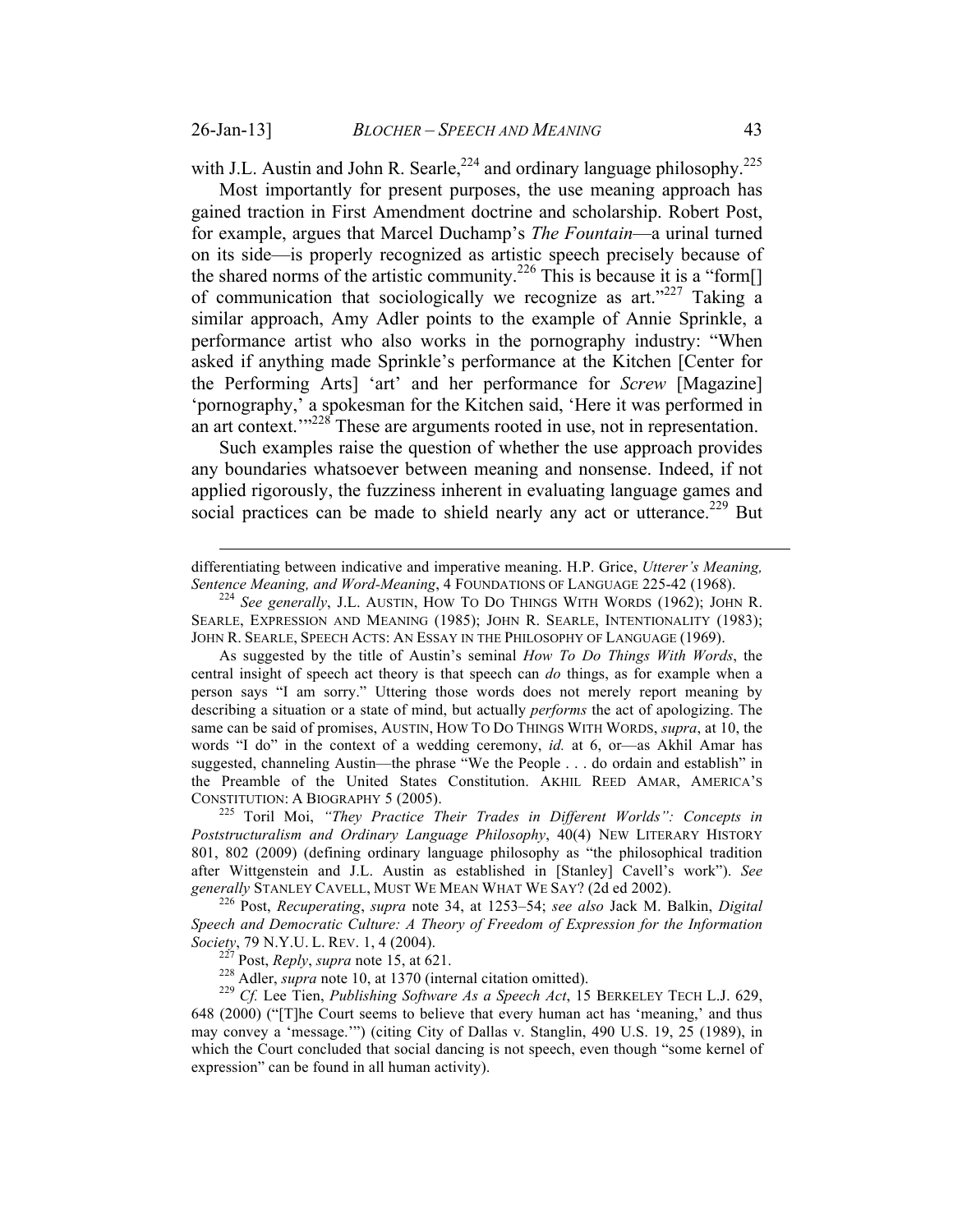while use meaning is potentially more capacious with regard to meaning than the conceptual approach, it is not all-encompassing. By establishing a new approach to meaning, the linguistic turn in analytic philosophy simply creates a new and potentially richer approach to nonsense.<sup>230</sup> Rather than arising from a disjunction between language and extra-linguistic facts, speech is nonsensical where it fails to adhere to the rules of the relevant language game.<sup>231</sup> Jonathan Yovel explains that "one plays a languagegame by the act of following its rules; deviation from the rules is 'not playing the game,' which produces nonsense in relation to the languagegame in question." <sup>232</sup> Constraints on meaning are therefore inter-subjective and socially embedded, rather than dictated by the rules of formal logic. In other words, "for an utterance to be meaningful it must be possible in principle to subject it to public standards and criteria of correctness."<sup>233</sup>

This means that would-be speakers cannot simply declare their words to be meaningful, and that a "private language"—one whose "individual words . . . are to refer to what can only be known to the person speaking; to his immediate private sensations<sup>"234</sup>—is nonsensical. Carroll provides the perfect illustration:

"And only *one* for birthday presents, you know. There's glory for you!"

"I don't know what you mean by 'glory'," Alice said.

Humpty Dumpty smiled contemptuously. "Of course you don't—till I tell you. I meant 'there's a nice knock-down argument for you!'"

"But 'glory' doesn't mean 'a nice knock-down

 <sup>230</sup> Tilghman, *supra* note 18, at 256 ("Wittgenstein went on to provide a still richer exploration of nonsense in the *Philosophical Investigations* where he locates a craving for nonsense in certain deep aspects of our language and our life. It is this craving that he believes is responsible for much of traditional philosophy which, on his view, turns out to

be grounded in conceptual confusion and therefore a kind of nonsense.").<br><sup>231</sup> WITTGENSTEIN, PHILOSOPHICAL INVESTIGATIONS, *supra* note 30, at 18 ("It is only in a language that I can mean something by something.").

<sup>&</sup>lt;sup>232</sup> Yovel, *supra* note 220, at 941; *see also* Bartrum, *supra* note 215, at 11 ("[A] word's meaning often does not derive from some foundational referent in the world, but, rather, is determined by the use to which it is properly put within a particular language-game." (internal citations omitted)). 233 WITTGENSTEIN, PHILOSOPHICAL INVESTIGATIONS, *supra* note 30, at 243; STANFORD

ENCYCLOPEDIA, *supra* note 59, at § 3.6 (noting that in the private-language argument sections of the *Philosophical Investigations*, Wittgenstein "point[s] out that for an utterance to be meaningful it must be possible in principle to subject it to public standards and criteria of correctness"). <sup>234</sup> WITTGENSTEIN, PHILOSOPHICAL INVESTIGATIONS, *supra* note 30, at 243. *Cf.* 

CHARLES TAYLOR, HUMAN AGENCY AND LANGUAGE 234 (1985) ("Men speak together, to each other. Language is fashioned and grows not principally in monologue, but in dialogue, or better, in the life of the speech community.").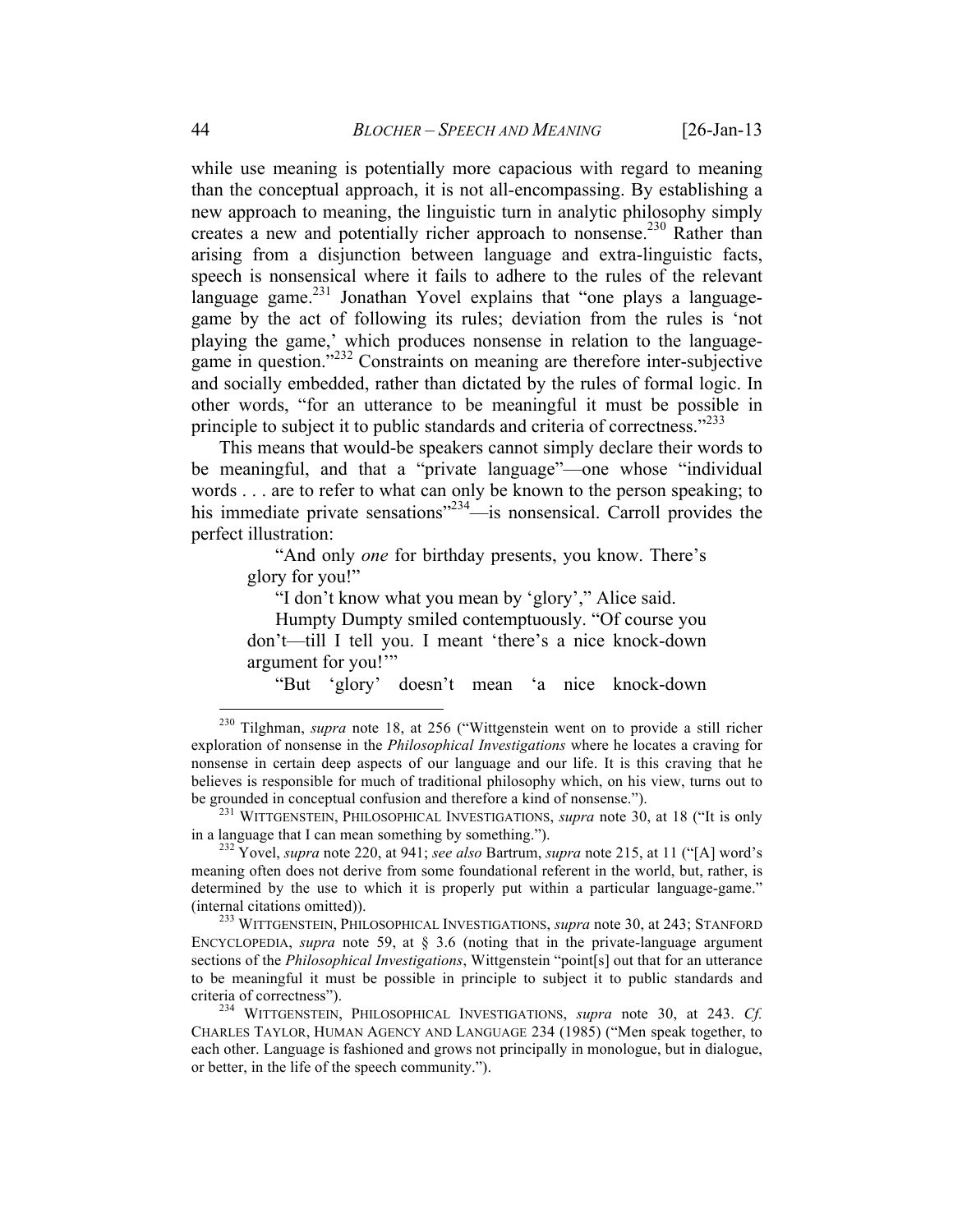argument'," Alice objected.

"When *I* use a word," Humpty Dumpty said in rather a scornful tone, "it means just what I choose it to mean neither more nor less."

"The question is," said Alice, "whether you *can* make words mean so many different things."

"The question is," said Humpty Dumpty, "which is to be master—that's all."<sup>235</sup>

Humpty Dumpty is speaking a private language, and thus speaking nonsense, but the question he identifies is essentially the same one asked by analytic philosophers. After the linguistic turn, at least, they concluded that use was the master of language, not the other way around.

In a variety of ways, the Supreme Court has indicated the same thing, suggesting that the First Amendment has at least partially taken its own linguistic turn with regard to meaning. This is a welcome development both descriptively and normatively, for the use meaning approach better captures both the actual contours of existing First Amendment coverage and the constitutional value of what would otherwise seem to be meaningless speech.

The First Amendment's linguistic turn manifests itself in many areas of doctrine, perhaps most prominently in cases that tinker with *Spence*'s conceptualist machinery. In *Hurley v. Irish-American Gay, Lesbian, and Bisexual Group of Boston*, <sup>236</sup> for example, where the Court assessed the constitutional salience of a Hibernian pride parade. The Justices conceded that it was difficult to locate a "narrow, succinctly articulable message" in the parade, $237$  but concluded that no such showing was required. A unanimous Court held that the parade qualified for protection, and that "if confined to expressions conveying a 'particularized message,' [the First Amendment] would never reach the unquestionably shielded painting of Jackson Pollock, music of Arnold Schoenberg, or Jabberwocky verse of Lewis Carroll.<sup>2238</sup> This is effectively a rejection of the conceptual approach and an endorsement of the idea that meaning lies in form and use.

*Hurley*'s almost-cavalier approach to meaning and the First Amendment has by now received extensive scholarly attention. But the distinction between the conceptual and use approaches animates many other cases as well. In *Morse v. Frederick*<sup>239</sup>, the Court upheld the suspension of a high school student who had unfurled a banner reading "BONG HiTS 4 JESUS"

<sup>&</sup>lt;sup>235</sup> CARROLL, THROUGH THE LOOKING GLASS, *supra* note 46, at 123.<br><sup>236</sup> 515 U.S. 557 (1995).<br><sup>237</sup> *Id.* at 569. (internal citations omitted). <sup>239</sup> 551 U.S. 393 (2007).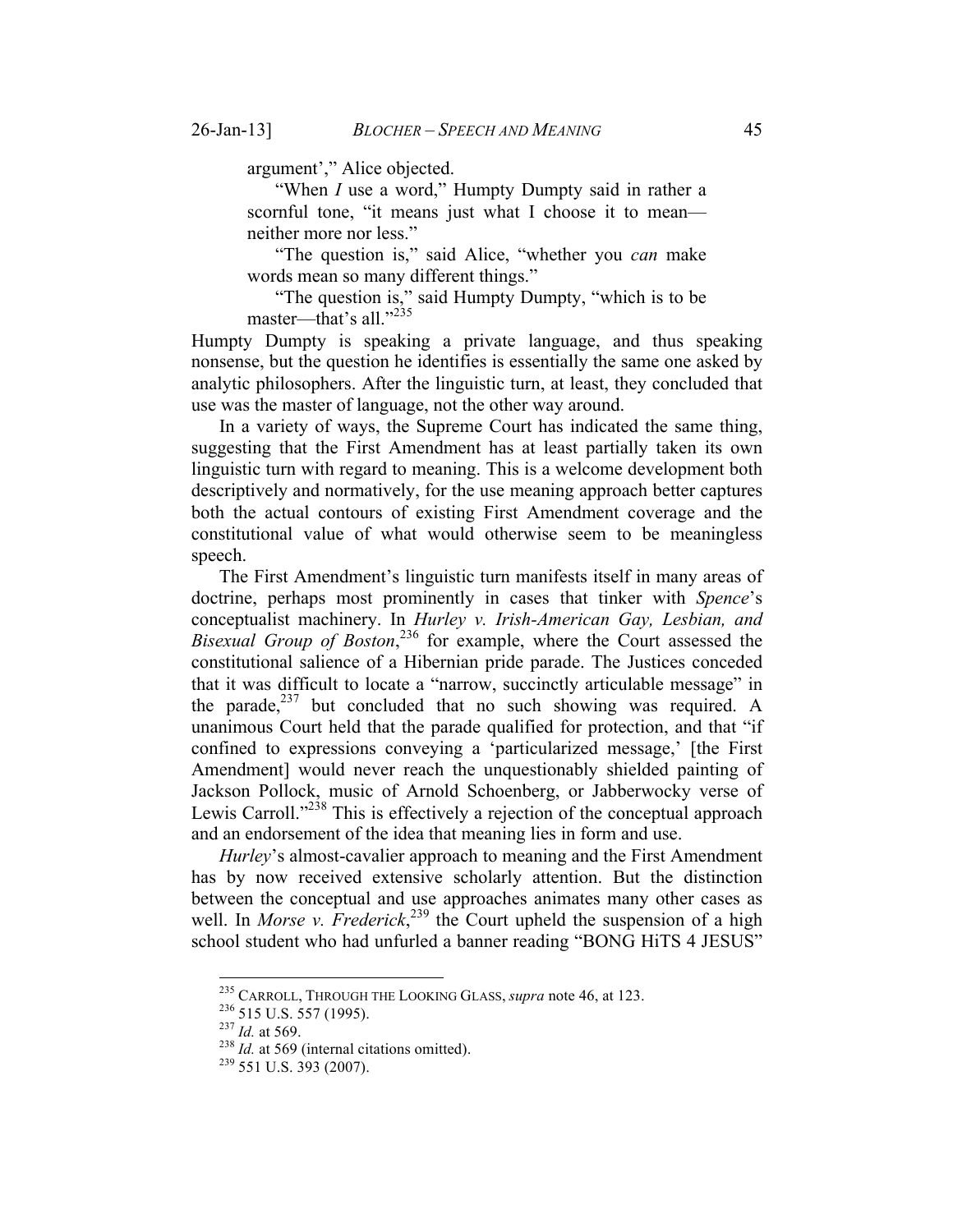at an off-campus school function. The Court conceded that the banner's purported message "is cryptic. It is no doubt offensive to some, perhaps amusing to others. To still others, it probably means nothing at all, $^{240}$  but concluded that the student's suspension was "consistent with the First Amendment" because the banner "is reasonably viewed as promoting illegal drug use."241 The student himself said, quite plausibly, that "the words were just nonsense meant to attract television cameras.<sup> $5242$ </sup> In dissent, Justice Stevens similarly concluded that "[t]his is a nonsense message, not advocacy,"<sup>243</sup> and that the school therefore had no sufficient reason to punish it.

On a strictly conceptual approach, the words "BONG HiTS 4 JESUS" are as nonsensical as Chomsky's "colorless green ideas sleep furiously."<sup>244</sup> (If a group of students displayed the latter on a banner, it might also reasonably be viewed as promoting—or perhaps demonstrating—illegal drug use.) Indeed, the student's declaration that the banner was designed to be nonsense, if accepted, should have taken him outside the realm of *Spence v. Washington*, since no "intent to convey a particularized message was present."<sup>245</sup> To the conceptualist, then, the act involved only nonsense. If the First Amendment requires the presence of meaning,  $246$  then there was no constitutional issue to begin with.

Under a use meaning approach, by contrast, the fact that the banner's words conveyed no semantic content does not preclude them from having meaning, which derives from *use*, not representation. That use, the majority concluded, imbued them with drug-promoting meaning, not simply television-attracting meaning. In other words, the use meaning approach can account for the existence of meaning in the banner, therefore bringing the case within the boundaries of the First Amendment and enabling the more substantive and useful debate over whether the majority identified the *correct* meaning, and whether the government had sufficient reason to

<sup>&</sup>lt;sup>240</sup> *Id.* at 401.<br><sup>241</sup> *Id.* at 403.<br><sup>242</sup> Frederick v. Morse, 439 F.3d 1114, 1117–18 (9th Cir. 2006).<br><sup>243</sup> *Morse*, 551 U.S. at 444 (Stevens, J., dissenting); *see also id.* at 435 (referring to the "nonsense banner"). 244 CHOMSKY, *supra* note 61, at 15. *See* Bill Poser, "The Supreme Court Fails

Semantics," LANGUAGE LOG, http://itre.cis.upenn.edu/~myl/languagelog/archives/ 004696.html (last visited June 13, 2012) ("[T]he Court has invalidly inferred a particular proposition. The slogan is in fact meaningless in the sense that it expresses no proposition, and Frederick gave a perfectly plausible explanation for the use of a meaningless slogan. The Court was therefore wrong in finding that the banner advocates the use of marijuana.").<br><sup>245</sup> 418 U.S. 405, 410-11 (1974).<br><sup>246</sup> *See supra* notes 160-162 and accompanying text.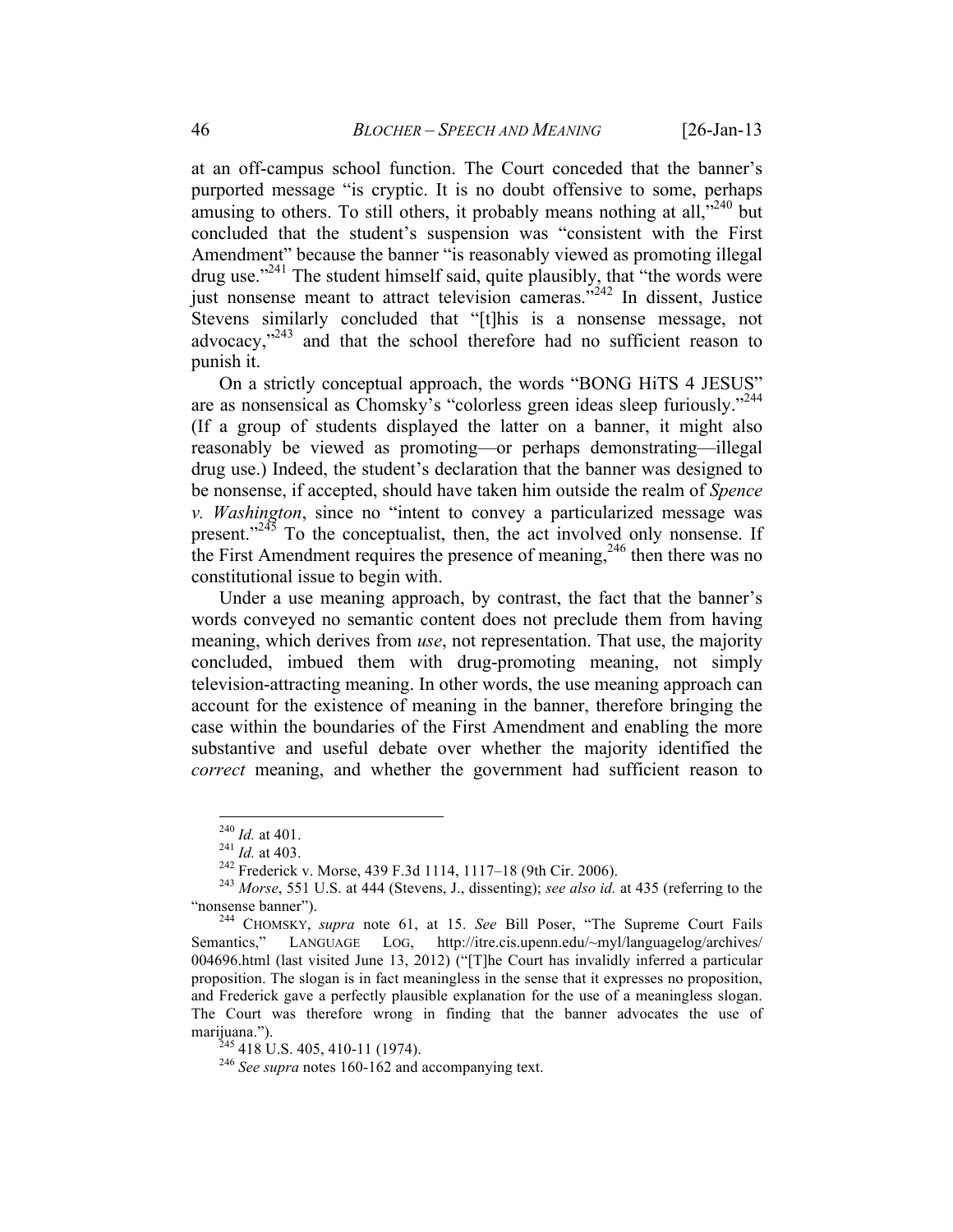regulate it. $247$ 

This is the same basic insight reflected in the First Amendment's attention to context as a component of meaning. The conceptual approach is relatively, if not entirely, acontextual. Whether a word "really" corresponds to an underlying concept is generally not dependent on the context in which that word is deployed. But First Amendment doctrine itself is deeply attuned to the fact that context can create or change meaning.<sup>248</sup> Even *Spence* recognized that "context may give meaning to the symbol."<sup>249</sup> The Court there noted that hanging a flag upside down with peace symbols attached to it related to a "contemporaneous issue of intense public concern,"<sup>250</sup> and that observers were likely to recognize Spence's point "at the time that he made it," $251$  even though in a different context it "might be interpreted as nothing more than bizarre behavior."<sup>252</sup> A similar principle seems to be on display (so to speak) in the Court's nude dancing cases, where the Justices have taken pains to distinguish between "bacchanalian revelries" in barrooms and "a performance by a scantily clad ballet troupe in a theater $^{3253}$ 

<sup>&</sup>lt;sup>247</sup> The meaning (or lack thereof) of the banner would of course be relevant to that inquiry. Indeed, some scholars have suggested that nonsense should be free from government regulation precisely *because* it lacks meaning. Chevigny, *supra* note 85, at 164 (arguing that under the early Wittgenstein's view of ethics as nonsense, the "most appropriate argument for freedom of speech would be that people ought to be allowed to say what they please, at least about questions of norms and values, because what they say is meaningless. The government could have no reason to restrain debates that continue endlessly without hope of a fruitful result"); *see also* Tushnet, *supra* note 9, at 182 (describing "rationality" challenge to regulations of art: "The attack asserts that the grounds for such regulations are typically so weak that the artworks would be protected by a substantive due process requirement that exercises of government power must be minimally rational."); Catherine L. Amspacher & Randel Steven Springer, Note, *Humor, Defamation and Intentional Infliction of Emotional Distress: The Potential Predicament for Private Figure Plaintiffs*, 31 WM & MARY L. REV. 701, 726 (1990) ("[E]xpressions … that courts classify as 'nonsense' or 'fantasy' are protected from defamation suits because, by definition, no one will believe them to be literally true."). <sup>248</sup> Robert C. Post, *The Constitutional Concept of Public Discourse: Outrageous* 

*Opinion, Democratic Deliberation, and* Hustler Magazine v. Falwell, 103 HARV. L. REV. 601, 676 (1990) (hereinafter Post, *Public Discourse*) ("[T]he judgment that speech is being communicated in a 'public' manner ultimately depends upon the particular context of a

specific communicative act . . . .").<br><sup>249</sup> 418 U.S. at 410.<br><sup>250</sup> *Id*. That context included "the invasion of Cambodia and the killings at Kent State University, events which occurred a few days prior to his arrest." *Id.* at 408.<br><sup>251</sup> *Id.* <sup>252</sup> *Id.* <sup>253</sup> California v. LaRue, 409 U.S. 109, 118 (1972); *see also Joshua Waldman, Symbolic* 

*Speech and Social Meaning*, 97 COLUM. L. REV. 1844, 1873 (1997) ("The Supreme Court's nude-dancing cases establish the proposition that constitutional significance may be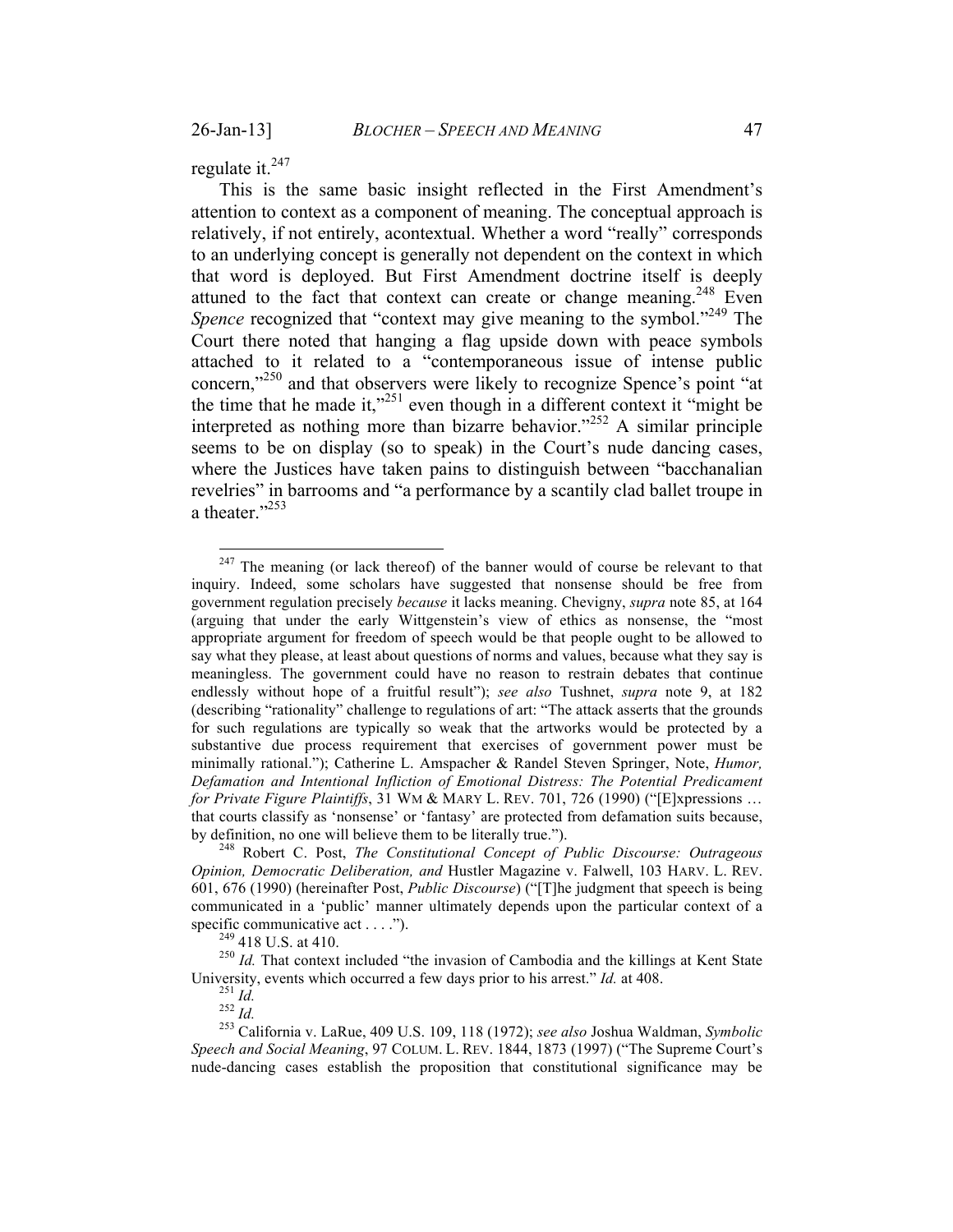Further hints of the use meaning approach can be found in the Supreme Court's conclusion that First Amendment coverage extends to practices that form a "significant medium for the communication of ideas," $254$  even if the specific communication at issue does not successfully convey a particularized message.<sup>255</sup> Robert Post has provided the strongest normative justification for this approach, arguing that "First Amendment coverage presumptively extends to media for the communication of ideas, like newspapers, magazines, the Internet, or cinema, which are the primary vehicles for the circulation of the texts that define and sustain the public sphere."<sup>256</sup> It follows that, "in the absence of strong countervailing reasons, whatever is said within such media is covered by the First Amendment."<sup>257</sup> On this approach, "Jabberwocky" is covered by the First Amendment not because its words represent concepts, but because it is recognizable as a poem.

The same basic intuition might be animating the intuitively appealing but deeply problematic effort to draw a line between "pure speech" and expressive conduct. The Supreme Court has suggested that pure speech apparently conceived as the spoken or written word, with no accompanying nonverbal action<sup>258</sup>—should receive complete constitutional coverage,  $259$ apparently without any further inquiry into its meaningfulness. Expresive conduct, by contrast, is covered only when it is sufficiently imbued with "communicative elements" as to bring it within the boundaries of the Amendment.<sup>260</sup> In other words, it must, at least according to some accounts, convey ideas or meaning.<sup>261</sup> The pure speech/expressive conduct dichotomy is deeply problematic<sup>262</sup> and ultimately unworkable. But the effort itself

 $\overline{a}$ 

<sup>257</sup> Id.<br><sup>258</sup> Carney R. Shegerian, *A Sign of the Times: The United States Supreme Court Effectively Abolishes the Narrowly Tailored Requirement for Time, Place, and Manner Restrictions*, 25 LOY. L.A. L. REV. 453, 471 (1992) ("Pure speech has been generally defined as communicative expression in a pure state without physical activity."); Susan J. Rice, Note, *The Search for Valid Governmental Regulations: A Review of the Judicial Response to Municipal Policies Regarding First Amendment Activities*, 63 NOTRE DAME L. REV. 561, 563 (1988).<br><sup>259</sup> See, e.g., Tinker v. Des Moines Comm. Sch. Dist., 393 U.S. 503, 506 (1969).

<sup>260</sup> United States v. O'Brien, 391 U.S. 367, 376 (1968).<br><sup>261</sup> See, e.g., Nimmer, Symbolic Speech, supra note 3, at 37.<br><sup>262</sup> John Hart Ely, *Flag Desecration: A Case Study in the Roles of Categorization and Balancing in First Amendment Analysis*, 88 HARV. L. REV. 1482, 1493-96 (1975) (arguing that flag-burning is 100% action and 100% expression). *See also* Tushnet, *supra* note 9, at 192–99 (describing the "attractions and perils of nominalism," the idea that "[t]he First

ascribed to the context in which the dancing takes place.").<br><sup>254</sup> Joseph Burstyn, Inc. v. Wilson, 343 U.S. 495, 501 (1952).

<sup>&</sup>lt;sup>255</sup> Hurley v. Irish-American Gay, Lesbian and Bisexual Group of Boston, 515 U.S. 557, 569 (1995).<br><sup>256</sup> POST, DEMOCRACY, *supra* note 15, at 20.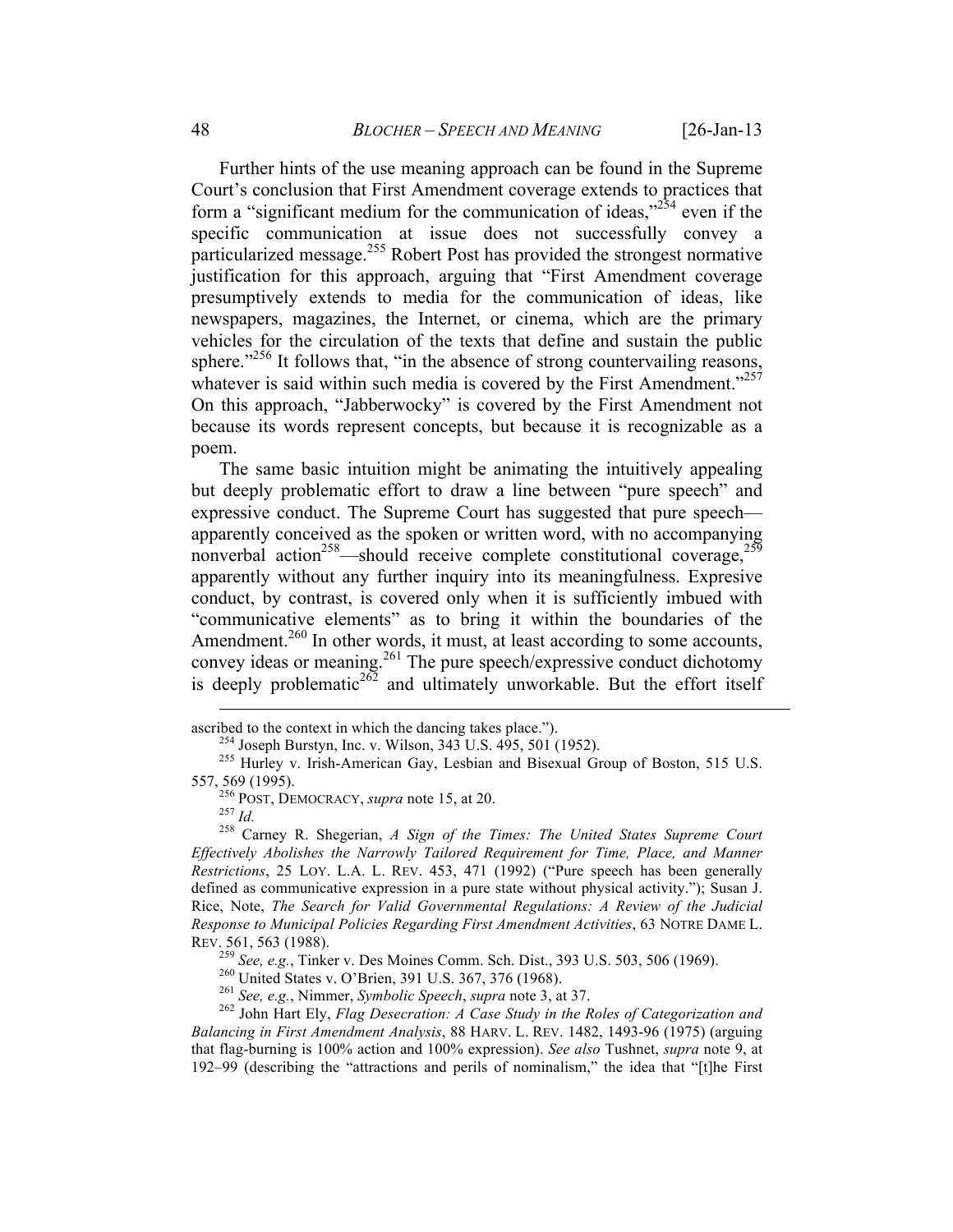demonstrates that meaning may lie in form and use, rather than in representation.<sup>263</sup>

#### *C. Making the Most of the First Amendment's Linguistic Turn*

Endorsing use meaning as an alternative to the conceptual meaning is relatively easy; implementing it is not. It should by now be apparent that the boundaries of the First Amendment cannot be explained on the basis of the relationship between language and extra-linguistic facts, as the conceptual meaning approach would suggest. But to say that those boundaries do or should depend instead on "language games" raises a new, albeit more useful, set of questions. This final section explores a few of them.

First, the arguments presented above might suggest that basing the boundaries of the First Amendment on use meaning rather than conceptual meaning would still be under-inclusive with respect to various First Amendment values. After all, Section I.B argued that nonsense should be constitutionally protected in part because it can and does further the central values of the First Amendment. Most of the examples discussed there were conceptual nonsense—language or conduct lacking a connection to extralinguistic facts. But it is not hard to imagine how "use nonsense"—private language—could also further basic First Amendment values like autonomy.264 And for many of the same reasons laid out in Section I.B.1, use nonsense might also further the marketplace of ideas. The use meaning approach might, for example, deny coverage to incidents of lost and found meaning,<sup>265</sup> at least if the action giving rise to the meaning were not itself recognizable as a form of speech. This could explain why many prominent First Amendment scholars have rejected a generalist account of the constitutional value of form,  $266$  focusing instead on the ideas they

Amendment is about speech and the press—about words.").<br><sup>263</sup> Post, *Recuperating*, *supra* note 34, at 1257 ("The very concept of a medium") presupposes that constitutionally protected expression does not inhere in abstract and disembodied acts of communication of the kind envisioned by *Spence*, but is instead always conveyed through social and material forms of interaction.").<br><sup>264</sup> Rosen, *supra* note 54 ("[W]e are hemmed in, even trapped, by common usage. . . .

<sup>[</sup>T]he conventions of language and of society are in principle arbitrary—that is, imposed by will. They prevent the natural development of the individual.").<br><sup>265</sup> See supra notes 65-70 and accompanying text.<br><sup>266</sup> See Nimmer, *Symbolic Speech*, *supra* note 3, at 34 n. 22 ("For an exploration of the

thesis that the first amendment protects ideas and not a particular form of expression, see Nimmer, *Does Copyright Abridge the First Amendment Guarantees of Free Speech and Press?*, 17 UCLA L. REV. 1180, 1189 (1970)."); Louis Henkin, *On Drawing Lines*, 83 HARV. L. REV. 63, 79–80 (1968) ("The meaningful constitutional distinction is not between speech and conduct, but between conduct that speaks, communicates, and other kinds of conduct. If it is intended as expression, if in fact it communicates, especially if it becomes a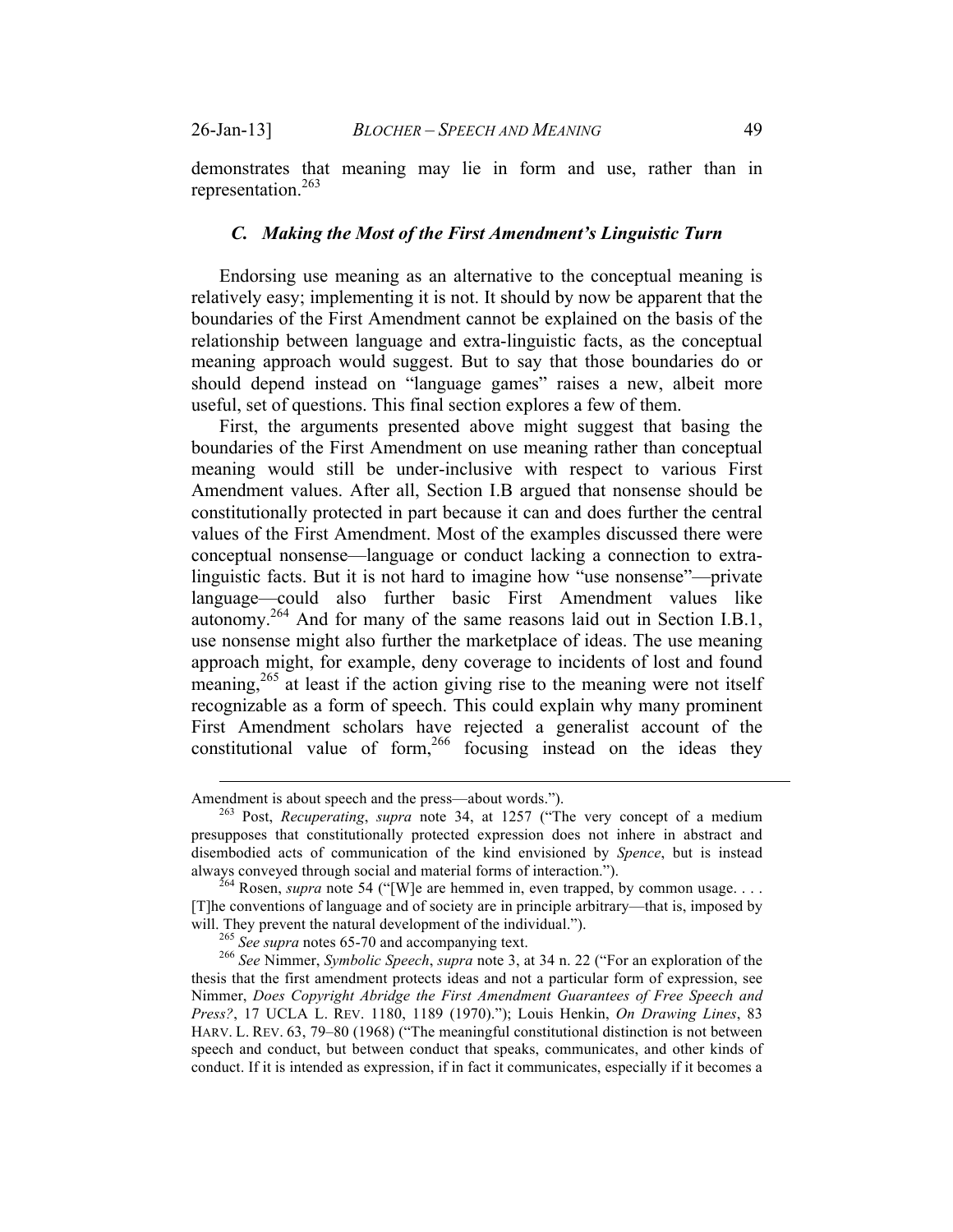capture. 267

This is a difficult and deceptively complex objection, as is the best answer to it: that private language, whatever relationships it might have with the First Amendment's values, simply is not *speech*. In other words, the furtherance of autonomy, ideas, or democracy is a necessary but not sufficient condition for a particular act or utterance to qualify as "speech" for constitutional purposes. Consider Jed Rubenfeld's example of a person who speeds to express disapproval of speed limits,<sup>268</sup> or Tushnet's example of ticket scalping.<sup>269</sup> These activities undoubtedly advance the autonomy interests of those engaged in them, and perhaps even communicate ideas. But so do innumerable other activities, from terrorist attacks to rape. Prohibition of those activities is perfectly constitutional under the First Amendment not because the government interest in doing so is sufficiently strong, but because they are not thought to implicate the First Amendment at all. To borrow Schauer's terminology, they are uncovered, not merely unprotected.<sup>270</sup>

The question of what constitutes "speech" is, in turn, an old one for First Amendment theory and doctrine, and the difficulty of articulating anything like a precise definition is familiar. This Article has focused on one possible component of speech—meaning—not the concept of speech as a whole. The two inquiries might be distinct; perhaps meaning must be accompanied by a volitional act or utterance to constitute speech. To the degree that the discussion here provides lessons for the quest to define speech itself, it is that the answers probably lie in social practices rather than in formal logic.<sup>271</sup> In the end, as Frederick Schauer explains, "the very idea of free speech is a crude implement, to the core, protecting acts that its background justifications would not protect, and failing to protect acts that its background justifications would protect."<sup>272</sup>

But the crudeness of the implement raises another and perhaps equally

common comprehensible form of expression, it is 'speech.'"). <sup>267</sup> Nimmer, *Symbolic Speech*, *supra* note 3, at 34 ("It is the *ideas* expressed, and not just a particular form of expression, that must be the protected if the underlying first amendment values are to be realized."). <sup>268</sup> Rubenfeld, *supra* note 35, at 772 ("But suppose A says that his conduct was

expressive. Suppose he says that driving fast is how he 'expresses himself.' Or that he was 'expressing disagreement' with the federally mandated speed limit. Or that his speeding was 'performance art.'"). .<br><sup>269</sup> *But see* Tushnet, *supra* note 9, at 194 (criticizing the argument that "a reasonably

widespread imputation of roughly the same meaning" can indicate First Amendment

coverage). <sup>270</sup> *See* Schauer, *Categories*, *supra* note 6, at 270-7. <sup>271</sup> This is precisely the quest in which Robert Post has long been engaged. *See e.g.*,

<sup>&</sup>lt;sup>272</sup> Schauer, *Second-Best*, *supra* note 88, at 13.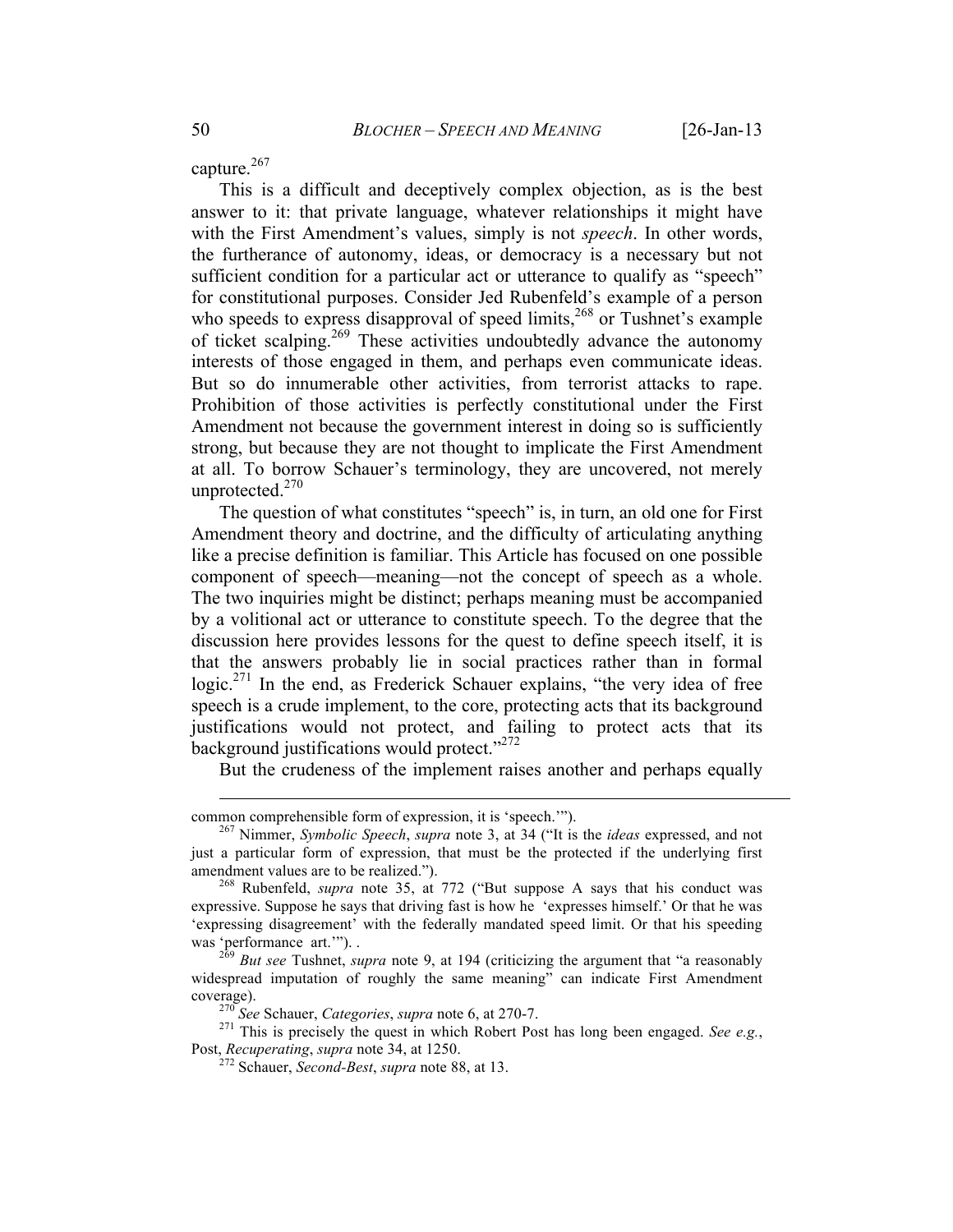foundational challenge for the use meaning approach: negotiating the tension between the First Amendment's desire for clear boundaries and language games' resistance to them. As to the former, the importance of clarity in First Amendment doctrine is recognized as an independent value in its own right. <sup>273</sup> Language games, however, are a poor guide for establishing clear boundaries. Both in their definition and in their behavior, language games "lack purity."<sup>274</sup> Post, whose First Amendment theory depends on identifying those boundaries, concludes that although we do not "have a very clear or hard-edged account" of the boundaries of public discourse, "it is anthropologically apparent that they do exist and are reflected in constitutional doctrine."275 Ordinary language philosophers, too, embrace this as not merely a necessary drawback, but a positive feature of their approach. As Toril Moi explains, "[o]ften the blurred concept is exactly what we want . . . . In many cases . . ., it is useless to spend time and energy trying to produce a sharp concept."<sup>276</sup>

The problem is not simply that language games have fuzzy boundaries, but that it is difficult to know at what level of generality they should be defined. After all, "use" can refer to an individual speech act or to a broader category of speech acts bearing a family resemblance; $277$  language games can involve two people, a group, or an entire community. Ordinary language philosophy typically takes the former route, focusing on the meaning of *particular* speech acts. The inevitable result is a kind of caseby-case analysis that requires careful consideration of individual speech acts.

But whatever its merits as a philosophical approach to language, the case-by-case approach does not necessarily make for good First Amendment doctrine. Case-by-case *ex post* analysis is ill-suited to provide the kind of articulable *ex ante* rules that law—and especially First Amendment doctrine—is generally thought to require.<sup>278</sup> First Amendment

 <sup>273</sup> *See, e.g.*, Reno v. ACLU, 521 U.S. 844, 871-72 (1997) (holding a statute void for vagueness under a First Amendment analysis because of its chilling effect on protected speech); Dombrowski v. Pfister, 380 U.S. 479 (1965) (upholding federal injunction against state court prosecutions under vague state statutes, on the basis of "chilling" effect). <sup>274</sup> Balkin & Levinson, *Constitutional Grammar*, *supra* note 37, at 1802. STANFORD

ENCYCLOPEDIA, *supra* note 59, at § 3.4 (noting that Wittgenstein "never explicitly defines" the concept of language-game); Chevigny, *supra* note 85, at 167 ("Wittgenstein's

<sup>&#</sup>x27;language-game' concept has been criticized for a lack of precision.").<br><sup>275</sup> Post, *Reply, supra* note 15, at 622-23.<br><sup>276</sup> Moi, *supra* note 225, at 813–14.<br><sup>277</sup> See WITTGENSTEIN, TRACTATUS, *supra* note 13, § 3.311 (" presupposes the forms of all propositions in which it can occur. It is the common characteristic mark of a class of propositions."). 278 *See*, Grayned v. City of Rockford, 408 U.S. 104, 108-09 (1972) ("First, because we

assume that man is free to steer between lawful and unlawful conduct, we insist that laws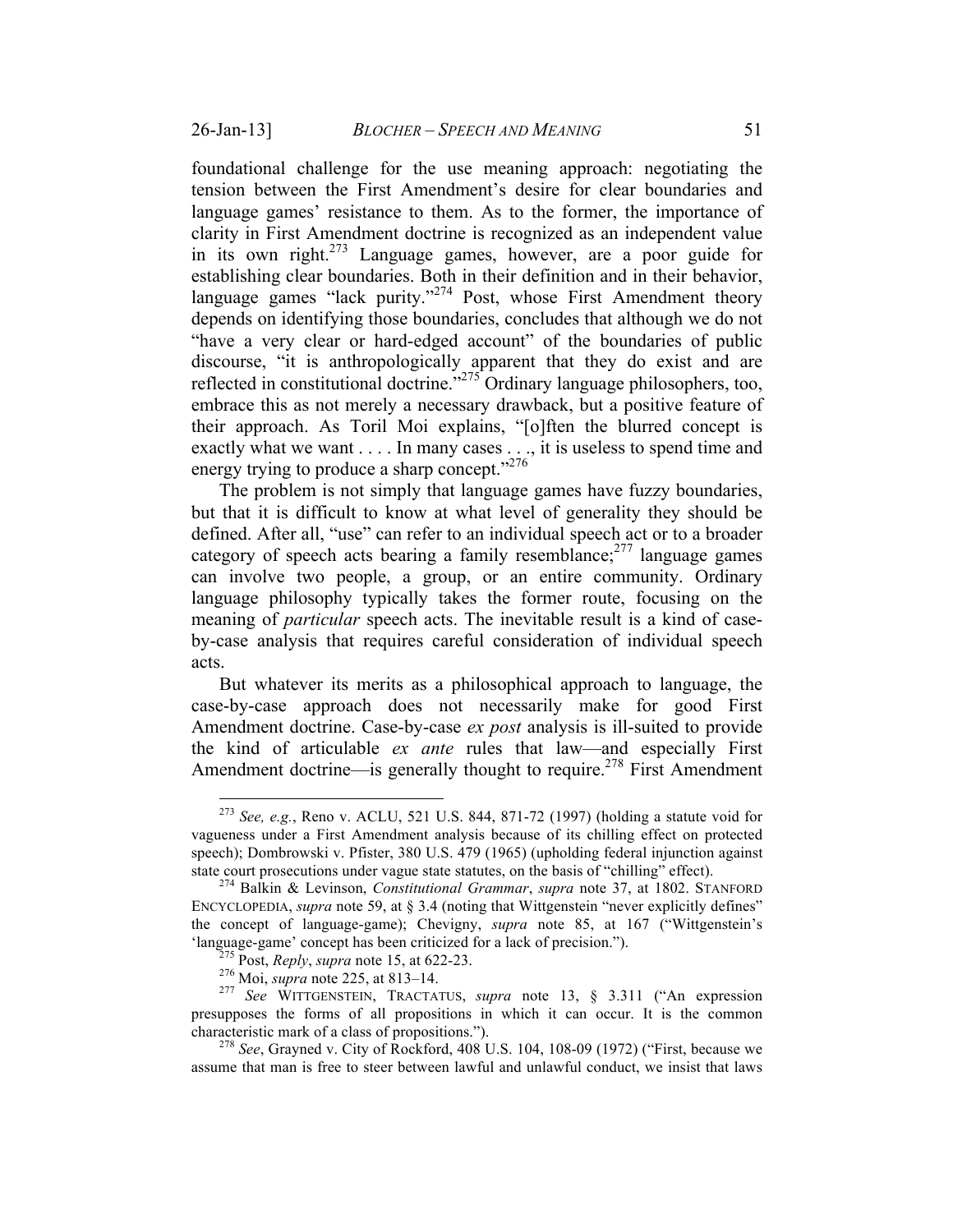language games must be defined with sufficient breadth that individuals can tailor their conduct accordingly. A use meaning approach to the Amendment's boundaries must therefore focus to some degree on form and use, rather than act and use.

The cost of that breadth, however, is inaccuracy. The more broadly a First Amendment language game is defined, the less likely it is to capture the values that justify its protection, and the more likely it is to be overinclusive with regard to speech. But that is a cost that the First Amendment encourages us to pay.<sup>279</sup> Defining speech at the level of form rather than that of individual speech acts may be imperfect, but it does help check the government's power to regulate speech by defining its boundaries.

The malleability of the language game approach also suggests ways to account for new social practices and language games—video games, for example.<sup>280</sup> Defining these as "speech" based on the ideas they convey seems unsatisfying, to say the least. The answer seems to lie instead instead with the fact that over time they have simply become recognized as such. Admittedly, the power to make that determination is itself a form of speech regulation.281 But such line-drawing is inevitably a part of First Amendment doctrine. Better that the lines be drawn on the basis of such social practices than on the basis of supposed relationships between words and concepts.

There are no straightforward and simple solutions to these problems.<sup>282</sup>

give the person of ordinary intelligence a reasonable opportunity to know what is prohibited, so that he may act accordingly.  $\ldots$  [W]here a vague statute 'abut(s) upon sensitive areas of basic First Amendment freedoms,' it 'operates to inhibit the exercise of (those) freedoms.'"); Kolender v. Lawson, 461 U.S. 352, 370 (1983) (White, J., concurring) ("The Court has held that in such circumstances 'more precision in drafting may be required because of the vagueness doctrine in the case of regulation of expression;' a 'greater degree of specificity' is demanded than in other contexts." (internal citations

omitted)). <sup>279</sup> Schauer, *Second Best*, *supra* note 88, at 22 ("[T]he idea of free speech, as contrasted with the justifications it is thought to serve, is itself an exercise in distrust, in suboptimality, and in the recognition of the frequent virtues of second-best solutions."). <sup>280</sup> Brown v. Ent. Merch. Ass'n, 131 S. Ct. 2729 (2011) (striking down, on First

Amendment grounds, restrictions on sales of violent video games to minors); *see also*  United States v. Stevens, 130 S.Ct. 1577 (2010) (striking down restrictions on depictions of animal cruelty). <sup>281</sup> Martin H. Redish & Abby Marie Mollen, *Understanding Post's and Meiklejohn's* 

*Mistakes: The Central Role of Adversary Democracy in the Theory of Free Expression*, 103 NORTHWESTERN U. L. REV. 1303, 1343 (2009) (emphasis added) ("Whether through its political or its judicial branches, governmental definition of the scope of public discourse is itself a *regulation* of public discourse[.]"). <sup>282</sup> Post, *Public Discourse*, *supra* note 248, at 683 ("In the end . . . there can be no final

account of the boundaries of the domain of public discourse.").